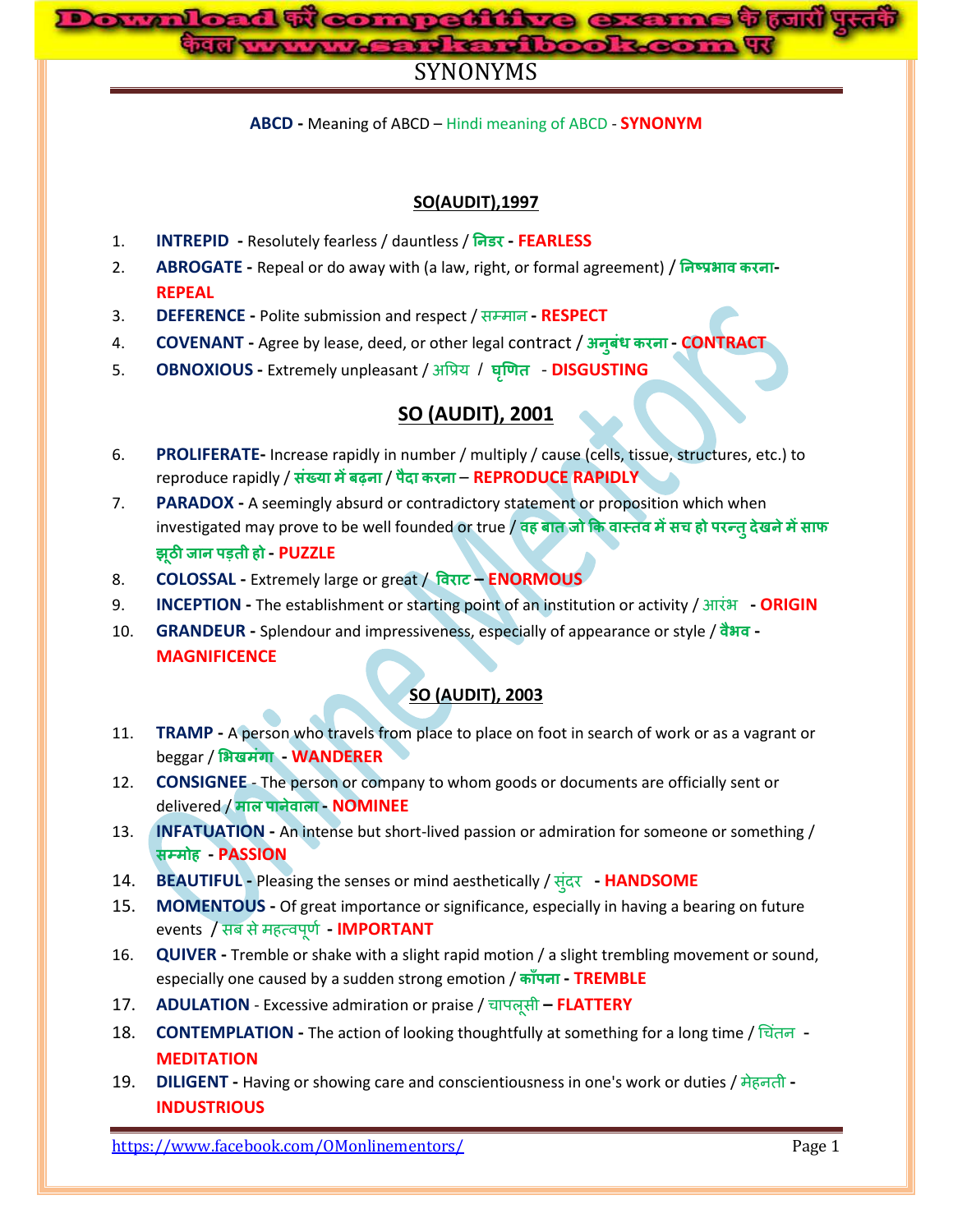# **competitive exame vou!**<br>wasadka dhookeena w

# SYNONYMS

20. **CENSURE -** Express severe disapproval of (someone or something), especially in a formal statement / नन ंदा **- CRITICIZE**

# **SO (AUDIT), 2005**

- 21. **FATAL -** Causing death / घातक **- DEADLY**
- 22. **DOLEFUL -** Expressing sorrow; mournful / शोकग्रसत **- MOURNFUL**
- 23. **GRUFF -** Rough and low in pitch / **- ROUGH**
- 24. **FIDELITY -** Faithfulness to a person, cause, or belief, demonstrated by continuing loyalty and support / **- LOYALTY**
- 25. **INFRUCTUOUS -** Fruitless, unprofitable / **- FRUITLESS**
- 26. **GARNISH -** Decorate or embellish (something, especially food) / **– ADORN**
- 27. **MENTOR** An experienced and trusted adviser / गुरु  **GUIDE**
- 28. **SUPERSTITIOUS -** Having or showing a belief in superstitions (a widely held but irrational belief in supernatural influences, especially as leading to good or bad luck, or a practice based on such a **belief) / अंधविश्वासी - IRRATIONAL**
- 29. **RAVAGE -** Cause severe and extensive damage to / the destructive effects of something / **- DEMOLISH**

30. **SUCCESSIVE -** Following one another or following others / **ए ए - CONSECUTIVE** 

# **TA (IT & CE), 2004**

- 31. **ABROGATE -** Repeal or do away with (a law, right, or formal agreement) / **- ABOLISH**
- 32. **DELINEATE –** Describe or portray (something) precisely / **– EXPLAIN**
- 33. **MENACE -** A person or thing that is likely to cause harm; a threat or danger/ खतया **– THREAT**
- 34. **OCCULT -** Mystical, supernatural, or magical powers, practices, or phenomena/ यहस्मभम **– SUPERNATURAL**
- 35. **VINDICATE -** Clear (someone) of blame or suspicion / साबफत कयना **- JUSTIFY**
- 36. **BENEVOLENCE -** The quality of being well meaning / **– KINDNESS**
- 37. **PANACEA -** A solution or remedy for all difficulties or diseases / याभफार् **- CURE ALL**
- 38. **PRUDENT -** Acting with or showing care and thought for the future / **- CAUTIOUS**
- 39. **AMICABLE -** Characterized by friendliness and absence of discord / भैत्रीऩूर्ण **- FRIENDLY**
- 40. **IRREVERENCE -** A lack of respect for people or things that are generally taken seriously / **- DISRESPECT**

# **STATISTICAL INVIGILATOR, 2005**

- 41. **CEREMONIAL -** Conferring or involving only nominal authority or power / **च - FORMAL**
- 42. **PROPITIATE -** Win or regain the favour of (a god, spirit, or person) by doing something that pleases them / मनाना **APPEASE**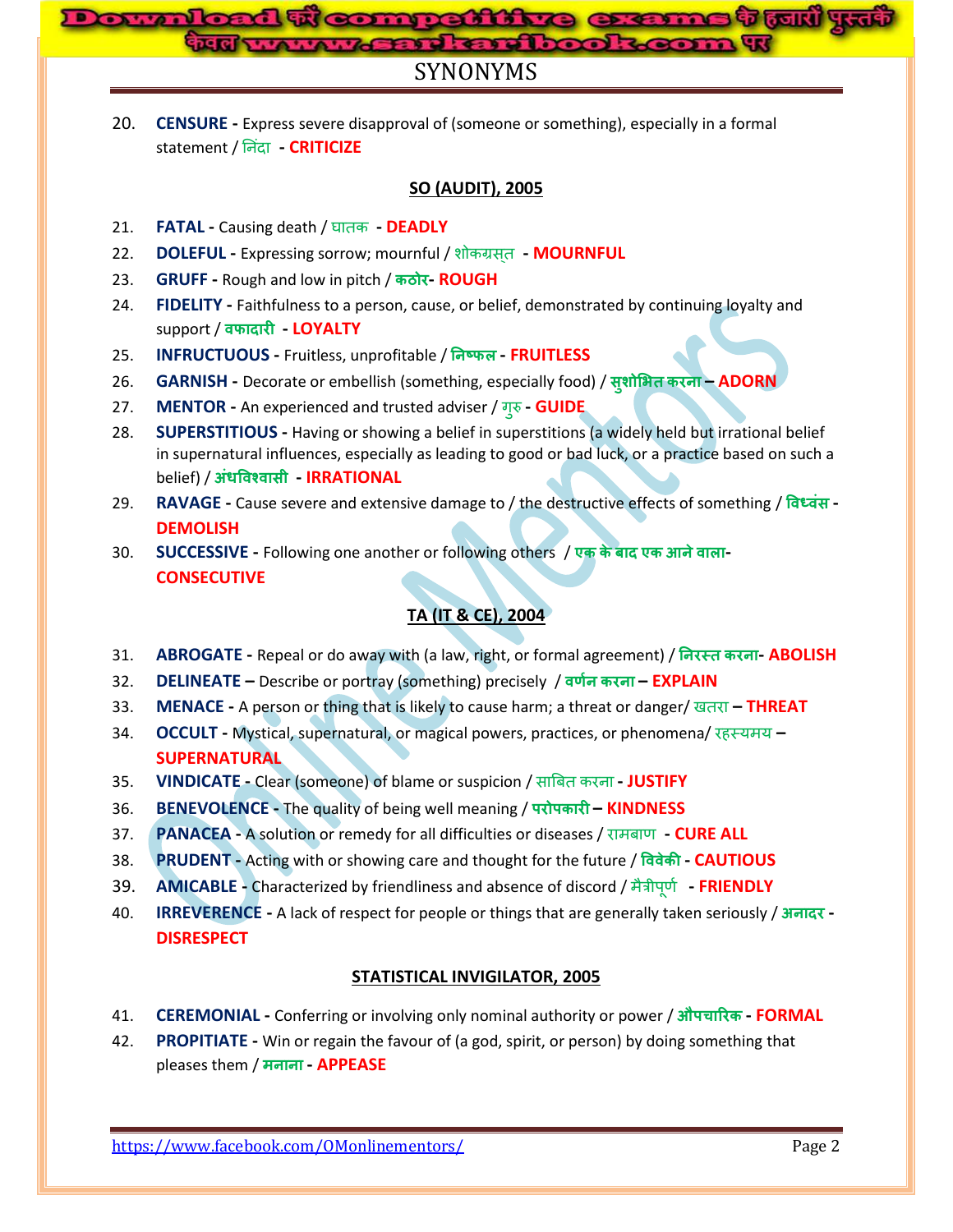# ad woompatttro erams t tul y<del>.d</del><br>I www.yastdattrook.com w

# SYNONYMS

- 43. **CAPITULATE -** Cease to resist an opponent or an unwelcome demand; yield**.**/ **ह - SURRENDER**
- 44. **ESTRANGED -** Cause (someone) to be no longer on friendly terms with someone / **ह - SEPARATED**
- 45. **ERRONEOUSLY –** In a wrong / incorrect way / **– WRONGLY**
- 46. **RESTIVE -** Unable to remain still, silent, or submissive, especially because of boredom or dissatisfaction / अशांत **- RESTLESS**
- 47. **NOMADIC**  Living the life of a nomad (a member of a community of people who live in different locations, moving from one place to another) / **– WANDERING**
- 48. **DEROGATORY -** Showing a critical or disrespectful attitude / अऩभानजनक **- DISPARAGING**
- 49. **PREMONITION -** A strong feeling that something is about to happen, especially something unpleasant / **च - FOREWARNING**
- 50. **ELUDE -** Escape from or avoid (a danger, enemy, or pursuer), typically in a skillful or cunning way / **च - ESCAPE**

# **SO (CA), 2005**

- 51. **FLUTTER –** To move lightly or quickly **/ - FLURRY**
- 52. **PRIORITY -** The fact or condition of being regarded or treated as more important than others / िाथमभकता **- PRECEDENCE**
- 53. **DUPLICATION -** The action or process of duplicating something. / **- COPYING**
- 54. **DILATE -** Make or become wider, larger, or more open / **- WIDEN**
- 55. **OBSESSION** An idea or thought that continually preoccupies or intrudes on a person's mind / **ग्रस्तता - PRE-OCCUPATION**

# **TA (IT & CE), 2005**

- 56. **ITINERANT** A person who travels from place to place **/ - ONE WHO TRAVELL FROM PLACE TO PLACE**
- 57. **CONVICT -** Declare (someone) to be guilty of a criminal offence by the verdict of a jury or the decision of a judge in a court of law / सिद्धदोषी - CRIMINAL
- 58. **OSTENTATION -** The pretentious or showy display of wealth and luxury, designed to impress /  **- - POMP**
- 59. **SELECTION -** The action or fact of carefully choosing someone or something as being the best or most suitable **/ च - PREFERENCE**
- 60. **TORPID -** Mentally or physically inactive / **- INACTIVE**
- 61. **SURMOUNT -** Overcome (a difficulty or obstacle) / **- OVERCOME**
- 62. **ABLUTION -** An act of washing oneself / **ह - - WASHING**
- 63. **GNOME -** A small ugly person **/ - DWARF**
- 64. **COMMAND -** Give an authoritative or peremptory order **/ - INSTRUCT**
- 65. **TRANSPARENT -** Allowing light to pass through so that objects behind can be distinctly seen **/ - LUCID**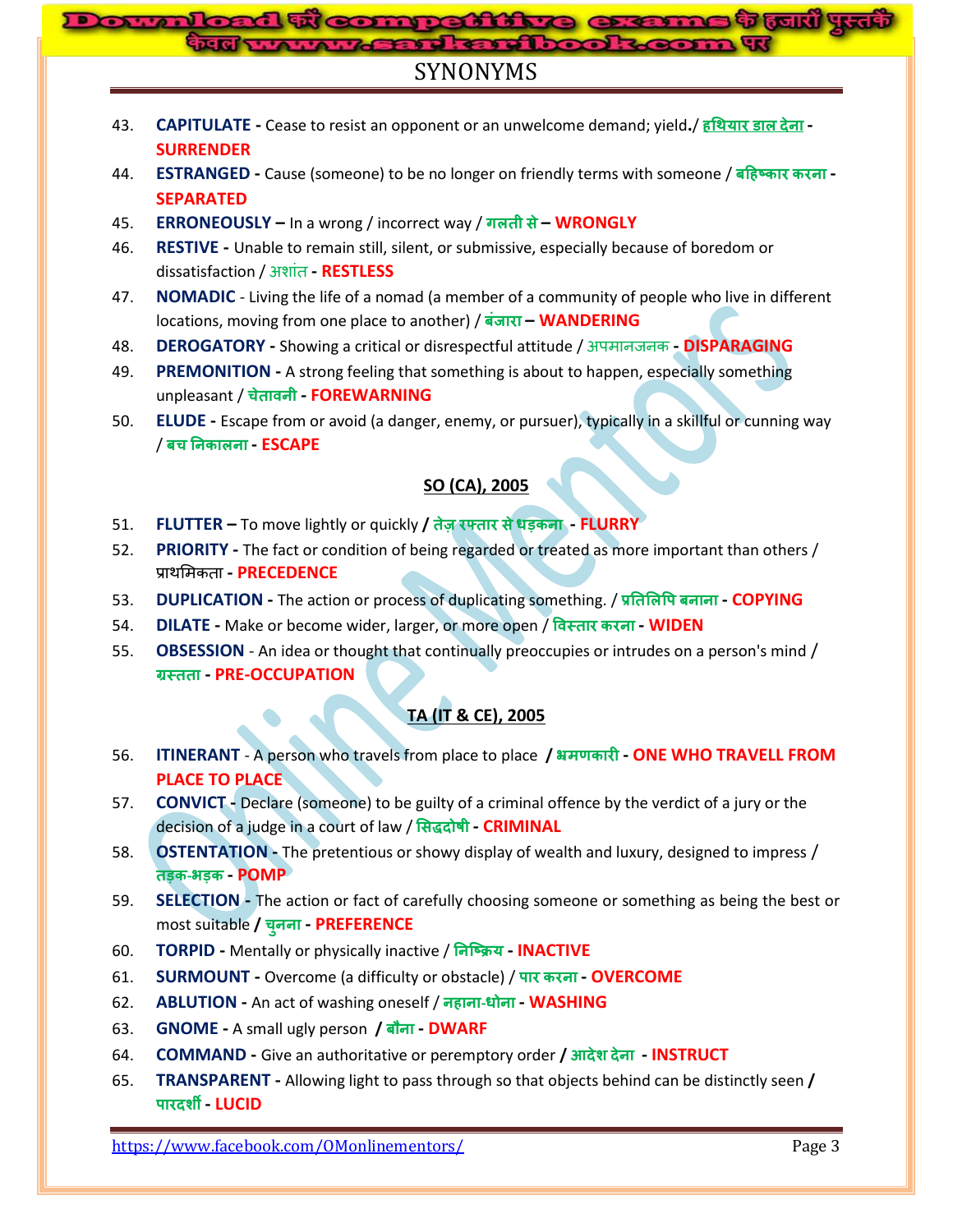

# SYNONYMS

# **STATISTICAL INVIGILATOR, 2006**

- 66. **DEXTERITY -** Skill in performing tasks, especially with the hands **/** ननऩ र्ता **- ADROITNESS**
- 67. **CAPRICIOUS** Given to sudden and unaccountable changes of mood or behaviour **/ - WHIMSICAL**
- 68. **ASSERTIVE -** Having or showing a confident and forceful personality / **ह - DOMINEERING**
- 69. **KNAVISH –** Dishonest / **– UNSCRUPULOUS**
- 70. **LACONIC -** Using very few words / संक्षऺप्त **- CONCISE**
- 71. **KNACK** An acquired or natural skill at doing something **/ - DEXTERITY**
- 72. **ILL-BRED** Badly brought up or rude / असभ्य / गँवार UNCOUTH
- 73. **DEMENTED**  Behaving irrationally due to anger, distress, or excitement **/** फावरा **- IDIOTIC**
- 74. **HAUGHTY -** Arrogantly superior and disdainful / अमबभानी **- CONCEITED**
- 75. **ENLIVEN** Make (something) more entertaining, interesting, or appealing / उत्तेजित करना -**CHEER**

#### **TA (IT & CE), 2006**

- 76. **GENUINE -** Truly what something is said to be / authentic / वास्तप्रवक **- ORIGINAL**
- 77. **BECKONED -** Summon (someone) / **- CALLED**
- 78. **ACCUSED -** A person or group of people who are charged with or on trial for a crime /  **ह - INDICTED**
- 79. **TRANSITION -** The process or a period of changing from one state or condition to another /  **- CHANGE**
- 80. **DECREPITUDE -** The state of being decrepit (worn out or ruined because of age or neglect) / **- FEEBLENESS**
- 81. **AUDACITY -** A willingness to take bold risks / **ह - BOLDNESS**
- 82. **SUPERANNAUTED** Outdated or obsolete through age or new developments / अप्रचलित **RETIRED**
- 83. **ACCEDE -** Agree to a demand, request, or treaty / भान रेना **- CONSENT**
- 84. **ALERT -** Quick to notice any unusual and potentially dangerous or difficult circumstances / चौकस **– WATCHFUL**
- 85. **OBSTINATE** Very difficult to change or overcome / जजद्दी **- STUBBORN**

#### **SO (CA), 2006**

- 86. **LITTLE -** Small in size, amount, or degree / **– TRIVIAL**
- 87. **YARDSTICK -** A standard used for comparison / भाऩदंड **- STANDARD**
- 88. **TOXIC** Poisonous / प्रवषैरा **– POISONOUS**
- 89. **REGRESS -** Return to a former or less developed state / **ह - BACKSLIDE**
- 90. **SOMBRE -** Dark or dull in colour or tone / **- GLOOMY**

# **SO (AUDIT), 2006**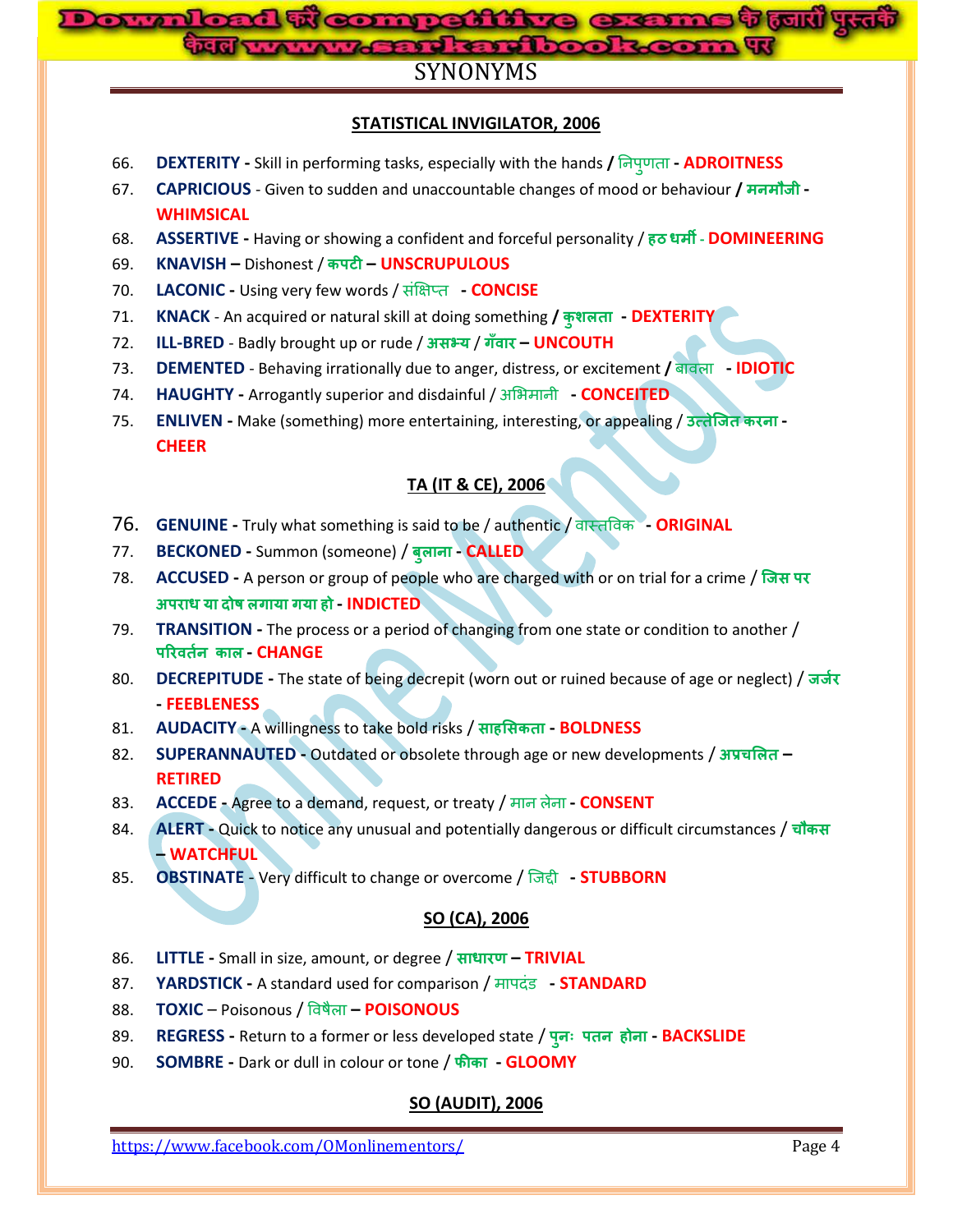# **me t tud** ya **Domna From: Worker Mand and book**

# SYNONYMS

- 91. **RARE -** Not occurring very often **/** दर बण **– SCARCE**
- 92. **HURDLE -** A problem or difficulty that must be overcome / फाधा **- OBSTACLE**
- 93. **DECIMATED -** Kill, destroy, or remove a large proportion of / **ह ह च - DESTROYED**
- 94. **AUGUST -** Respected and impressive / **- MAJESTIC**
- 95. **AVARICE -** Extreme greed for wealth or material gain / **च - GREED**

# **SO (CA), 2007**

- 96. **SLITHER -** Move smoothly over a surface / **- SLIDE**
- 97. **FREELANCE -** Earning one's living / **- SELF-EMPLOYED**
- 98. **IMPIOUS -** Showing a lack of respect for God or religion / **- IRREVERENT**
- 99. **SCORN -** A feeling and expression of contempt or disdain for someone or something /  **– CONDEMN**
- 100. **APPOSITE -** Appropriate in the circumstances or in relation to something / **- APPROPRIATE**

# **TA (IT & CE), 2007**

- 101. **DULCET -** Sweet and soothing / **- SWEET**
- 102. **INDICMENT** A formal charge or accusation of a serious crime / अपराध या कलंक लगाना -**ACCUSATION**
- 103. **INVARIABLE -** Never changing / **- CONSTANT**
- 104. **STUBBORN -** Difficult to move, remove, or cure / ज़िद्दी **- ADAMANT**
- 105. **COLOSSAL** Extremely large or great / विराट GIGANTIC
- 106. **DETRIMENTAL -** Tending to cause harm / हाननकायक **- HARMFUL**
- 107. **HERALD** Be a sign that (something) is about to happen / clapped / किसी के आने या किसी कार्य  **ह च – CLAPPED**
- 108. **INCESSANTLY -** Without interruption / constantly / ननयंतय **– CONTINOUSLY**
- 109. **VERACITY -** Conformity to facts / accuracy / सच्चाई **– TRUTH**
- 110. **ACCOUTREMENTS** An additional item of dress or equipment / साज-सामान / उपकरण -**EQUIPMENTS**

# **SO (AUDIT), 2007**

- 111. **OBSCENE** Offensive or disgusting by accepted standards of morality and decency / अश्लील -**INDECENT**
- 112. **GENUINE** Truly what something is said to be / वास्तविक **AUTHENTIC**
- 113. **ETERNAL -** Lasting or existing forever / **- PERPETUAL**
- 114. **FLABBERGASTED -** Surprise (someone) greatly / astonish / **ह – DUMBFOUNDED**
- 115. **DUBIOUS -** Not to be relied upon / suspect / संददग्ध **- DOUBTFUL**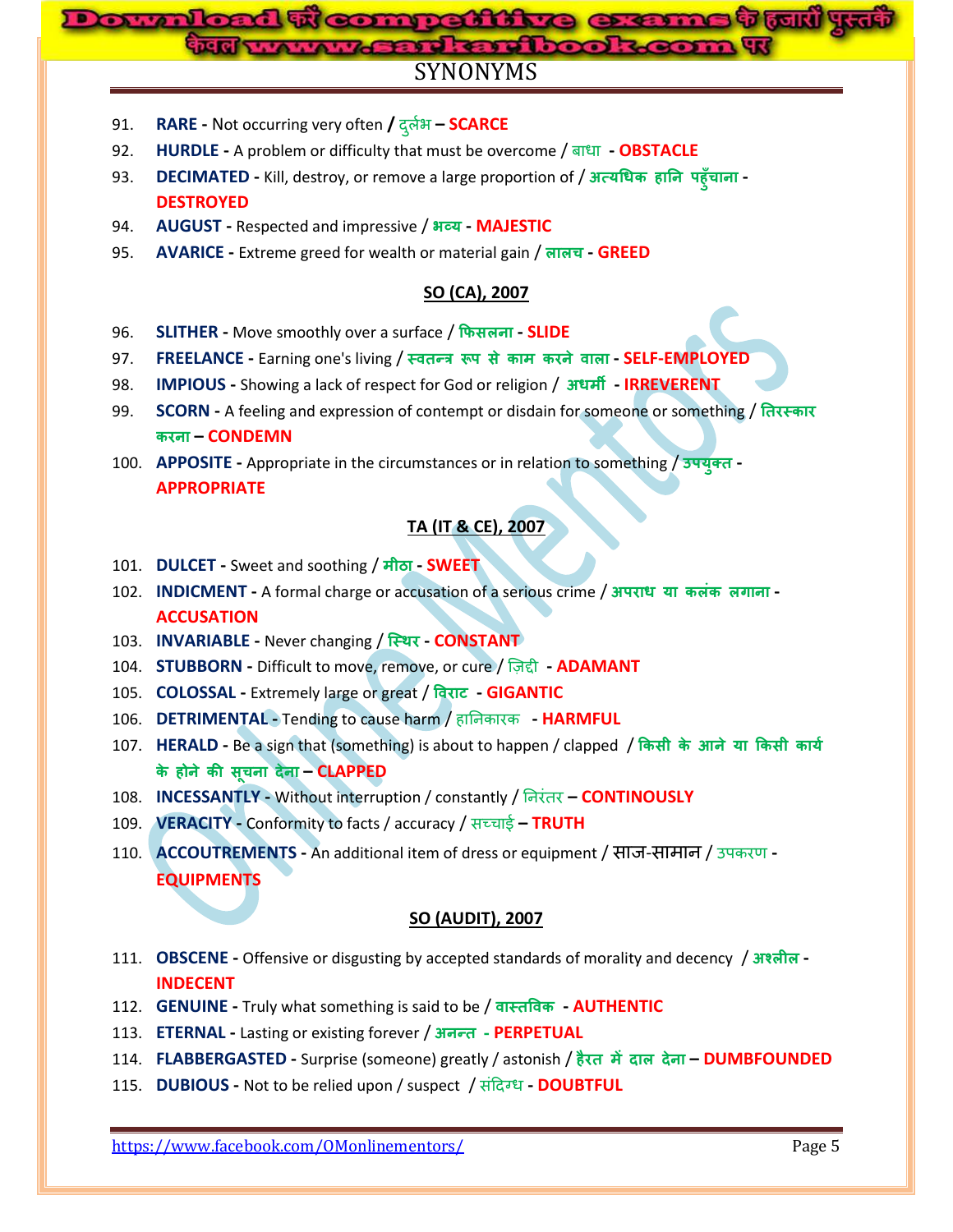# d ti competitive exame <sup>t</sup> fall yu **Bard and book**

# SYNONYMS

# **SO (AUDIT), 2008**

- 116. **ANTIPATHY -** A deep-seated feeling of aversion / घर्ृ ा  **DISLIKE**
- 117. **RESCIND -** Cancel or repeal **/** यद्द कय देना **- REVOKE**
- 118. **METICULOUS -** Showing great attention to detail / very careful and precise / **- CAREFUL**
- 119. **ACRONYM -** An abbreviation formed from the initial letters of other words and pronounced as a word / **( ) - A WORD FORMED BY THE INITIAL LETTERS OF WORDS**
- 120. **INDIGNATION** Anger or annoyance provoked by what is perceived as unfair treatment / क्रोध -**ANGER**

#### **TA (IT & CE), 2008**

- 121. **CONGREGATION -** A gathering or collection of people, animals, or things / a group of people assembled for religious worship / समागम - MEETING
- 122. **INCAPACITATE** Prevent from functioning in a normal way / असोमर्थ करना CRIPPLE
- 123. **EXOTIC -** Originating in or characteristic of a distant foreign country / **- STRANGE**
- 124. **PHILANTHROPIST -** A person who seeks to promote the welfare of others, especially by the generous donation of money to good causes / **- BENEFACTOR**
- 125. **DECAMP -** Leave a place suddenly or secretly / **- FLEE**
- 126. **SALIENT -** Most noticeable or important / भ ख्म **- PROMINENT**
- 127. **ABYSMAL -** Very deep / **ह - BOTTOMLESS**
- 128. **CONSERVATION** The action of conserving something / संयऺर् **- PRESERVATION**
- 129. **FLAIR** A special or instinctive aptitude or ability for doing something well / विशिष्ट योग्यता -**TALENT**
- 130. **ILLICIT -** Forbidden by law, rules, or custom **/** अवैध **- ILLEGAL**

#### **TA, (IT & CE), 2009**

- 131. **COARSE** Rough or harsh in texture / खुरदरा ROUGH
- 132. **IMPOST** A compulsory payment to the government / **– TAX**
- 133. **PRODIGAL** Spending money or using resources freely and recklessly / खचीरा **– WASTEFUL**
- 134. **RECIPIENTS -** A person or thing that receives or is awarded something / receiving or capable of receiving something / िाप्त कयने वारा **- RECIEVER**
- 135. **FOREGO** Go without (something desirable) / **- LEAVE**
- 136. **ROUT** Defeat and cause to retreat in disorder / घोर पराजय DEFEAT
- 137. **FRONTIER** A line or border separating two countries / **ह - BOUNDARY**
- 138. **KNAVE** A dishonest or unscrupulous man / धूर्त  **SCOUNDREL**
- 139. **FELICITY -** Intense happiness / ऩयभ स ख **- BLISS**
- 140. **IRREPROACHABLE**  Beyond criticism / **- FAULTLESS**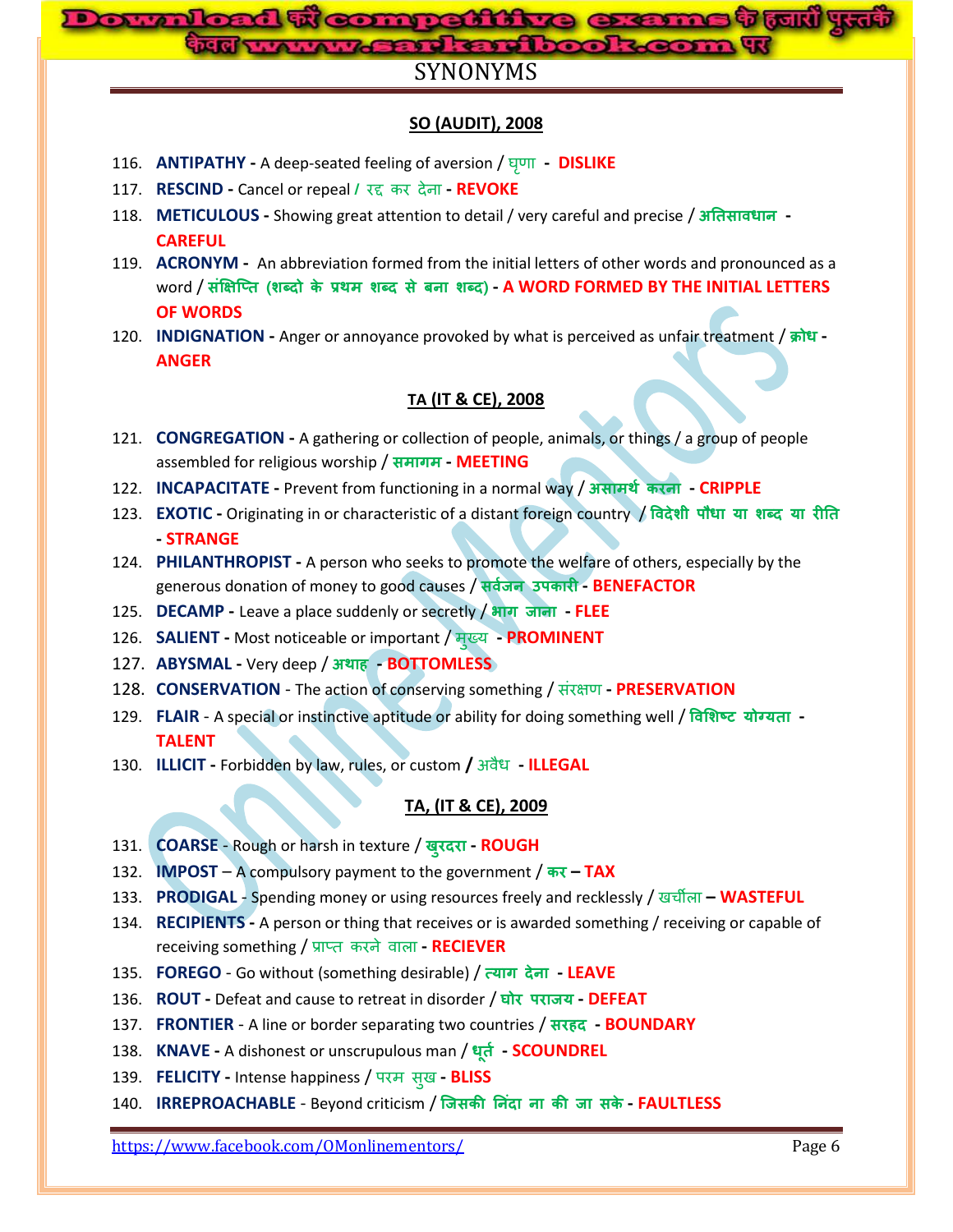# **Download ti competitive exerne t tul yti** and englis SYNONYMS

### **CGL T-1, 2010**

- 141. **FLIMSY** Insubstantial and easily damaged / कमज़ोर WEAK
- 142. **CODDLE**  Treat (someone) in an indulgent or overprotective way with too much care and attention / **- SATISFY**
- 143. **PROPHYLACTIC -** Intended to prevent disease / योगननयोधी **- PREVENTIVE**
- 144. **OSTRACISE** Exclude from a society or group / **ह - BANISH**
- 145. **DEBACLE** A sudden and ignominious failure / असफलता DOWNFALL
- 146. **TRITE -** Lacking originality or freshness / dull on account of overuse / **- - COMMONPLACE**
- 147. **DERISION -** Contemptuous ridicule or mockery / **ह - RIDICULE**
- 148. **ONUS -** Something that is one's duty / **- RESPONSIBILITY**
- 149. **CANTANKEROUS -** Bad-tempered, argumentative, and uncooperative / झगडारू**- QUARRELSOME**
- 150. **LUXURIANT -** Rich and profuse in growth / **/ च - ABUNDANT**

Like us on facebook  $\rightarrow$  <https://www.facebook.com/OMonlinementors/>

**Daily FREE ONLINE TEST FOR SSC CGL TIER 2 → [https://dailyquiz.onlinementors.co.in/learn/DAILY-FREE-ONLINE-TEST-](https://dailyquiz.onlinementors.co.in/learn/DAILY-FREE-ONLINE-TEST-SSC-CGL-TIER-II)**[SSC-CGL-TIER-II](https://dailyquiz.onlinementors.co.in/learn/DAILY-FREE-ONLINE-TEST-SSC-CGL-TIER-II)

**TIER 3 VIDEO COURSE DEMO LESSON → <https://www.youtube.com/watch?v=-jgkVsBK5R4>** 

**TIER 2 ONLINE TEST SERIES (16 each tests of MATHS and English – 2 free tests) + TIER 3 Full VIDEO COURSE just @Rs.349/-.** <https://dailyquiz.onlinementors.co.in/learn/TIER-2-TEST-SERIES---TIER-3-VIDEO-COURSE>

**Join TELEGRAM group SSC CGL 2017 TIER 2 and TIER 3 Preparation and Doubt Clarification\*** <https://t.me/joinchat/ELa5hkPp3xquXHnKdV5xyw>

**Join ONLINE MENTORS Telegram Channel**  $\rightarrow$  <https://t.me/OMonlinementors>

**Join FACEBOOK group Target SSC CGL 2018 (Online Mentors)** <https://www.facebook.com/groups/935364723300088/?fref=mentions>

#### **CPO, 2010**

- 151. **SUFFICIENT –** Adequate / ऩमाणप्त **- ENOUGH**
- 152. MEEK Quiet, gentle, and easily imposed on / विनम **SUBMISSIVE**
- 153. **EMBRACE -** An act of accepting something willingly or enthusiastically / **ह – ACCEPT**
- 154. **ANCESTORS -** From whom one is descended / ऩूवजण **- FOREFATHERS**
- 155. **BENEVOLENT** A person who is serving a charitable rather than a profit-making purpose / **4 12 KIND**
- 156. **CENSURE -** Express severe disapproval of (someone or something), especially in a formal statement / **– CRITICIZE**
- 157. **CONFIDENTIAL -** Intended to be kept secret / ग प्त **- SECRET**
- 158. **DANGEROUS** Able or likely to cause harm or injury / खतयनाक **- HAZARDOUS**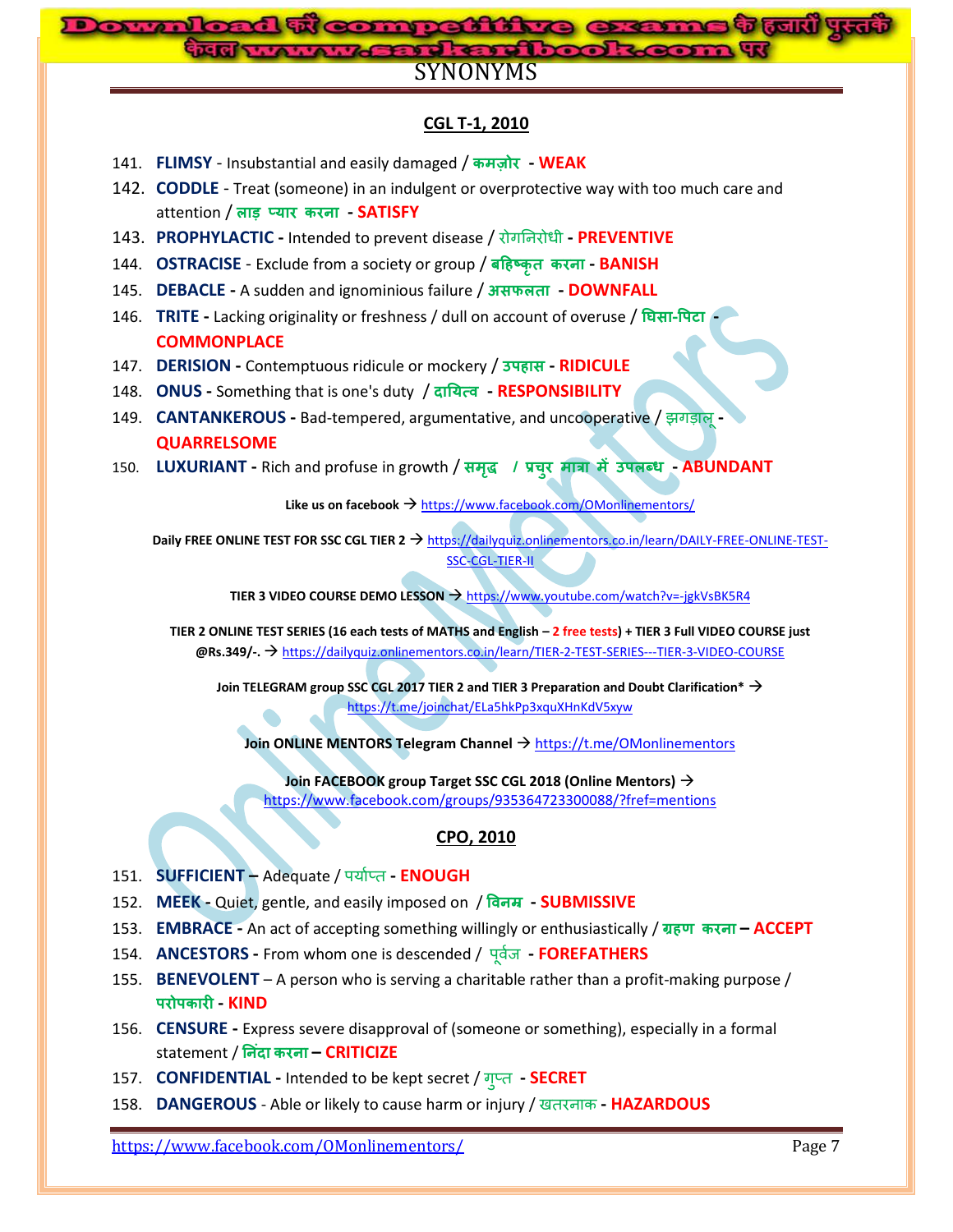# d <del>u competitive exame t un yu</del><br>www.gost.crdbook.com w

# SYNONYMS

- 159. **OBSTINATE -** Very difficult to change or overcome / **ह - STUBBORN**
- 160. **ILLICIT** Forbidden by law, rules, or custom / अवैध **UNLAWFUL**

## **SAS, 2010**

- 161. **IRASCIBLE -** Having or showing a tendency to be easily angered / चचडचचडा **- IRRITABLE**
- 162. **PROMISCUOUS -** Casual / **- INDISCRIMINATE**
- 163. **PROPINQUITY** The state of being close to someone or something / proximity / निकटता -**NEARNESS**
- 164. **ARTFUL** Clever or skillful, especially in a crafty or cunning way / चालाक CUNNING
- 165. **FATUOUS -** Silly and pointless / **- SILLY**

#### **INVESTIGATOR, 2010**

- 166. **PERQUISITE -** A benefit which one enjoys or is entitled to on account of one's job or position /  **- PRIVILEGE**
- 167. **EXECRATE** Feel or express great loathing for / शाप देना **CURSE**
- 168. **SPIRITED -** Full of energy, enthusiasm, and determination / **- ARDENT**
- 169. **VIRULENT -** Extremely severe or harmful in its effects (of a disease or poison) / **ह - DEADLY**
- 170. **CONTROVERT –** To argue (with someone) / / **ह - CONTRADICT**

# **CGL T-1, 2011**

- 171. **REVERIE -** A state of being pleasantly lost in one's thoughts / **च - DAYDREAM**
- 172. **PERILOUS -** Full of danger or risk / **- HAZARDOUS**
- 173. **AUDACIOUS -** Showing a willingness to take surprisingly bold risks / साहसी **- BOLD**
- 174. **QUERULOUS –** Complaining / **- COMPLAINING**
- 175. **POIGNANT -** Evoking a keen sense of sadness or regret / **- SAD**
- 176. **ACCRUE -** Accumulate / **- ACCUMULATE**
- 177. **GENIAL** Friendly and cheerful / मिलनसार **CORDIAL**
- 178. **INCLEMENT –** Unpleasant conditions / **- UNFAVOURABLE**
- 179. **VINDICTIVE -** Having or showing a strong or unreasoning desire for revenge / **– SPITEFUL**
- 180. **LOQUACIOUS -** Tending to talk a great deal / फातूनी **- TALKATIVE**
- 181. **PERSPICUOUS -** Clearly expressed and easily understood / simple / lucid / **– PRECISE**
- 182. **PRODIGAL –** Wasteful / खचीरा **- LAVISH**
- 183. **INTREPID -** Feeling no fear / very bold or brave / ननडय **- FEARLESS**
- 184. **INFAMY** The state of being well known for some bad quality or deed / फदनाभी **– NOTORIETY**
- 185. **BARREN -** Too poor to produce much or any vegetation / showing no results or achievements **/**  फंजय **- UNPRODUCTIVE**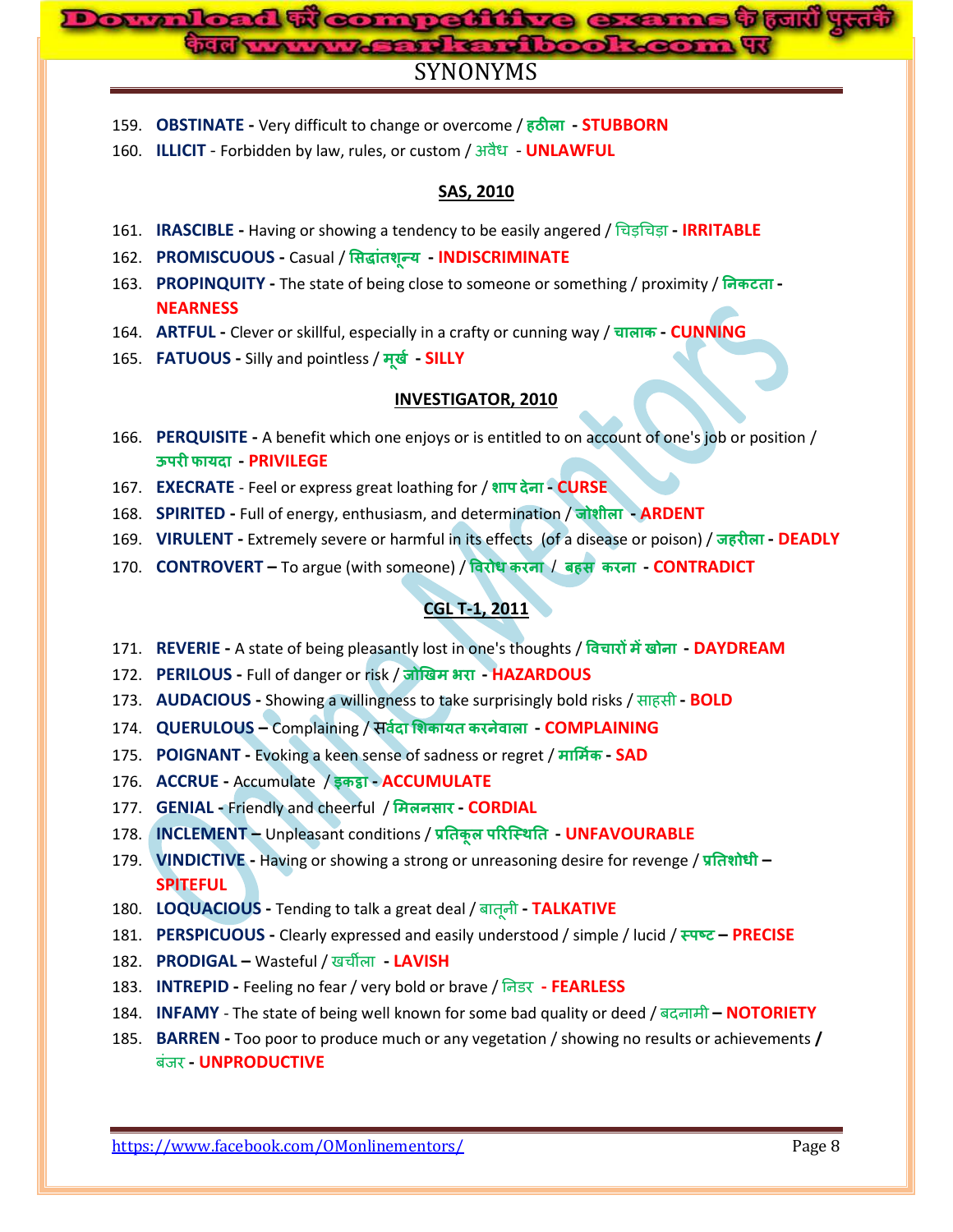# **Downloaded From: www.gossc.inBard engineer** SYNONYMS

| 186. PREPONDERANCE - The quality or fact of being greater in number, quantity, or importance / |  |
|------------------------------------------------------------------------------------------------|--|
| प्रमखता – DOMINANCE                                                                            |  |

- 187. **DELUGE -** A severe flood **/** फाढ़ **- FLOOD**
- 188. **APPRAISE -** Assess the value or quality of / **- JUDGE**
- 189. **INDICT** Formally accuse of or charge with a crime / आरोप लगाना **CHARGE**
- 190. **LUCIDITY -** Simplicity / **- CLARITY**

### **CPO, 2011**

- 191. **DELIBERATELY -** Consciously and intentionally / जान फूझकय **- INTENTIONALLY**
- 192. **STRINGENT -** Strict, precise, and exacting / **- TOUGH**
- 193. **BEHAVIOUR -** The way in which one acts or conducts oneself, especially towards others **/** व्मवहाय **– CONDUCT**
- 194. **SUBJUGATE -** Bring under domination or control, especially by conquest / अधीन कयना **– CONQUER**
- 195. **FLAUNT -** Display (something) ostentatiously, especially in order to provoke envy or admiration or to show defiance / / **च - EXHIBIT**
- 196. **SURMOUNT -** Overcome (a difficulty or obstacle) / **- OVERCOME**
- 197. **SOLICIT -** Ask for or try to obtain (something) from someone / **च - REQUEST**
- 198. ACUTE Having or showing a perceptive understanding or insight / बुद्धिजीवी SHARP
- 199. RELISH Great enjoyment / मजा ENJOY
- 200. **CONCEALED -** Kept secret / निऩाना **- HIDDEN**

# **FCI, 2012**

- 201. **CRUDE -** In a natural or raw state/ not yet processed or refined / **च - UNREFINED**
- 202. **GRUMBLE -** Complain about something in a bad-tempered way / **- COMPLAIN**
- 203. **GLOOMY** Dark or poorly lit, especially so as to appear depressing or frightening / अप्रकाशित /  $\frac{1}{2}$  **MURKY**
- 204. **SPIRITED -** Full of energy, enthusiasm, and determination / **ह - ENTHUSIASTIC**
- 205. **MAGNIFICIENT -** Extremely beautiful, elaborate, or impressive / शानदाय **- SPLENDID**
- 206. **CULMINATION** The highest or climactic point of something, especially as attained after a long time / **ह च - CLIMAX**
- 207. **GENIUS -** Exceptional intellectual or creative power or other natural ability / **- A PERSON WITH UNCOMMON INTELLECT**
- 208. **PRUDENT -** Acting with or showing care and thought for the future / **- WISE**
- 209. **SWAP -** An act of exchanging one thing for another / **- - EXCHANGE**
- 210. **REGARD -** Best wishes / **- RESPECT**

### **DEO, 2009**

211. **NOVICE -** A person new to and inexperienced in a job or situation / नौमसखखमा **- BEGINNER**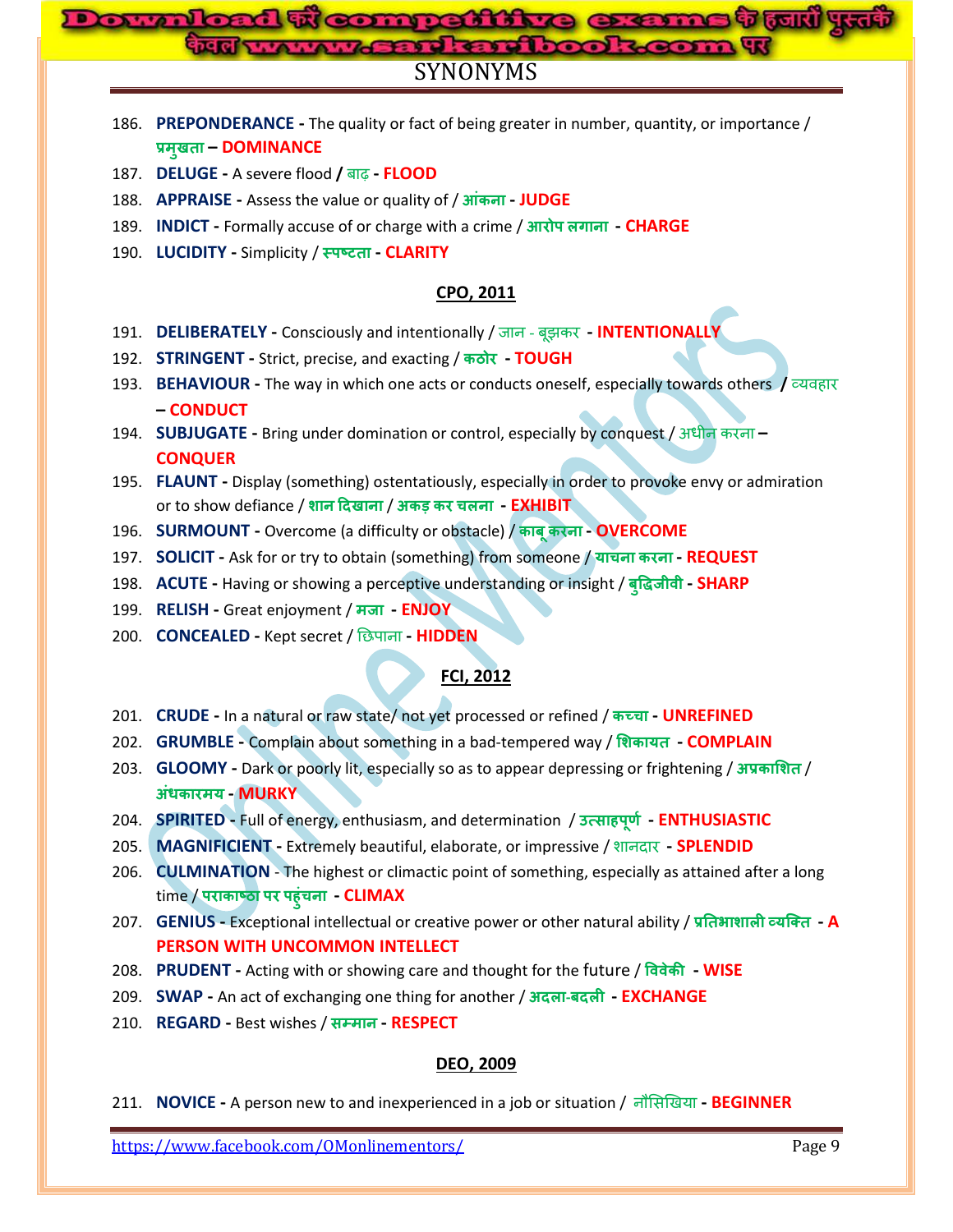# <mark>जे क्यारों पुरन्त</mark> **Downloaded From: www.gossc.in**SYNONYMS

- 212. **COUNTERFEIT -** With the intention to deceive / / **– FAKE**
- 213. **ABSTAIN -** Restrain oneself from doing or enjoying something / फचना **- REFRAIN**
- 214. **BARREN –** Unproductive / फंजय **- INFERTILE**
- 215. **INADVERTENT -** Not resulting from or achieved through deliberate planning / **ह ह - UNINTENTIONAL**

#### **DEO, 2008**

- 216. **CONSENSUS -** A general agreement / आभ सहभनत **- UNANIMITY**
- 217. **BIFURCATED -** Divide into two **/** दो शाखाओंभेंफांटना **- DIVIDED INTO TWO**
- 218. **AFFLUENCE -** The state of having a great deal of money / wealth / **- RICHNESS**
- 219. **PERILOUS -** Full of danger or risk / **ह - DANGEROUS**
- 220. **SUPERSEDE -** Take the place of (a person or thing previously in authority or use) / supplant /  **ह - REPLACE**

#### **STENOGRAPHER, 2010**

- 221. **AVERSION -** A strong dislike or disinclination / घर्ृ ा **- DISLIKE**
- 222. **DESPERATION -** A state of despair, typically one which results in rash or extreme behavior / ननयाशा **- HOPELESSNESS**
- 223. **ENIGMATIC -** Difficult to interpret or understand / mysterious / यहस्मऩूर्ण**- PUZZLING**
- 224. **FABULOUS -** Extraordinary, especially extraordinarily large / **– CHARMING**
- 225. **LIBERTY** Liberty / स्वतंत्रता **- FREEDOM**
- 226. **DESPONDENT** In low spirits from loss of hope or courage / हताश **- DEJECTED**
- 227. **JUBILANT** Feeling or expressing great happiness and triumph / प्रफुल्लित **ECSTATIC**
- 228. **RECTIFY -** Put right / correct / स धायना **- CORRECT**
- 229. **TRAUMA -** A deeply distressing or disturbing experience / **- EMOTIONAL SHOCK**
- 230. **BLISTER** A small bubble on the skin filled with serum and caused by friction, burning, or other damage / िारा **- WOUND**

#### **CHSL, 2010**

- 231. **ATROCITY -** An extremely wicked or cruel act, typically one involving physical violence or injury / क्रूयता **- AFFRONT**
- 232. **TEDIOUS** Too long, slow, or dull / tiresome or monotonous / गैरदिलचस्प DULL
- 233. **PAUCITY -** The presence of something in only small or insufficient quantities or amounts / कभी **– SHORTAGE**
- 234. **PACIFY -** Quell the anger, agitation, or excitement of / शांत कयना **- CALMDOWN**
- 235. **FORTIFY -** Provide (a place) with defensive works as protection against attack / भ़िफूत कयना **– STRENGTHEN**
- 236. **DISPARITY -** A great difference / असभानता **- DIFFERENCE**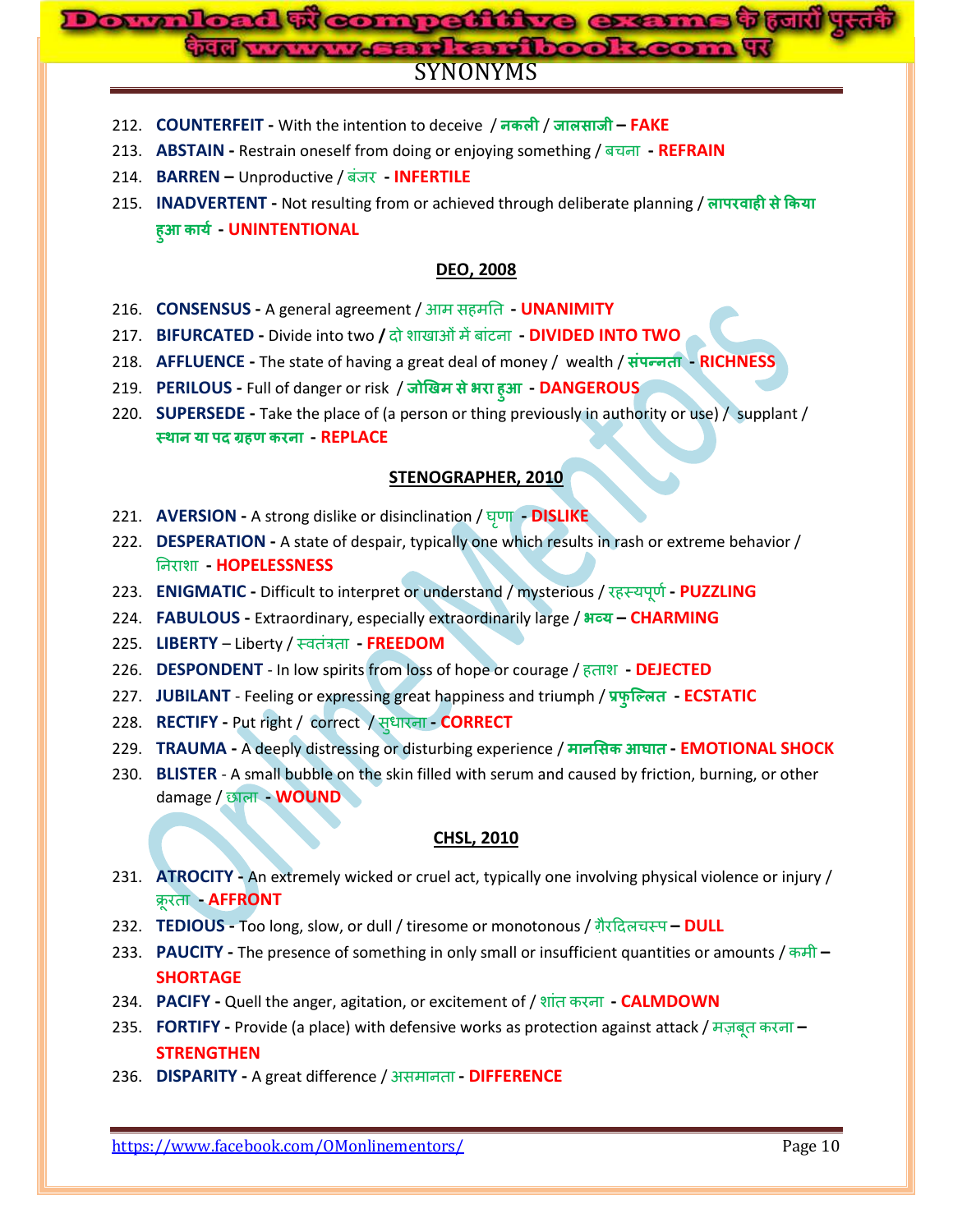# **Bompattive exame tout yv Marie and book** SYNONYMS

- 237. **PESTER** Trouble or annoy (someone) with frequent or persistent requests or interruptions /  **- ANNOY**
- 238. **TRIMMING -** Small pieces trimmed off something / **- CUTTING**
- 239. **RIVALLED -** A person who is competing for the same object or goal as another, or who tries to equal or outdo another / competitor / प्रतिस्पर्धी - **COMPETED**
- 240. **SAVIOUR -** A person who saves someone or something from danger or difficulty / यऺक **- PROTECTOR**
- 241. **DEFER -** Put off (an action or event) to a later time / टारना **- POSTPONE**
- 242. **DELIBERATE -** Done consciously and intentionally / **ह - INTENTIONAL**
- 243. **DEMONSTRATE -** Clearly show the existence or truth of (something) by giving proof or evidence **/** ददखाना **- SHOW**
- 244. **DARING -** Adventurous or audaciously bold / साहसी **- COURAGEOUS**
- 245. AUTOCRATIC Relating to a ruler who has absolute power / निरंकुश DICTATORIAL

## **STENOGRAPHER, 2011**

- 246. **DEARTH -** A scarcity or lack of something / अकार **- SCARCITY**
- 247. **INSENSITIVE** Showing or feeling no concern for others' feelings / **- CALLOUS**
- 248. CIRCUITOUS Longer than the most direct way / घुमावदार ROUNDABOUT
- 249. **SHINES -** Give out a bright light / **च - GLITTERS**
- 250. **BOISTEROUS -** Noisy, energetic, and cheerful / **– NOISY**
- 251. **MELLOW -** Pleasantly smooth or soft / free from harshness / भध य **- GENIAL**
- 252. **NEFARIOUS -** Wicked or criminal / **- WICKED**
- 253. **SORDID -** Involving immoral or dishonourable actions and motives / arousing moral distaste and contempt / **– UNPLEASANT**
- 254. **TRANQUIL** Free from disturbance / calm / शांत **– PEACEFUL**
- 255. **IMAGINARY -** Existing only in the imagination / काल्ऩननक **- FICTITIOUS**
- 256. **CARICATURE** A picture, description, or imitation of a person in which certain striking characteristics are exaggerated in order to create a comic or grotesque effect / व्यंग-चित्र -**GROTESQUE**
- 257. **ABSORBING -** Intensely interesting / engrossing / ददरचस्ऩ **ENGROSSING**
- 258. **EMANCIPATE -** Set free, especially from legal, social, or political restrictions / स्वतंत्र कयना **- LIBERATE**
- 259. LAUD praise (a person or their achievements) highly / प्रशंसा करना PRAISE
- 260. **EMULATE -** Reproduce the function or action of / **ह - SIMULATE**

#### **MT (NT), 2011**

- 261. **IMITATE –** To copy someone or mimic / नकर **- COPY**
- 262. **OBSCENE -** Offensive or disgusting by accepted standards of morality and decency / **- DIRTY**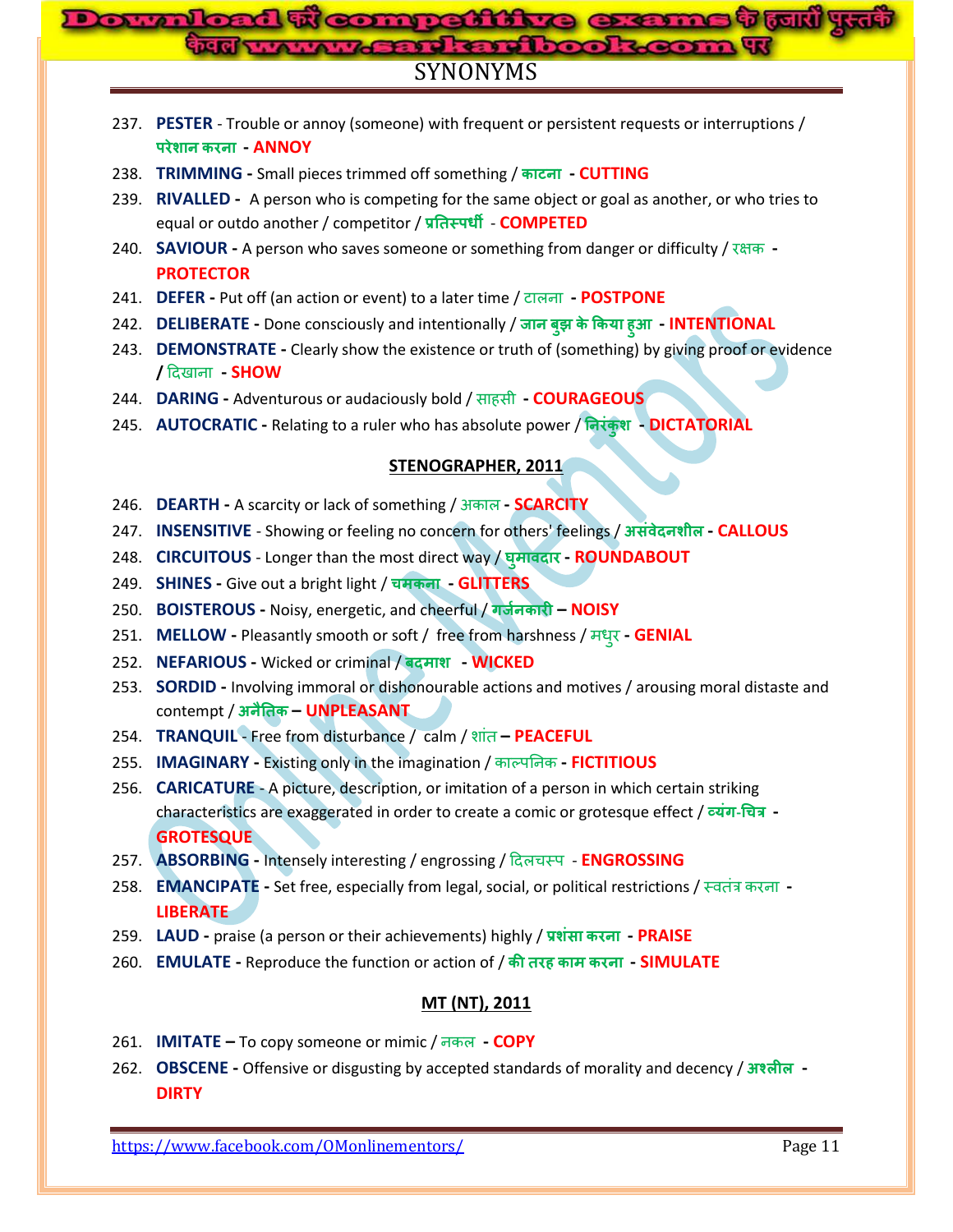#### **1 Weomraitive exams tow y.u**  $\mathbf{D}$ **Bord and l** SYNONYMS

- 263. **FICTITIOUS** Not real or true/ imaginary or fabricate / **- FALSE**
- 264. **FRAGRANCE -** A pleasant, sweet smell / ख शफू**- AROMA**
- 265. **CAJOLE** Persuade (someone) to do something by sustained coaxing or flattery / चापलूसी करना -**FLATTER**
- 266. **APPEAR -** Come into sight / become visible or noticeable, especially without apparent cause / **- SEEM**
- 267. **DISCRIMINATE** Recognize a distinction / differentiate / **- DISTINGUISH**
- 268. **INTEGRATION -** The action or process of integrating / **ए - UNITY**
- 269. **LIABILITY** The state of being legally responsible for something / **ए ह - DEBT**
- 270. **CEASE -** Come or bring to an end **/** योकना **- STOP**

#### **CONSTABLE, 2011**

- 271. **SPECULATE -** Form a theory or conjecture about a subject without firm evidence / **- GUESS**
- 272. **EFFECT -** Cause to happen / bring about / **- RESULT**
- 273. **OBSCENE** Offensive or disgusting by accepted standards of morality and decency / <del>अश्लोल</del> **INDECENT**
- 274. **MERCY -** Compassion or forgiveness shown towards someone whom it is within one's power to punish or harm / दमा **- SYMPATHY**
- 275. **TAME -** Domesticate (an animal) / **- DOMESTICATED**

#### **CHSL, 2011**

- 276. **ACQUAINT** Make someone aware of or familiar with / **च - INTRODUCE**
- 277. **GENUINE -** Truly what something is said to be / authentic / **- REAL**
- 278. **CHANGE -** An act or process through which something becomes different / **- ALTER**
- 279. **FOREBODING -** A feeling that something bad will happen / fearful apprehension /  **ह - PREMONITION**
- 280. **REQUEST -** An act of asking politely or formally for something / **- ASK**
- 281. **ADVERSE** Preventing success or development/ harmful / विपरीत UNFAVOURABLE
- 282. **DISASTER -** A sudden accident or a natural catastrophe that causes great damage or loss of life / आऩदा **- MISFORTUNE**
- 283. **INSTANT -** Happening or coming immediately / **- IMMEDIATE**
- 284. **TEMPEST -** A violent windy storm / **- STORM**
- 285. **DILIGENT -** Having or showing care and conscientiousness in one's work or duties / भेहनती **- HARDWORKING**
- 286. **RESTRICT -** Put a limit on / keep under control / **- PROHIBIT**
- 287. **ANTICIPATE -** Regard as probable / expect or predict / **- EXPECT**
- 288. **ABUNDANT -** Existing or available in large quantities / plentiful / **च - PLENTIFUL**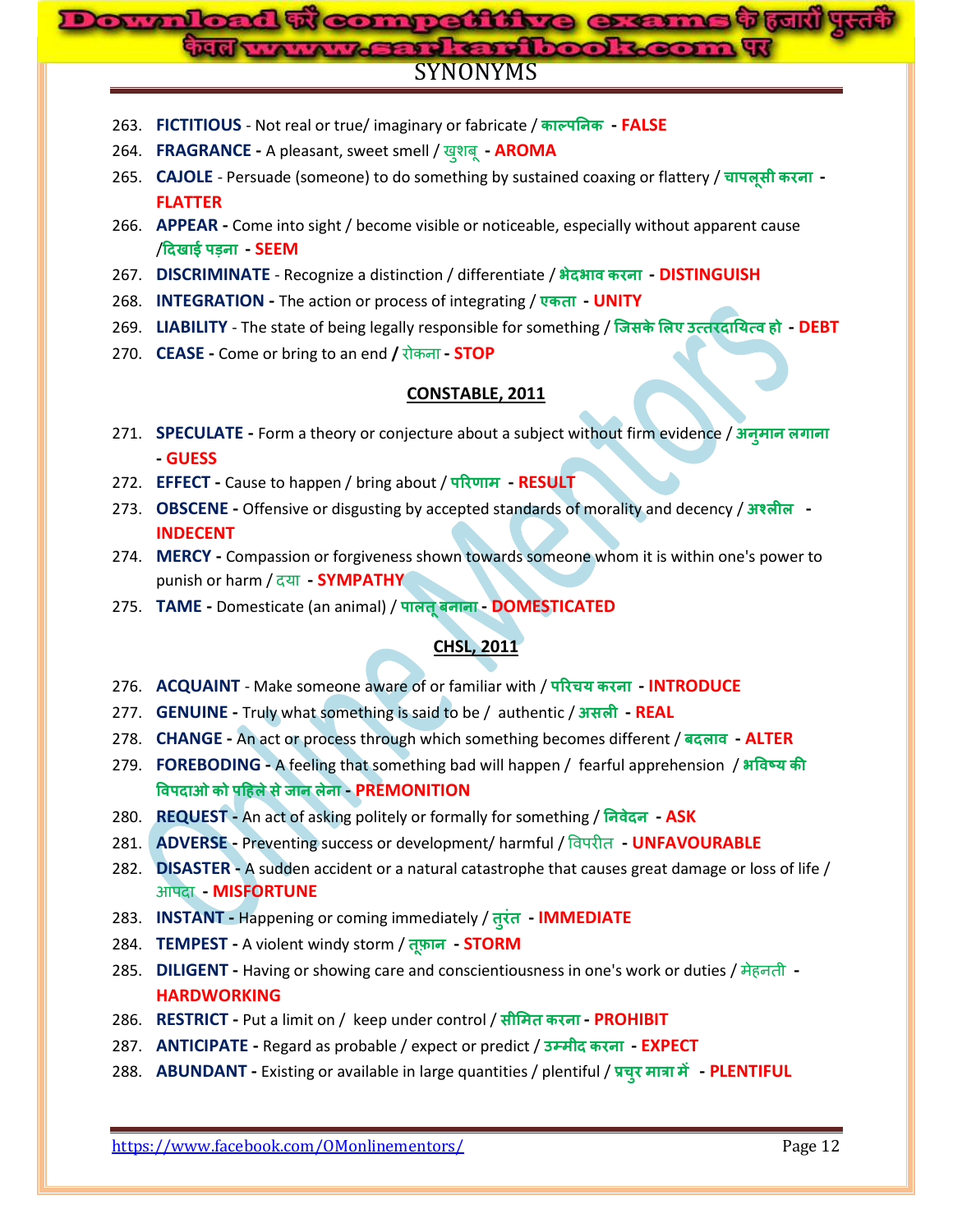# SYNONYMS **Compattitue G:**

- 289. **METICULOUS -** Showing great attention to detail / very careful and precise / **- METHODICAL**
- 290. **QUASH -** Reject as invalid, especially by legal procedure / **– REJECT**
- 291. **PITY**  The feeling of sorrow and compassion caused by the sufferings and misfortunes of others / दमा **- MERCY**
- 292. **MOTIVE** A reason for doing something / **- INTENTION**
- 293. **FRUGAL -** Sparing or economical as regards money or food / मभतव्ममी **- ECONOMICAL**
- 294. **IRRESOLUTE -** Showing or feeling hesitancy / uncertain / **च - UNDECIDED**
- 295. **TREMENDOUS -** Very great in amount, scale, or intensity / **- REMARKABLE**
- 296. **ANGER -** A strong feeling of annoyance, displeasure, or hostility / ग स्सा **- DISPLEASURE**
- 297. **IRREVOCABLE -** Not able to be changed, reversed, or recovered / final / **- UNALTERABLE**
- 298. **COMMOTION -** A state of confused and noisy disturbance / हल्रा ग ल्रा **- DISTURBANCE**
- 299. **REPOSE** A state of rest, sleep, or tranquility / विश्राम करना **REST**
- 300. **ADORN -** Make more beautiful or attractive / सजाना **- BEAUTIFY**

Like us on facebook  $\rightarrow$  <https://www.facebook.com/OMonlinementors/>

**Daily FREE ONLINE TEST FOR SSC CGL TIER 2 → [https://dailyquiz.onlinementors.co.in/learn/DAILY-FREE-ONLINE-TEST-](https://dailyquiz.onlinementors.co.in/learn/DAILY-FREE-ONLINE-TEST-SSC-CGL-TIER-II)**[SSC-CGL-TIER-II](https://dailyquiz.onlinementors.co.in/learn/DAILY-FREE-ONLINE-TEST-SSC-CGL-TIER-II)

**TIER 3 VIDEO COURSE DEMO LESSON → <https://www.youtube.com/watch?v=-jgkVsBK5R4>** 

**TIER 2 ONLINE TEST SERIES (16 each tests of MATHS and English – 2 free tests) + TIER 3 Full VIDEO COURSE just @Rs.349/-.** <https://dailyquiz.onlinementors.co.in/learn/TIER-2-TEST-SERIES---TIER-3-VIDEO-COURSE>

**Join TELEGRAM group SSC CGL 2017 TIER 2 and TIER 3 Preparation and Doubt Clarification\*** <https://t.me/joinchat/ELa5hkPp3xquXHnKdV5xyw>

**Join ONLINE MENTORS Telegram Channel → <https://t.me/OMonlinementors>** 

**Join FACEBOOK group Target SSC CGL 2018 (Online Mentors)** <https://www.facebook.com/groups/935364723300088/?fref=mentions>

- 301. **CANCEL -** Decide or announce that (a planned event) will not take place / यद्द कयना **- ABOLISH**
- 302. **PIOUS -** Devoutly religious / **- RELIGIOUS**
- 303. **CEASE -** Come or bring to an end / योकना **- STOP**
- 304. **DEFER -** Put off (an action or event) to a later time **/** टारना **- POSTPONE**
- 305. **NURTURE -** Care for and protect (someone or something) while they are growing / ऩारन ऩोषर् कयना **– GROW**
- 306. **CONSIDERATE - `** Careful not to inconvenience or harm others / प्रवचायशीर **- THOUGHFUL**
- 307. **DOCILE -** Ready to accept control or instruction / **- SUBMISSIVE**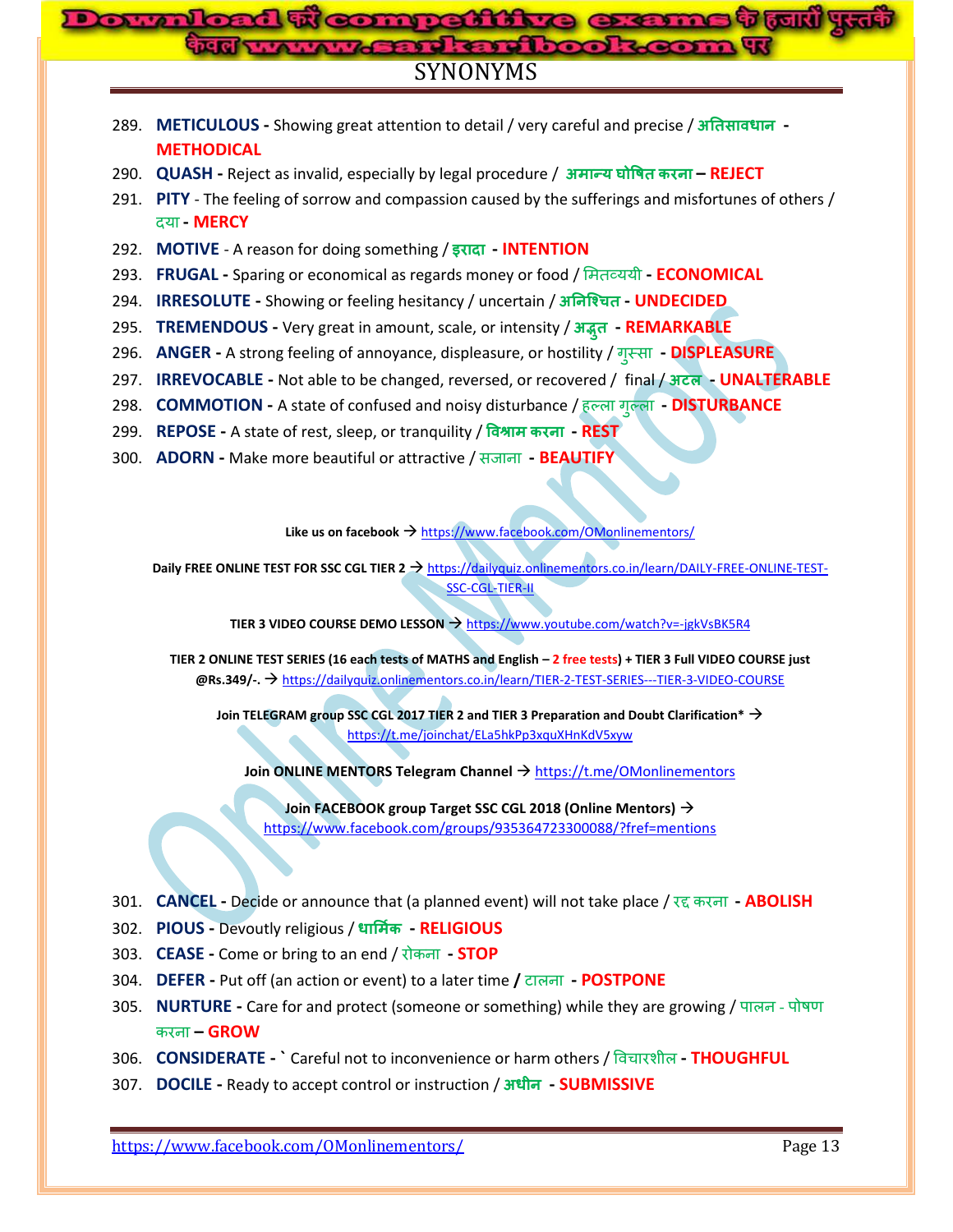# **competitive exame i Juli 451 Maritanibook** SYNONYMS

- 308. **ABUSE -** Use (something) to bad effect or for a bad purpose / treat with cruelty or violence, especially regularly or repeatedly / **च ह - SCORN**
- 309. **DENY -** State that one refuses to admit the truth or existence of / **- REFUSE**
- 310. **ABANDON -** Cease to support or look after (someone) / desert / िोड देना **- FORSAKE**
- 311. **ADVANCE -** Move forwards in a purposeful way / / **- PROGRESS**
- 312. **IMPEDIMENT** A hindrance or obstruction in doing something / फाधा **- OBSTRUCTION**
- 313. **IMPECCABLE -** In accordance with the highest standards / faultless / **ह - PERFECT**
- 314. **VACILLATE -** Waver between different opinions or actions / be indecisive / **- WAVER**
- 315. **ELASTIC -** Able to resume its normal shape spontaneously after being stretched or compressed/  **च - FLEXIBLE**

#### **CONSTABLE, 2012**

- 316. **GENUINE -** Truly what something is said to be / **- REAL**
- 317. **APPREHENDED -** Arrest (someone) for a crime / चगयफ्ताय **- ARRESTED**
- 318. **DISEASE -** A disorder of structure or function in a human, animal, or plant, especially one that produces specific symptoms or that affects a specific location and is not simply a direct result of physical injury / **- ILLNESS**
- 319. **EFFICIENT -** Achieving maximum productivity with minimum wasted effort or expense / **- CAPABLE**
- 320. **CONCEAL** Not allow to be seen / **- HIDE**
- 321. **RIGHT -** Morally good, justified, or acceptable / **- CORRECT**

# **CGL T-2, 2011**

- 322. **EXHORT -** Strongly encourage or urge (someone) to do something / **ह - ENCOURAGE**
- 323. **REPARTEE -** Conversation or speech characterized by quick, witty comments or replies / हाजजय जवाफी **- BANTER**
- 324. **POACH** The illegal practice of trespassing on another's property to hunt or steal game without the landowner's permission / घुसपैठ कर शिकार करना / बिना आज्ञा प्रवेश करना - HUNT
- 325. **PROGNOSIS** A forecast of the likely outcome of a situation / पूर्वान् मान लगाना FORECAST
- 326. **ESPIONAGE -** The practice of spying or of using spies, typically by governments to obtain political and military information / **– SPYING**
- 327. **CONCURRENCE -** The state of agreeing with someone or something / सहभनत **- AGREEMENT**
- 328. **ENIGMA -** A person or thing that is mysterious or difficult to understand / ऩहेरी **- PUZZLE**
- 329. **LURID -** Presented in vividly shocking or sensational terms / **- SHOCKING**

# **CHSL, 2012**

- 330. **MEAGRE -** Lacking in quantity or quality / / **- INADEQUATE**
- 331. **CANDID** Truthful and straightforward / निष्कपट FRANK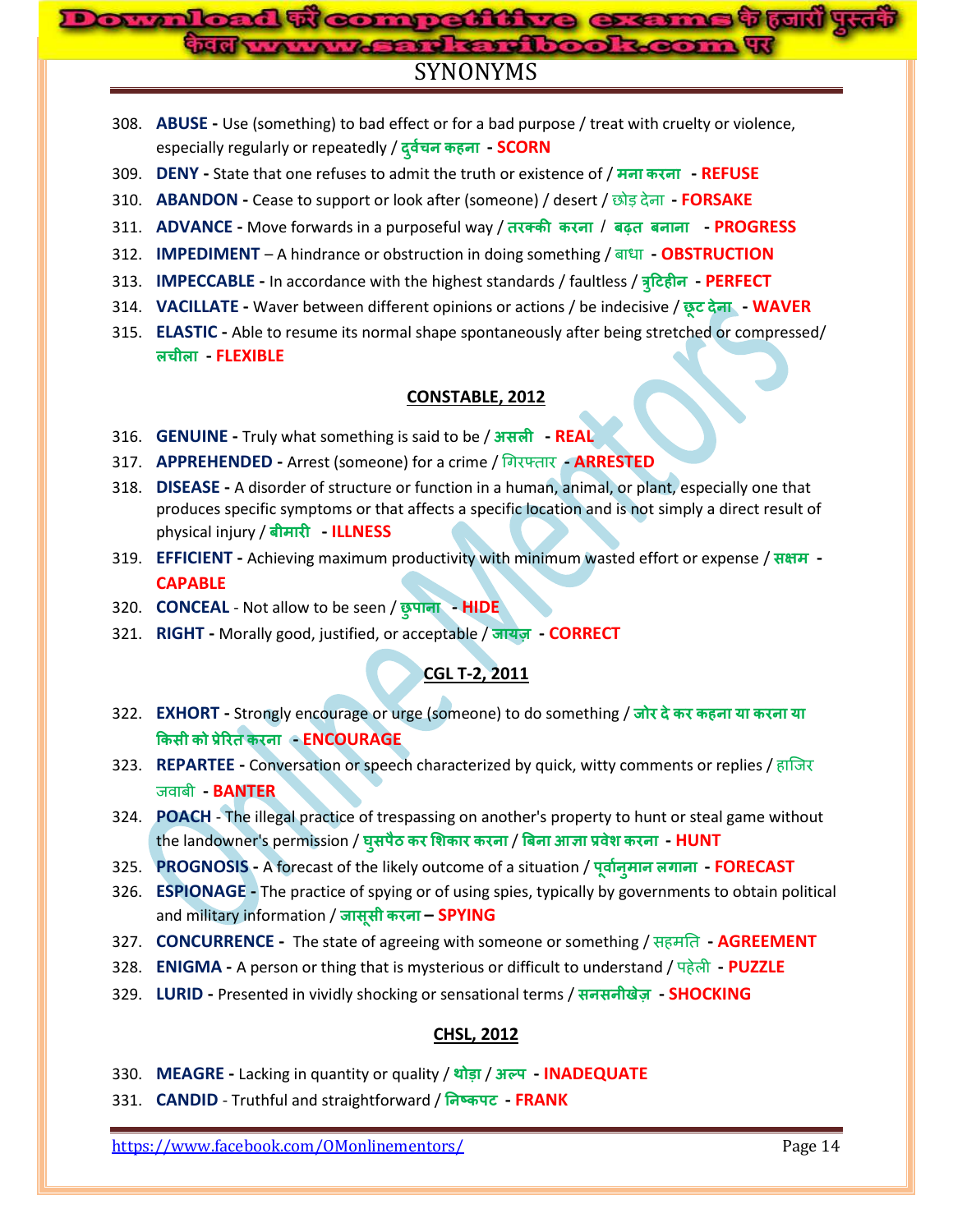# SYNONYMS **Downloaded From: www.gossc.in**

- 332. **BLISS -** Perfect happiness / great joy / **- HAPPINESS**
- 333. **DECAY -** The state or process of rotting or decomposition / **ह** / **- DECOMPOSE**
- 334. **SOLITARY -** Done or existing alone / अके रा **- LONELY**
- 335. **COMPASSIONATE -** Feeling or showing sympathy and concern for others / दमार **- SYMPATHETIC**
- 336. **COARSE -** Rough or harsh in texture / / र **- ROUGH**
- 337. **BLUNDER -** A stupid or careless mistake / फडी बूर **- MISTAKE**
- 338. **DILIGENT** Having or showing care and conscientiousness in one's work or duties / **ह - ASSIDUOUS**
- 339. **ESSENTIAL -** Absolutely necessary / extremely important / आवश्मक **- VITAL**
- 340. **ONUS -** Something that is one's duty or responsibility / **- RESPONSIBILITY**
- 341. **PLEASURE -** A feeling of happy satisfaction and enjoyment / **- HAPPINESS**
- 342. **DISSUADE -** Persuade (someone) not to take a particular course of action / **ए - DISCOURAGE**
- 343. **ANGUISH –** Severe mental or physical pain or suffering / ऩीडा **- AGONY**
- 344. **THRIVE -** Grow or develop well or vigorously / **- - FLOURISH**
- 345. **CONDONE -** Approve or sanction (something), especially with reluctance / **- OVERLOOK**
- 346. **PAIL –** Bucket / **- BUCKET**
- 347. **BRISK -** Quicken something / active and energetic / / / **- QUICK**
- 348. **GRUESOME -** Causing repulsion or horror / grisly / **- HIDEOUS**
- 349. **PERIODIC** Appearing or occurring at intervals / **- - REGULAR**
- 350. **APPRAISE -** Assess the value or quality of / र **- JUDGE**

# **CGL T-1, 2012**

- 351. **SYSTEMATICALLY -** Having, showing, or involving a system, method, or plan / मोजनाफद्ध तयीके **– METHODICALLY**
- 352. **SOLE -** One and only / एकभात्र **- ONLY**
- 353. **CORDIAL -** Warm and friendly / हाददणक / **– FRIENDLY**
- 354. **INFIRM -** Not physically or mentally strong, especially through age or illness / कभजोय **- WEAK**
- 355. **WHOLESOME -** Conducive to or suggestive of good health and physical well-being / **- SOUND**

#### **FCI, 2012**

- 356. **ALLURE -** The quality of being powerfully and mysteriously attractive or fascinating / **ह** /  **- TEMPT**
- 357. **PERISH -** Die, especially in a violent or sudden way / **ह - DIE**
- 358. **MANIA -** Mental illness marked by periods of great excitement or euphoria, delusions, and overactivity / an excessive enthusiasm or desire / an obsession / / **- MADNESS**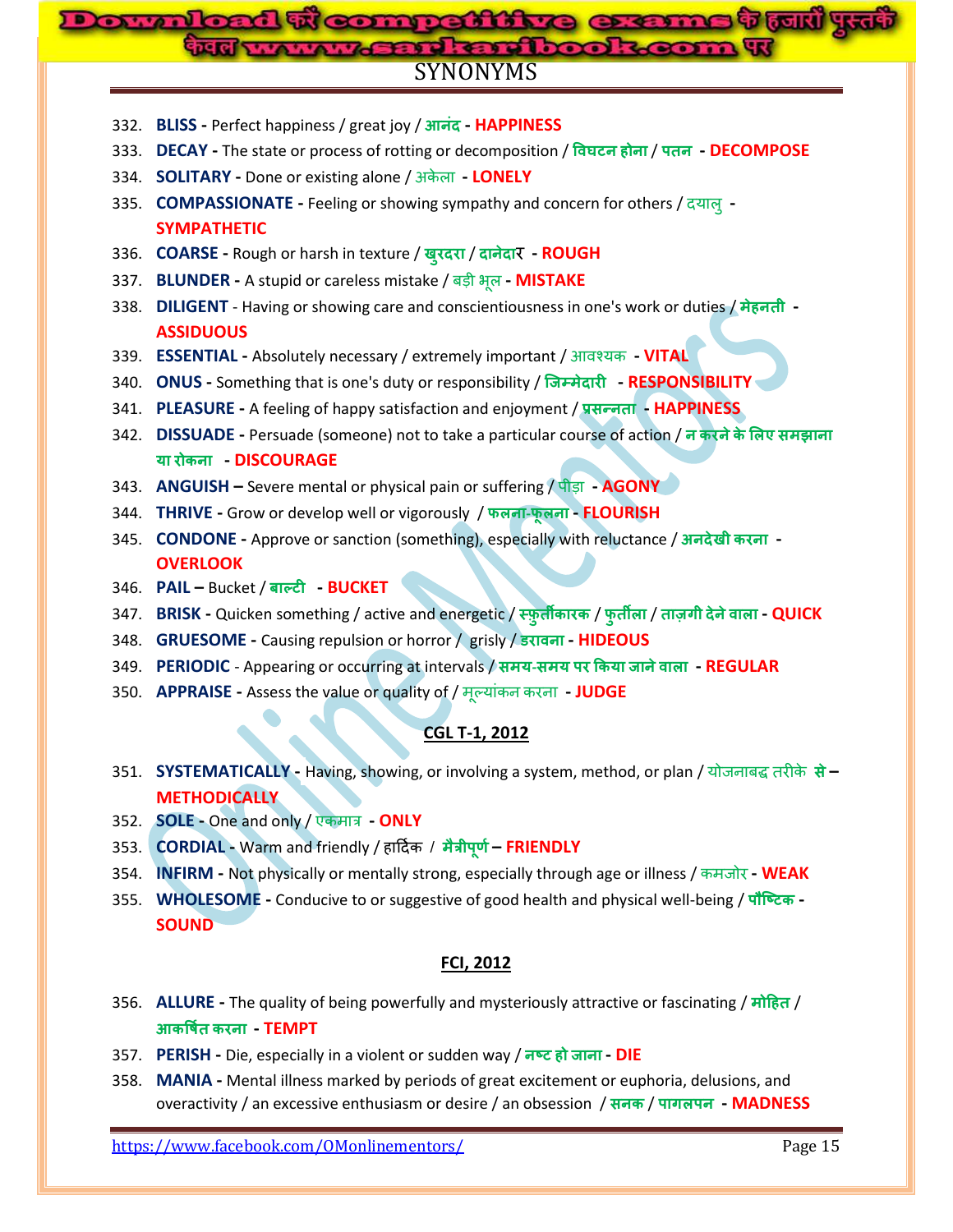# SYNONYMS **Compattitue G:**

|      | 359. SUPERFICIAL - Appearing to be true or real only until examined more closely / ऊपरी रूप से सही                                                                 |  |  |  |  |  |  |
|------|--------------------------------------------------------------------------------------------------------------------------------------------------------------------|--|--|--|--|--|--|
|      | दिखने वाला - SHALLOW                                                                                                                                               |  |  |  |  |  |  |
|      | 360. ECONOMICAL - Careful not to waste money or resources / giving good value or return in relation<br>to the money, time, or effort expended / किफ़ायती - THRIFTY |  |  |  |  |  |  |
|      | 361. PREAMBLE - The introductory part of a statute or deed, stating its purpose, aims, and<br>justification / प्रस्तावना - <b>INTRODUCTION</b>                     |  |  |  |  |  |  |
|      | 362. ADVOCATE -A person who publicly supports or recommends a particular cause or policy / समर्थन<br>करना - SUPPORT                                                |  |  |  |  |  |  |
|      | 363. COLLATE - Collect and combine / इक्कड़ा करना - ASSEMBLE                                                                                                       |  |  |  |  |  |  |
|      | 364. RAMPART - A defensive wall of a castle or walled city, having a broad top with a walkway and<br>typically a stone parapet / किले की दीवार - PARAPET           |  |  |  |  |  |  |
| 365. | TRIBULATION - A cause of great trouble or suffering / दुःख / पीड़ा का कारण - SUFFERING                                                                             |  |  |  |  |  |  |
| 366. | PARSIMONY - Extreme unwillingness to spend money or use resources / कंजूसी - MISERLINESS                                                                           |  |  |  |  |  |  |
| 367. | INSOLENT - Showing a rude and arrogant lack of respect / बदतमीज़ - DISRESPECTFUL                                                                                   |  |  |  |  |  |  |
|      | 368. INNOCUOUS - Not harmful or offensive / हानि न पहुंचाने बाला - HARMLESS                                                                                        |  |  |  |  |  |  |
| 369. | INGENUOUS - Innocent and unsuspecting / निष्कपट - INNOCENT                                                                                                         |  |  |  |  |  |  |
|      |                                                                                                                                                                    |  |  |  |  |  |  |
|      | <b>CPO, 2012</b>                                                                                                                                                   |  |  |  |  |  |  |
|      | 370. BAFFLE - Totally bewilder or perplex / असमंजस में डालना / हैरान करना - PUZZLE                                                                                 |  |  |  |  |  |  |
| 371. | APEX - The highest point of achievement / a climax / शिखर - TOP                                                                                                    |  |  |  |  |  |  |
|      | 372. ACCOMPLISH - Achieve or complete successfully / पूरा किया हुआ - ACHIEVE                                                                                       |  |  |  |  |  |  |
| 373. | PROTRUDE - Extend beyond or above a surface / उभरना - BULGE                                                                                                        |  |  |  |  |  |  |
|      | 374. ASSAULT - Make a physical attack on / हमला करना - ATTACK                                                                                                      |  |  |  |  |  |  |
|      |                                                                                                                                                                    |  |  |  |  |  |  |
|      |                                                                                                                                                                    |  |  |  |  |  |  |
|      | <b>MTS, 2013</b>                                                                                                                                                   |  |  |  |  |  |  |
| 375. | <b>ENGROSS</b> - Absorb all the attention or interest of /मगन / लीन - ABSORB                                                                                       |  |  |  |  |  |  |
| 376. | SOLITARY - Done or existing alone / अकेला - LONELY                                                                                                                 |  |  |  |  |  |  |
|      | 377. ANTAGONIST - A person who actively opposes or is hostile to someone or something / an                                                                         |  |  |  |  |  |  |
|      | adversary / विपक्षी - OPPONENT                                                                                                                                     |  |  |  |  |  |  |
| 378. | MUNDANE - Lacking interest or excitement / dull / of this earthly world rather than a heavenly                                                                     |  |  |  |  |  |  |
|      | or spiritual one / साधारण - ORDINARY                                                                                                                               |  |  |  |  |  |  |
|      | 379. <b>ADVERSITY</b> - A difficult or unpleasant situation / विपत्ति MISFORTUNE                                                                                   |  |  |  |  |  |  |
| 380. | DEMISE - A person's death / निधन - DEATH                                                                                                                           |  |  |  |  |  |  |
| 381. | SPURIOUS - Not being what it purports to be / false or fake / नक़ली - FAKE                                                                                         |  |  |  |  |  |  |
|      |                                                                                                                                                                    |  |  |  |  |  |  |

- 382. **VANISH -** Disappear suddenly and completely / **ह - DISAPPEAR**
- 383. **COARSE -** Rough or harsh in texture / **- ROUGH**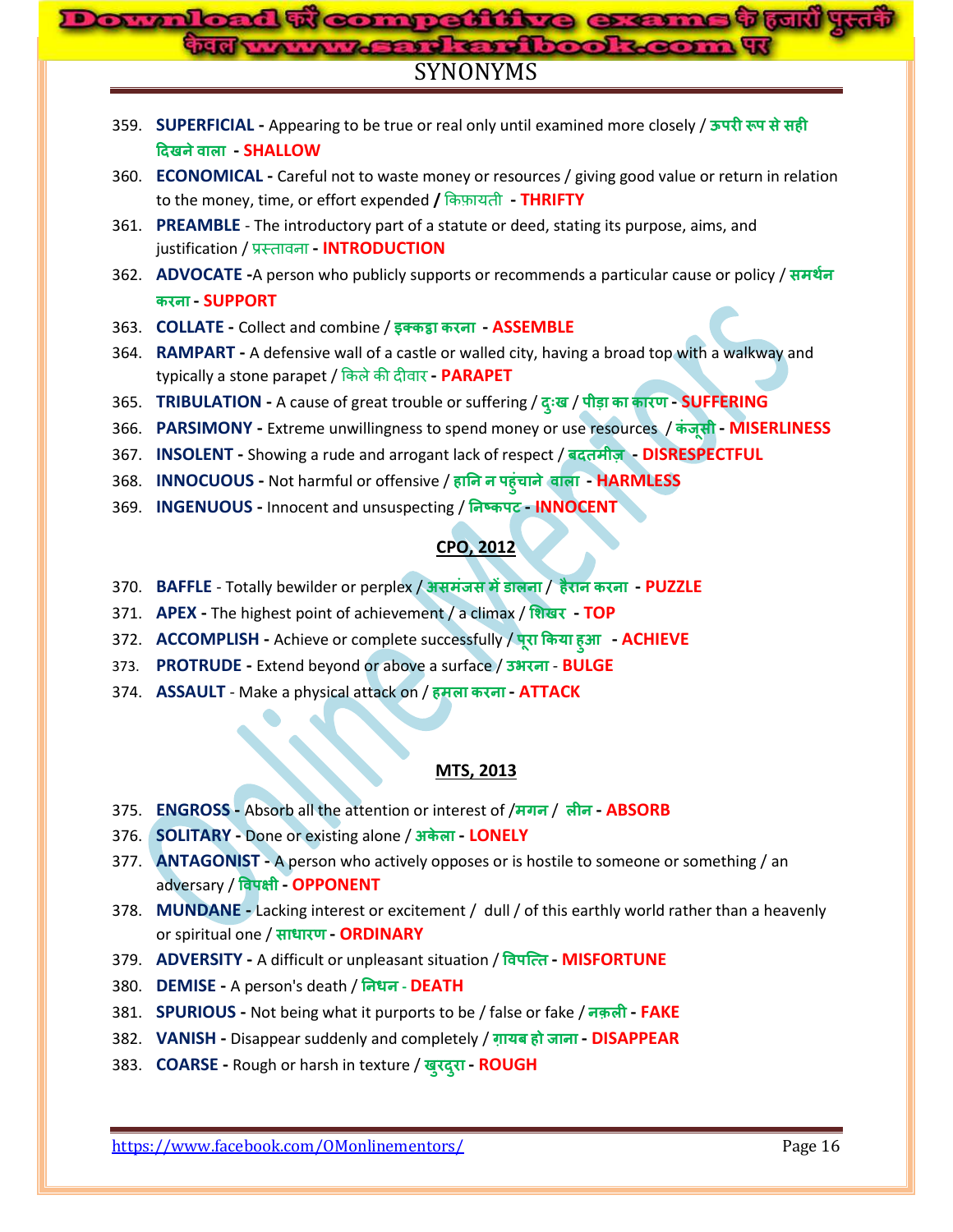#### <mark>जे तिजारी पुरन्तन</mark>  $\mathbf{D}$ **Downloaded From: www.gossc.in**SYNONYMS

- 384. **DETER -** Prevent the occurrence of / discourage (someone) from doing something by instilling doubt or fear of the consequences / रोकना / डरा कर रोकना - TO HINDER
- 385. **HURDLE** A problem or difficulty that must be overcome / **- OBSTACLE**
- 386. **BARBARIC -** Savagely cruel / primitive / unsophisticated / / **- UNCIVILISED**
- 387. **CLANDESTINE -** Kept secret or done secretively, especially because illicit / **- SECRET**
- 388. **ECSTASY -** An overwhelming feeling of great happiness or joyful excitement / **- JOY**
- 389. **FETCH** Go for and then bring back (someone or something) for someone / **- BRING**
- 390. **PACIFIC -** Peaceful in character or intent / **- PEACEFUL**
- 391. **SOLITARY -** Done or existing alone / **- LONELY**
- 392. **ABSURD -** Wildly unreasonable, illogical, or inappropriate / / **ह - RIDICULOUS**

## **FCI, 2013**

- 393. **KIOSK -** A small open-fronted hut or cubicle from which newspapers, refreshments, tickets, etc. are sold / बूथ - **STORE**
- 394. **MIMIC -** Imitate (copy someone or their actions or words), especially in order to entertain or ridicule / **- COPY**
- 395. **TOIL** Work extremely hard or incessantly / exhausting physical labour / **ह - WORKHARD**
- 396. **ASCRIPTION -** The attribution of something to a cause / **- ATTRIBUTION**
- 397. **ABSOLVE** Declare (someone) free from guilt, obligation, or punishment / दोषमुक्त करना -**ACQUIT**

#### **CGL T-1, 2013**

- 398. **ABERRATION -**A departure from what is normal, usual, or expected, typically an unwelcome one / **- DEVIATION**
- 399. **STERN -** Serious and unrelenting, especially in the assertion of authority and exercise of discipline / / **- STRICT**
- 400. **CITADEL** A fortress, typically one on high ground above a city / **- - FORTRESS**
- 401. **ERUDITE -** Having or showing great knowledge or learning / **- SCHOLARLY**
- 402. **REVERE -** Feel deep respect or admiration for (something) / **- RESPECT**
- 403. **REPEATED -** Done or occurring again several times in the same way / **ह - REITERATED**
- 404. **DERIVE -** Obtain something from (a specified source) / base a concept on an extension or modification of (another concept) / परिणाम निकालना - **OBTAIN**
- 405. **SALACIOUS** Having or conveying undue or indecent interest in sexual matters / **- LUSTFUL**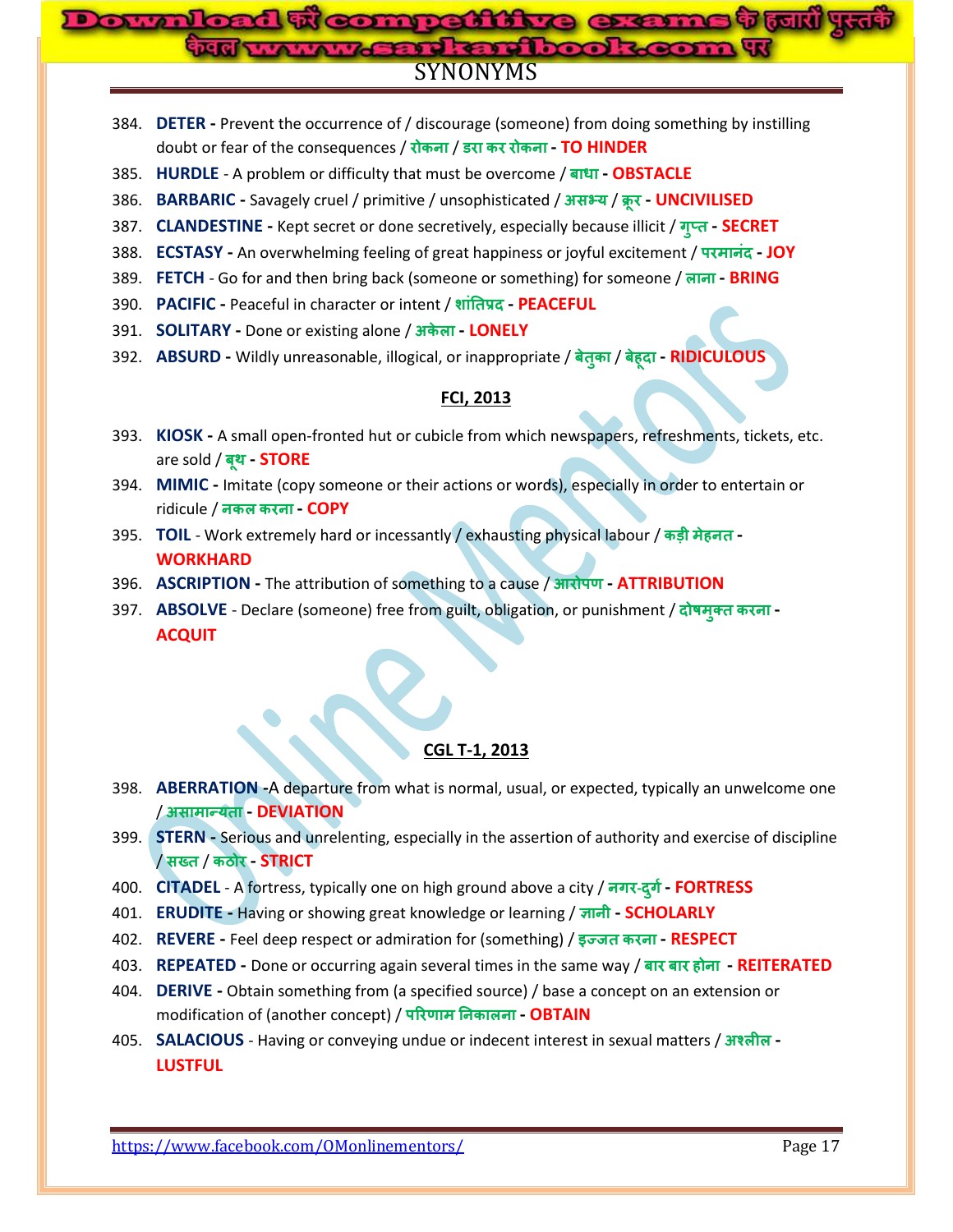#### **Downloaded From: www.gossc.inme trun ya said and book** SYNONYMS

- 406. **HALLUCINATION -** An experience involving the apparent perception of something not present /  **- DELUSION**
- 407. **LABYRINTH -** A complicated irregular network of passages or paths in which it is difficult to find one's way / a maze / / **- MEANDERING**
- 408. **TINSEL** A form of decoration consisting of thin strips of shiny metal foil attached to a long piece of thread / **- DECORATION**
- 409. **GARRULOUS -** Excessively talkative, especially on trivial matters / **- TALKATIVE**

### **CONSTABLE, 2013**

- 410. **CATASTROPHE -** An event causing great and usually sudden damage or suffering / a disaster /  **- CALAMITY**
- 411. **HAPPINESS** The state of being happy / **- BLISS**
- 412. **GREET -** Give a polite word of recognition or sign of welcome when meeting (someone) /  **- WELCOME**
- 413. **GATHER -** Come together / assemble or accumulate / bring together and take in from scattered places or sources / **ह - CONGREGATE**
- 414. **HUMOROUS -** Causing laughter and amusement / **- WITTY**
- 415. **HARD -** With a great deal of effort / **- DIFFICULT**

## **CPO, 2013**

- 416. **AMELIORATE -** Make (something bad or unsatisfactory) better / **- IMPROVE**
- 417. **INVOICE -** A list of goods sent or services provided, with a statement of the sum due for these / a **bill / बिल STATEMENT**
- 418. **CONJURER -** A performer of conjuring tricks / **- MAGICIAN**
- 419. **VENAL** Showing or motivated by susceptibility to bribery / **च – CORRUPT**
- 420. **ABNORMAL** Deviating from what is normal or usual, typically in a way that is undesirable or **worrying / असामान्य - UNNATURAL**

# **CGL T-2, 2013**

- 421. **MASTERY** Control or superiority over someone or something / **- AUTHORITY**
- 422. **DELUSION -** An idiosyncratic belief or impression maintained despite being contradicted by reality or rational argument, typically as a symptom of mental disorder / **- ILLUSION**
- 423. **LOGICAL -** According to the rules of logic or formal argument / **- RATIONAL**

# **CHSL, 2013**

- 424. **THRIFTY -** Using money and other resources carefully and not wastefully / **- ECONOMICAL**
- 425. **ADMONITION -** A firm warning or reprimand / **च - WARNING**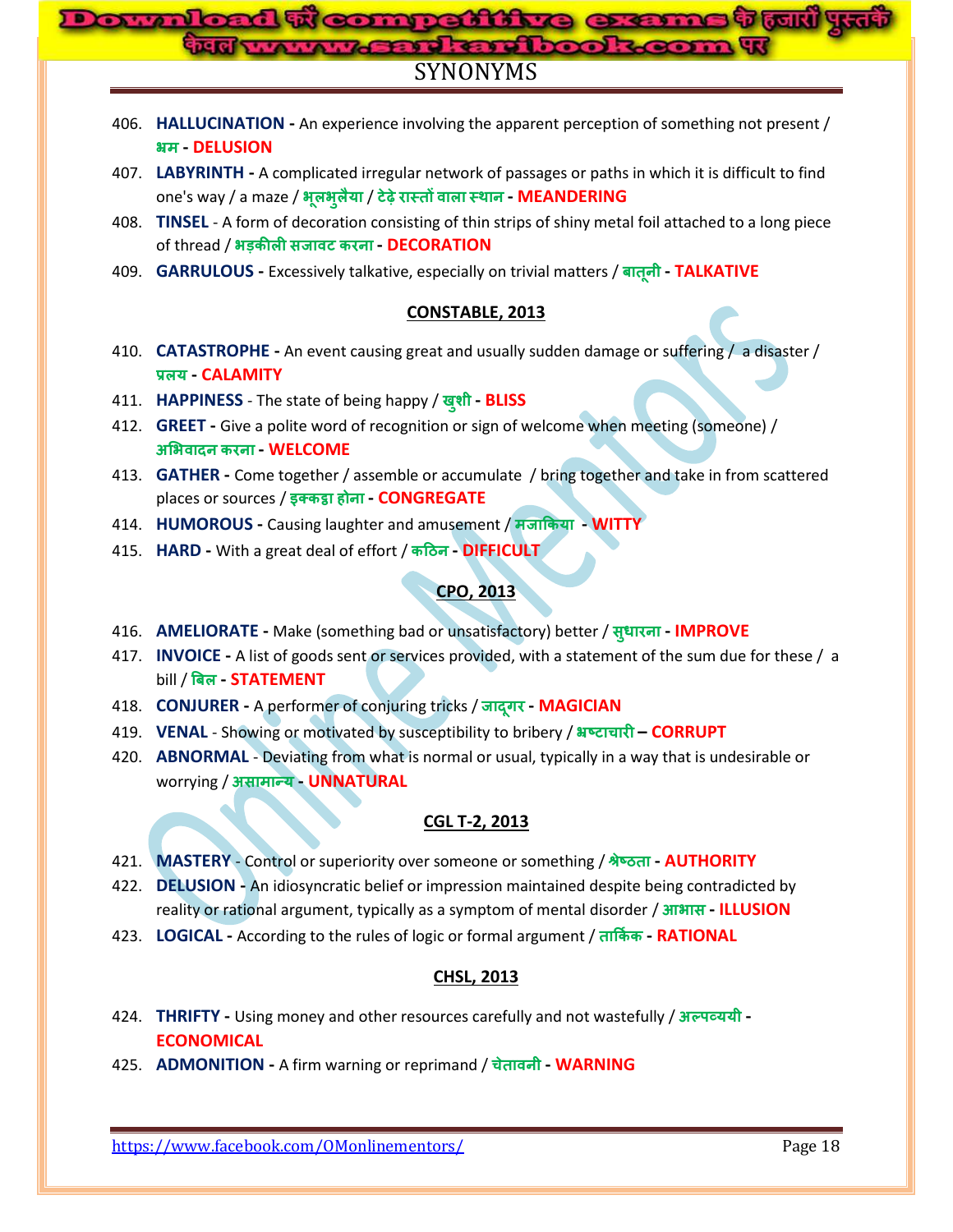#### d ti comnettive exame t tul*'* ku  $O(10)$ **Mand and book SYNONYMS**

- 426. **EVADE** Escape or avoid (someone or something), especially by guile or trickery / बच निकलना / **- AVOID**
- 427. **IMPETUOUS -** Acting or done quickly and without thought or care / **- HASTY**
- 428. **PRETEND -** Not really what it is represented as being / imaginary / दोन करना / झूठा अधिकार  **- FEIGN**
- 429. **ANGUISHED -** Experiencing or expressing severe mental or physical pain or suffering / **: - SORROWFUL**
- 430. **WILY -** Skilled at gaining an advantage, especially deceitfully / **च - CUNNING**
- 431. **TEMERITY -** Excessive confidence or boldness / audacity / **- AUDACITY**
- 432. **MASTERY -** Control or superiority over someone or something / **- AUTHORITY**

#### **MT (NT), 2014**

- 433. **REDEEM** Compensate for / to save (somebody) from the power of evil / पाप से मुक्त करना /  **- SAVE**
- 434. **ENCOUNTERED -** Meet (someone) unexpectedly / unexpectedly be faced with or experience (something hostile or difficult) / **ह - FACED**
- 435. **FLUNG** Throw or hurl forcefully / **- THREW**
- 436. **VALIANT -** Possessing or showing courage or determination / **- COURAGEOUS**
- 437. **PLUMP -** Having a full rounded shape / **- FAT**
- 438. **TRANSIENT** Lasting only for a short time / impermanent / **- TRANSITORY**
- 439. **FURY -** Wild or violent anger / **- ANGER**
- 440. **TACITURN –** Reserved or uncommunicative in speech / saying little / **- SILENT**
- 441. **WANDER -** Walk or move in a leisurely or aimless way / **- ROAM**

# **CGL T-1 RE, 2013**

- 442. **CANTANKEROUS -** Bad-tempered, argumentative, and uncooperative / झगडारू**- QUARRELSOME**
- 443. **VOCATION -** A person's employment or main occupation, especially regarded as worthy and **requiring dedication / पेशा - OCCUPATION**
- 444. **HONEST**  Free of deceit / truthful and sincere / **- UPRIGHT**
- 445. **OBSTREPEROUS -** Noisy and difficult to control / **- UNRULY**
- 446. **EXTRICATE -** Free (someone or something) from a constraint or difficulty / **- FREE**
- 447. **CREDIBLE -** Able to be believed / convincing / **- BELIEVABLE**
- 448. **VORACIOUS -** Wanting or devouring great quantities of food / **च - GREEDY**
- 449. **TRANSIENT -** Lasting only for a short time / impermanent / **- FLEETING**
- 450. **SCINTILLATING -** Sparkling or shining brightly / **च ह - GLITTERING**
- 451. **HUMANE Having or showing compassion or benevolence / दयालु SYMPATHETIC**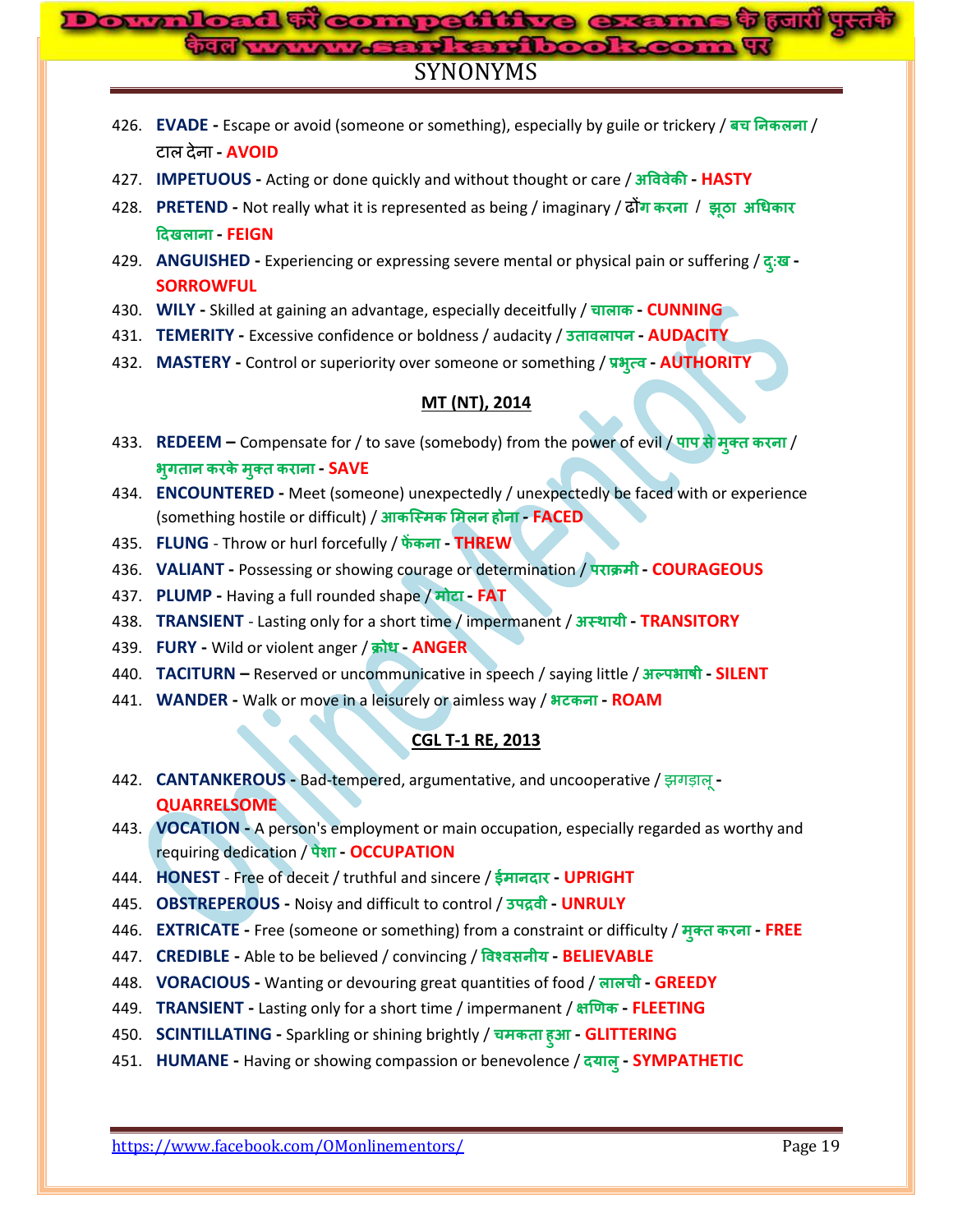# SYNONYMS **Downloaded From: www.gossc.in**

- 452. **CANNY** Having or showing shrewdness and good judgement, especially in money or business matters / **च - CLEVER**
- 453. **TEPID -** Only slightly warm / lukewarm / **– WARM**

Like us on facebook → <https://www.facebook.com/OMonlinementors/>

**Daily FREE ONLINE TEST FOR SSC CGL TIER 2 → [https://dailyquiz.onlinementors.co.in/learn/DAILY-FREE-ONLINE-TEST-](https://dailyquiz.onlinementors.co.in/learn/DAILY-FREE-ONLINE-TEST-SSC-CGL-TIER-II)**[SSC-CGL-TIER-II](https://dailyquiz.onlinementors.co.in/learn/DAILY-FREE-ONLINE-TEST-SSC-CGL-TIER-II)

**TIER 3 VIDEO COURSE DEMO LESSON → <https://www.youtube.com/watch?v=-jgkVsBK5R4>** 

**TIER 2 ONLINE TEST SERIES (16 each tests of MATHS and English – 2 free tests) + TIER 3 Full VIDEO COURSE just @Rs.349/-.** <https://dailyquiz.onlinementors.co.in/learn/TIER-2-TEST-SERIES---TIER-3-VIDEO-COURSE>

**Join TELEGRAM group SSC CGL 2017 TIER 2 and TIER 3 Preparation and Doubt Clarification\*** <https://t.me/joinchat/ELa5hkPp3xquXHnKdV5xyw>

**Join ONLINE MENTORS Telegram Channel**  $\rightarrow$  <https://t.me/OMonlinementors>

**Join FACEBOOK group Target SSC CGL 2018 (Online Mentors)** <https://www.facebook.com/groups/935364723300088/?fref=mentions>

#### **CPO, 2014**

- 454. **AFFLUENT -** Having a great deal of money / wealthy / **- PROSPEROUS**
- 455. **PENCHANT** A strong or habitual liking for something or tendency to do something / लगन -**LIKING**
- 456. **EXORBITANT** Unreasonably high (of a price or amount charged) / **- EXCESSIVE**
- 457. **CRAFTY -** Clever at achieving one's aims by indirect or deceitful methods / **च - CUNNING**
- 458. **DIFFIDENT -** Modest or shy because of a lack of self-confidence / **च - TIMID**
- 459. **ELASTIC -** Able to resume its normal shape spontaneously after being stretched or compressed /  **च - FLEXIBLE**
- 460. **ASSESS -** Evaluate or estimate the nature, ability, or quality of / **- MEASURE**
- 461. **ABJURE -** Solemnly renounce (a belief, cause, or claim) / **- RENOUNCE**
- 462. **CATASTROPHE** An event causing great and usually sudden damage or suffering /a disaster /  **ह - TRAGEDY**
- 463. **SCORN** A feeling and expression of contempt or disdain for someone or something // **- DESPISE**
- 464. **AUGUST -** Respected and impressive / **- DIGNIFIED**
- 465. **PERIL -** Serious and immediate danger / **- DANGER**
- 466. **AFFLUENT -** Having a great deal of money; wealthy / **- PROSPEROUS**

# **CGL T-1, 2014**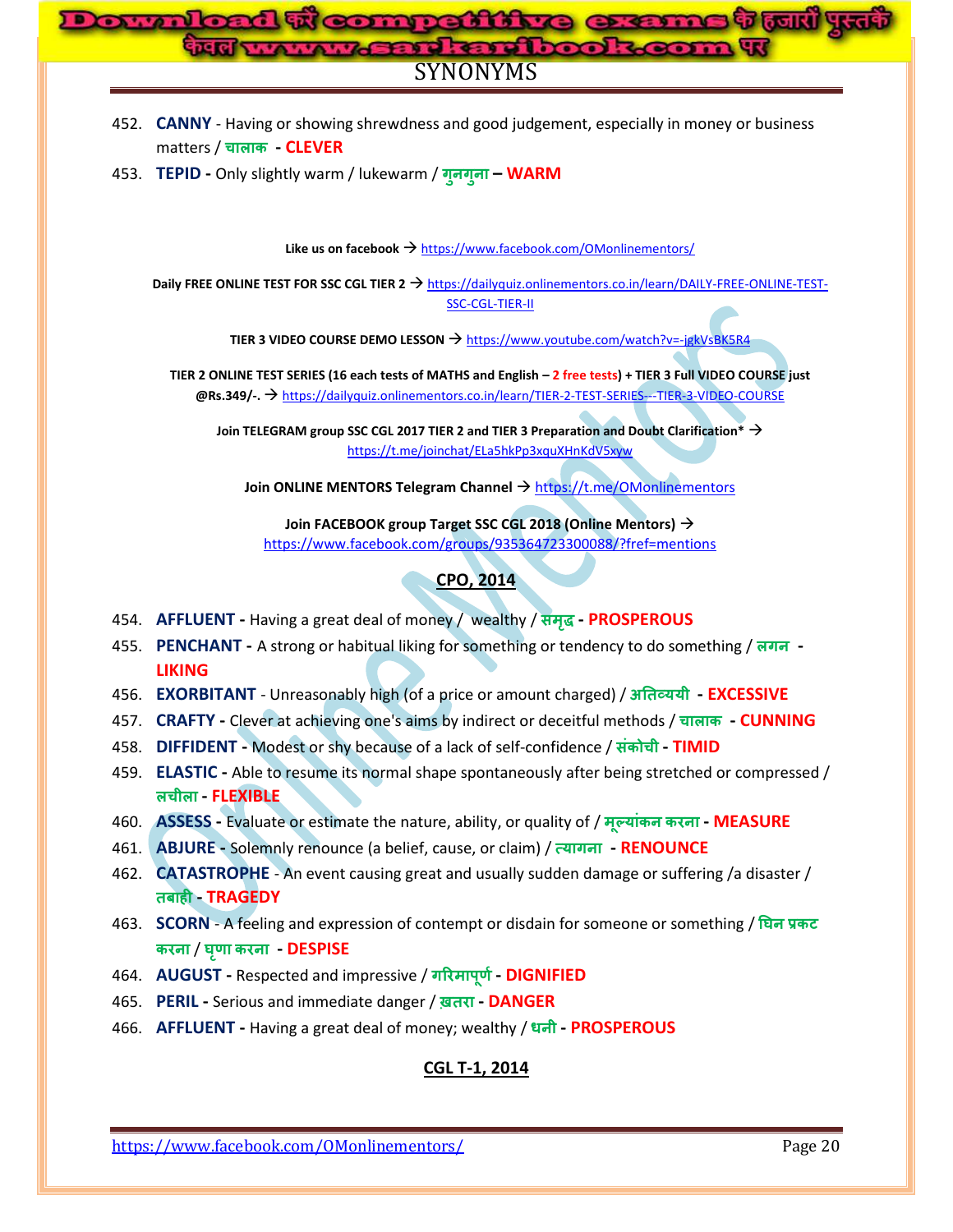#### **competitive exame that yr**  $O(10)$ **Jan Roof** SYNONYMS

- 467. **BRUTALIZE -** Make (someone) cruel, violent, or insensitive to the pain of others by repeated exposure to violence / **- ILLTREAT**
- 468. **PINAACLE -** The most successful point / the culmination / a high, pointed piece of rock / **- SUMMIT**
- 469. **GARBLE -** Reproduce (a message, sound, or transmission) in a confused and distorted way /  **- CONFUSE**
- 470. **CONVALESCENCE -** Time spent recovering from an illness or medical treatment /recuperation /  **- RECOVER**
- 471. **INSIPID -** Lacking flavor / weak or tasteless / **- BLAND**
- 472. **POROUS** Having minute interstices through which liquid or air may pass / **– PERMEABLE**
- 473. AMICABLE Characterized by friendliness and absence of discord / मैत्रीपूर्ण FRIENDLY
- 474. **PERUSE -** Read (something), typically in a thorough or careful way / **- EXAMINE**
- 475. **IMPREVIOUS -** Not allowing fluid to pass through / **- IMPENETRABLE**
- 476. **IMPECCABLE -** In accordance with the highest standards / faultless **/ ह - FLAWLESS**
- 477. **EVENTUALLY -** In the end, especially after a long delay, dispute, or series of problems / **- FINALLY**
- 478. **PERSIST -** Continue in an opinion or course of action in spite of difficulty or opposition / **ह - INSIST**

# **CHSL, 2014**

- 479. **JABBER** Talk in a rapid, excited, and often incomprehensible way / **- CHATTER**
- 480. **MEANDER -**Follow a winding course (of a river or road) / **- CURVE**
- 481. **TRANSMISSION -** The action or process of transmitting something or the state of being transmitted / **ह - CONVEYANCE**
- 482. **YEARN -** Have an intense feeling of longing for something, typically something that one has lost **or been separated from / तड़पना - TO CRAVE**
- 483. **ADEQUATE -** Satisfactory or acceptable in quality or quantity / **- ENOUGH**
- 484. **PERSEVERE -** Continue in a course of action even in the face of difficulty or with little or no indication of success / **ह - PERSIST**
- 485. **SPORADIC** Occurring at irregular intervals or only in a few places / scattered or isolated / **- SCATTERED**
- 486. **VIVACIOUS -** Attractively lively and animated **/ - LIVELY**
- 487. **PROPOSITION -** A suggested scheme or plan of action, especially in a business context / **- PROPOSAL**
- 488. **PETITION** A formal written request, typically one signed by many people, appealing to authority in respect of a particular cause / **च - APPEAL**
- 489. **AMIABLE -** Having or displaying a friendly and pleasant manner / **- FRIENDLY**
- 490. **FORSAKEN -** Abandoned or deserted / **- ABANDONED**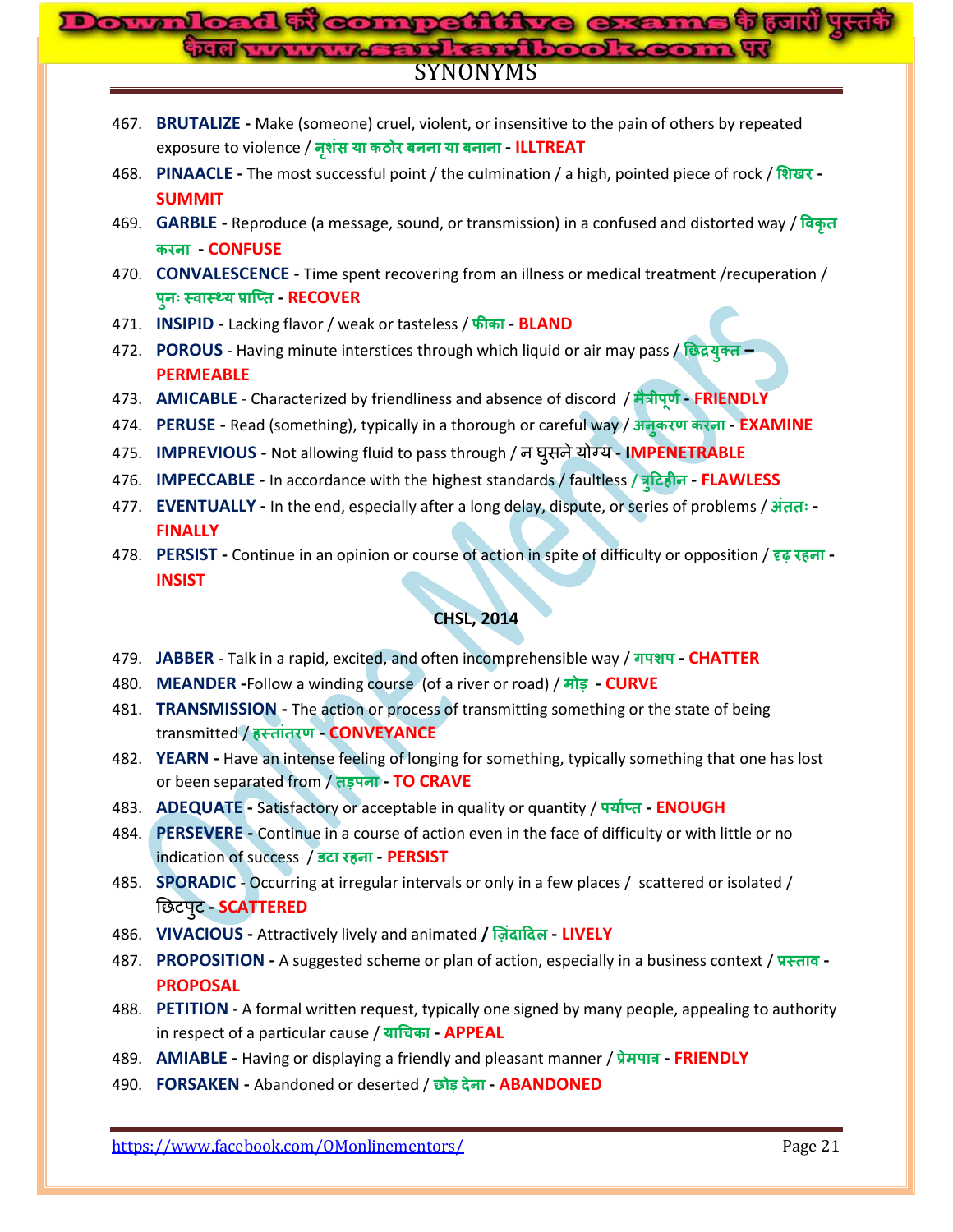# **Downloaded From: www.gossc.inA Brid Road Road R**

# SYNONYMS

- 491. **CANDID** Truthful and straightforward / frank / **- HONEST**
- 492. **CURIOUS -** Eager to know or learn something / **- INQUISITIVE**
- 493. **ARDUOUS** Involving or requiring strenuous effort; difficult and tiring / **- DIFFICULT**
- 494. **SHAM -** A thing that is not what it is purported to be / **- FAKE**
- 495. **FUTILITY -** Pointlessness or uselessness / **- USELESSNESS**
- 496. **GUILE -** Sly or cunning intelligence / **च - CUNNING**
- 497. **JEALOUS -** Feeling or showing an envious resentment of someone or their achievements, possessions, or perceived advantages / ई**ष्याल् - ENVIED**
- 498. **EPIDEMIC -** A widespread occurrence of an infectious disease in a community at a particular time / **ह - WIDESPREAD**
- 499. **RETALIATE -** Make an attack in return for a similar attack / **ह - AVENGE**
- 500. **COMPENSATE -** Give (someone) something, typically money, in recognition of loss, suffering, or injury incurred / recompense / क्षतिपूर्ति करना / कमी पूरी करना - MAKE UP FOR
- 501. **TRANSIENT** Lasting only for a short time / impermanent / / **- TEMPORARY**
- 502. **QUICKEN –** Make or become faster or quicker / **ह - ACCELERATE**
- 503. **GULLIBILITY -** A failure of social intelligence in which a person is easily tricked or manipulated into an ill-advised course of action / **- - SIMPLICITY**
- 504. **EMIT -** Produce and discharge // **- DISCHARGE**
- 505. **HUMILIATION -** The action of humiliating someone or the state of being humiliated / **- DISHONOUR**
- 506. **SNOOZE -** A short, light sleep, especially during the day / **- SLEEP**
- 507. **BESEECH -** Ask someone urgently and fervently to do or give something / **- BEG**
- 508. **SPURIOUS -** Not being what it purports to be / false or fake / **- FAKE**
- 509. **OSSIFY -** Turn into bone or bony tissue / **ह - SOLIDIFY**
- 510. **AMELIORATE -** Make (something bad or unsatisfactory) better / **- TO IMPROVE**
- 511. **DWINDLE -** Diminish gradually in size, amount, or strength / **- DECREASE**
- 512. **LATENT -** Existing but not yet developed or manifest / hidden or concealed / **- HIDDEN**

# **CGL T-2, 2015**

- 513. **PECULIAR** Different to what is normal or expected / **ह - STRANGE**
- 514. **TENET -** A principle or belief, especially one of the main principles of a religion or philosophy /  **- BELIEF**
- 515. **REPEAL -** Revoke or annul (a law or act of parliament / **- CANCELLATION**
- 516. **ODIOUS -** Extremely unpleasant / repulsive / **- HATEFUL**
- 517. **ABANDON -** Cease to support or look after (someone) / desert / **- FORSAKE**
- 518. **GARNISH** Decorate or embellish (something, especially food / कुछ भी खाने की चीज जिससे भोजन को  **ह - ADORN**
- 519. **ADMONISH -** Reprimand firmly / **- CHIDE**
- 520. **PROFICIENT** Competent or skilled in doing or using something / **- ADEPT**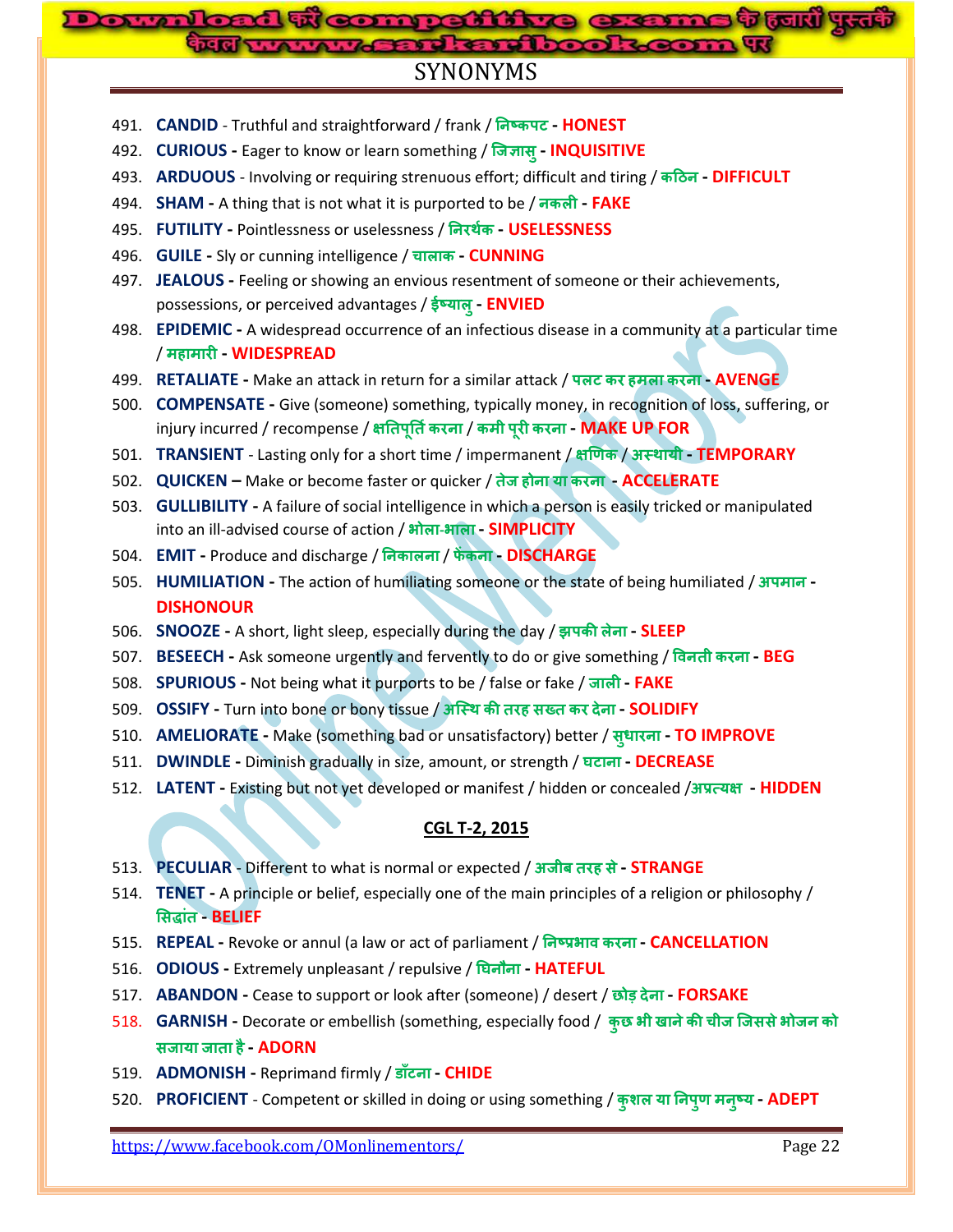# SYNONYMS **Downloaded From: www.gossc.in**

- 521. **TIRADE -** A long, angry speech of criticism or accusation / **- RANT**
- 522. **SINUOUS -** Having many curves and turns / **- SERPENTINE**
- 523. **VIABLE -** Capable of working successfully / Feasible / **- WORKABLE**
- 524. **ERRONEOUS –**Wrong / Incorrect / **- FALSE**

#### **CPO, 2015**

- 525. **VISCERAL -** Relating to the viscera (the internal organs in the main cavities of the body, especially those in the abdomen, e.g. the intestines) /  $\overline{\text{3n}}$  **a** - **BODILY**
- 526. **OPULENT -** Ostentatiously costly and luxurious / **- RICH**
- 527. **ENTERPRISING -** Having or showing initiative and resourcefulness / **- FINDING OUT NEW WAYS OF DOING THINGS**
- 528. **COMPLACENT** Showing smug or uncritical satisfaction with oneself or one's achievements /  **- SATISFIED**
- 529. **RECAPITULATION -** An act or instance of summarizing and restating the main points of something / **ह - RECALL**
- 530. **VERISIMILITUDE** The appearance of being true or real / **- AUTHENTICITY**
- 531. **CONJECTURE -** An opinion or conclusion formed on the basis of incomplete information / **- GUESS**
- 532. **ANNIHILATE -** Destroy utterly /obliterate / **- DESTROY**
- 533. **QUARRY -** A person or animal being hunted or looked for / **- PREY**
- 534. **INTERFERENCE** The action of interfering or the process of being interfered with / दखल देना /  **- OBSTRUCTION**
- 535. **CHARISMA** Compelling attractiveness or charm that can inspire devotion in others / **- CHARM**
- 536. **PODIUM -** A small platform on which a person may stand to be seen by an audience, as when making a speech or conducting an orchestra / **च - DIAS**
- 537. **INSANE** In a state of mind which prevents normal perception, behaviour, or social interaction; seriously mentally ill / पागल - MAD

#### **CGL T-1, 2015**

- 538. **INGENUOUS** Innocent and unsuspecting / **- CANDID**
- 539. **DAMP** Slightly wet / **- WET**
- 540. **RESURGENCE -** An increase or revival after a period of little activity, popularity, or occurrence /  **- RENEWAL**
- 541. **BOARD** A long, thin, flat piece of wood or other hard material, used for floors or other building purposes / तख्ता / पटरा - PLANK
- 542. **SPUME -** Froth or foam, especially that found on waves / **- FOAMS**
- 543. **PERSUE -** Follow or chase (someone or something) / **- CHASE**
- 544. **DIMINISH -** Make or become less / **- REDUCE**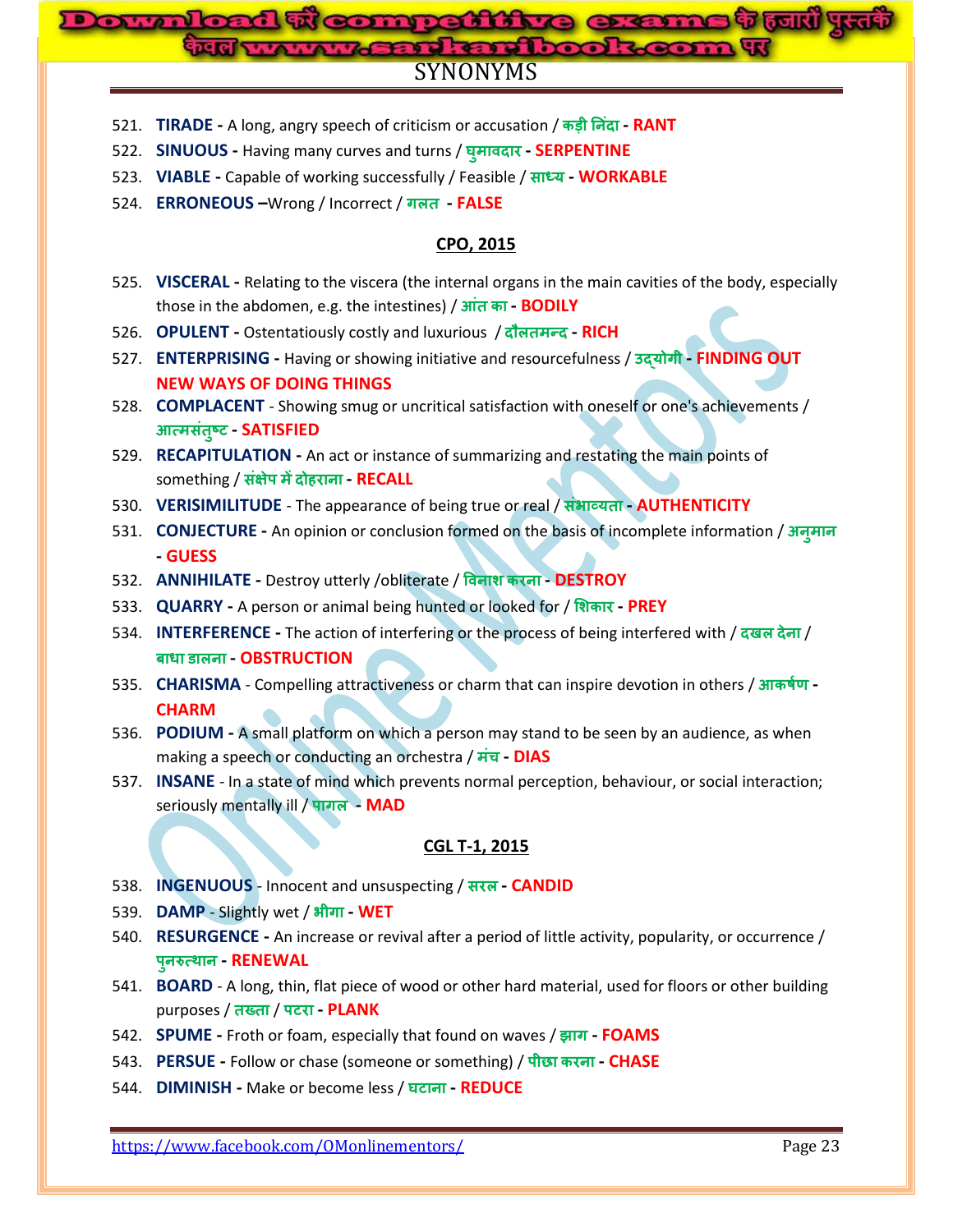# SYNONYMS **Comnection**

- 545. **FRUGAL -** Simple and plain and costing little / **- ECONOMICAL**
- 546. **PLEBISCITE -** The direct vote of all the members of an electorate on an important public question such as a change in the constitution / **- ह - REFERENDUM**
- 547. **EFFIGY** A sculpture or model of a person / प्*तला* DUMMY
- 548. **PREDILECTION** A preference or special liking for something / a bias in favour of something /  **- PREFERENCE**
- 549. **DEVOUT -** Having or showing deep religious feeling or commitment / **- PIOUS**

#### **CGL T-1 RE, 2015**

- 550. **BANE -** A cause of great distress or annoyance / **- CURSE**
- 551. **OSTRACIZE -** Exclude from a society or group / **ह - EXPEL**
- 552. **BUMPTIOUS** Irritatingly self-assertive / **ह - CONCEITED**

#### **CONSTABLE, 2015**

- 553. **DRIZZLE** Light rain falling in very fine drops / **- - SPRINKLE**
- 554. **INEVITABLE -** Certain to happen / **- UNAVOIDABLE**
- 555. **ENORMOUS -** Very large in size, quantity, or extent / **- IMMENSE**
- 556. **RECTIFY** Put right / **- CORRECT**
- 557. **HONOUR -** High respect great esteem / **- RESPECT**
- 558. **FELICITATED –** Congratulate / **- CONGRATULATED**

#### **CHSL, 2015**

- 559. **ACQUIRE** Buy or obtain / **ह - PROCURE**
- 560. **ANNOY -** Causing irritation or annoyance / **- OFFEND**
- 561. **MISTAKE** An act or judgement that is misguided or wrong / गलती **ERROR**
- 562. **FILTHY –** Disgustingly dirty / **- DIRTY**
- 563. **VOCATION** A strong feeling of suitability for a particular career or occupation / **- OCCUPATION**
- 564. **LIMPID -** Completely clear and transparent / **- CLEAR**
- 565. **GOURMET -** A connoisseur of good food / **- - GASTRONOME**
- 566. **MERGE -** Combine or cause to combine to form a single entity / **- BLEND**
- 567. **CRUSADE** A vigorous campaign for political, social, or religious change / धर्मयुद्ध **CAPMPAIGN**
- 568. **LOUSY -** Very poor or bad / **- AWFUL**
- 569. **RESULT -** A thing that is caused or produced by something else /a consequence or outcome /  **- OUTCOME**
- 570. **INVINCIBLE -**Too powerful to be defeated or overcome / **- UNASSAILABLE**
- 571. **MAESTRO –** A distinguished conductor or performer of classical music / a distinguished figure in any sphere / विशेषज्ञ - **GENIUS**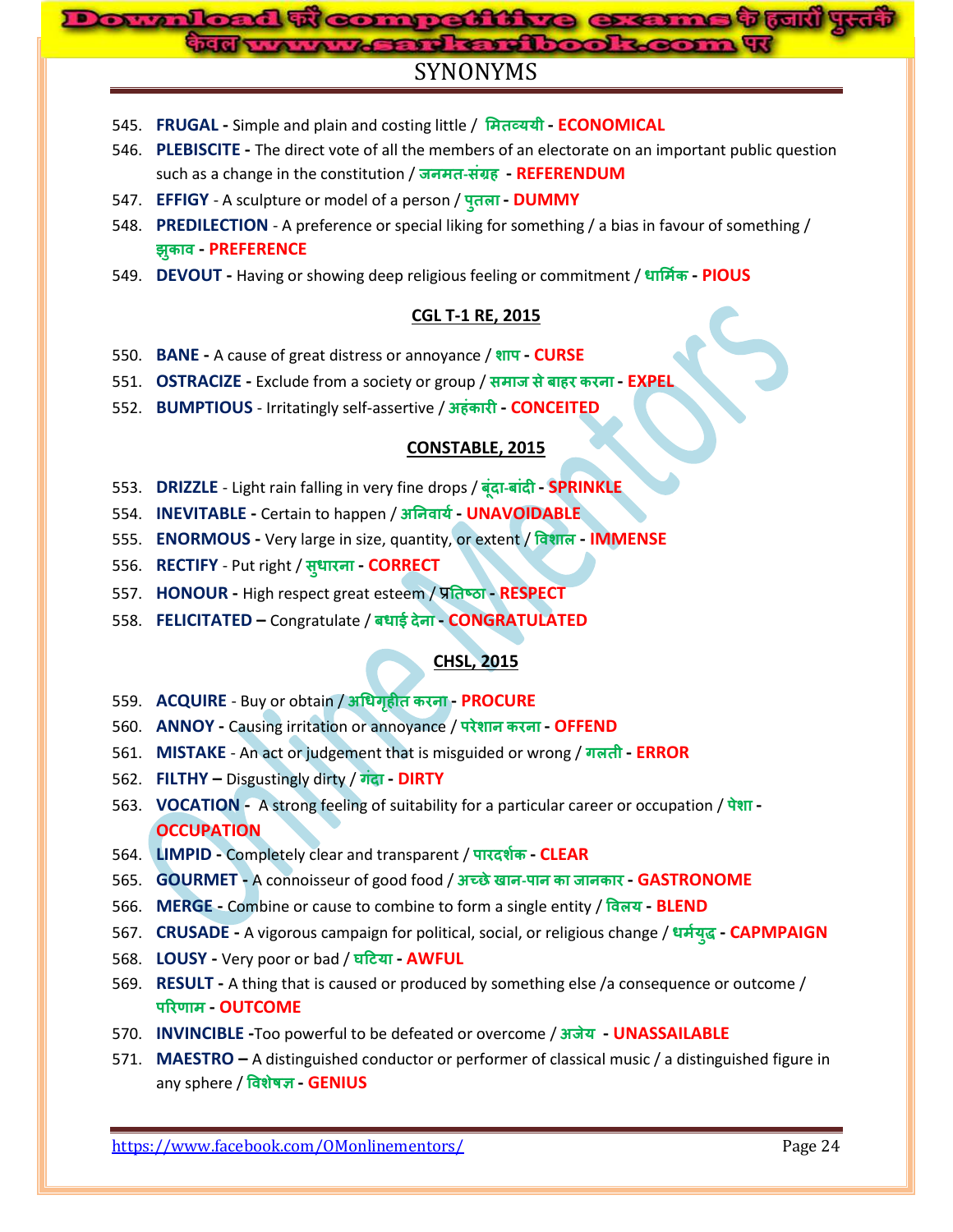# **Bomnation**

# SYNONYMS

- 572. **CHASTISE -** Rebuke or reprimand severely / **- UPBRAID**
- 573. **PAWN -** A person used by others for their own purposes / प्मादा **– DUPE**
- 574. **FEEBLE -** Lacking physical strength, especially as a result of age or illness / ननफणर **- WEAK**
- 575. **CONSORT -** A wife, husband, or companion, in particular the spouse of a reigning monarch / / **- PARTNER**
- 576. **ACCURACY -** The quality or state of being correct or precise / / **- PRECISION**
- 577. **GENUINE -** Truly what something is said to be / / **- AUTHENTIC**
- 578. **REVENUE -** Income, especially when of an organization and of a substantial nature / याजस्व **– INCOME**
- 579. **QUEST -** A long or arduous search for something / खोज **- SEARCH**
- 580. **JEALOUS -** Feeling or showing an envious resentment of someone or their achievements, possessions, or perceived advantages / ईर्षमाण**– ENVIOUS**
- 581. **DESULTORY -** Lacking a plan, purpose / अननममभत **- FRUGAL**
- 582. **DILIGENT -** Having or showing care and conscientiousness in one's work or duties / भेहनती **- INDUSTRIOUS**

## **STENOGRAPHER, 2016**

- 583. **ETERNAL -** Lasting or existing forever / without end / **- FOREVER**
- 584. **STROLL -** Walk in a leisurely way / **चह - WALK**
- 585. **BRUTAL -** Savagely violent / **- SAVAGE**
- 586. **REVEL -** Enjoy oneself in a lively and noisy way, especially with drinking and dancing /  **- MAKE MERRY**
- 587. ADVERSITY A difficult or unpleasant situation / विपत्ति MISERY

# **CGL T-1, 2016**

- 588. **DEVASTATION -** Great destruction or damage / तफाही **- DESTRUCTION**
- 589. **PANACEA -** A solution or remedy for all difficulties or diseases / याभफार् **- CURE ALL**
- 590. **INSOLENT -** Showing a rude and arrogant lack of respect / **– OFFENSIVE**
- 591. **ENIGMA -** A person or thing that is mysterious or difficult to understand / ऩहेरी **- RIDDLE**
- 592. **DECIMATED -** Kill, destroy, or remove a large proportion of/ फयफाद कयना **– DESTROYED**
- 593. **REVILE -** Criticize in an abusive or angrily insulting manner / गारी देना **- ABUSE**
- 594. **VENIAL** Denoting a sin that is not regarded as depriving the soul of divine grace / क्षम्य / मामूली  **- PARDONABLE**
- 595. **RECTIFY –** Put right / स धायना **- CORRECT**
- 596. **IMPECCABLE -** In accordance with the highest standards / faultless / **ह** / **ह - FAULTLESS**
- 597. **CONSTRAINT -** Compel or force (someone) to follow a particular course of action /  **ए – RESTRICT**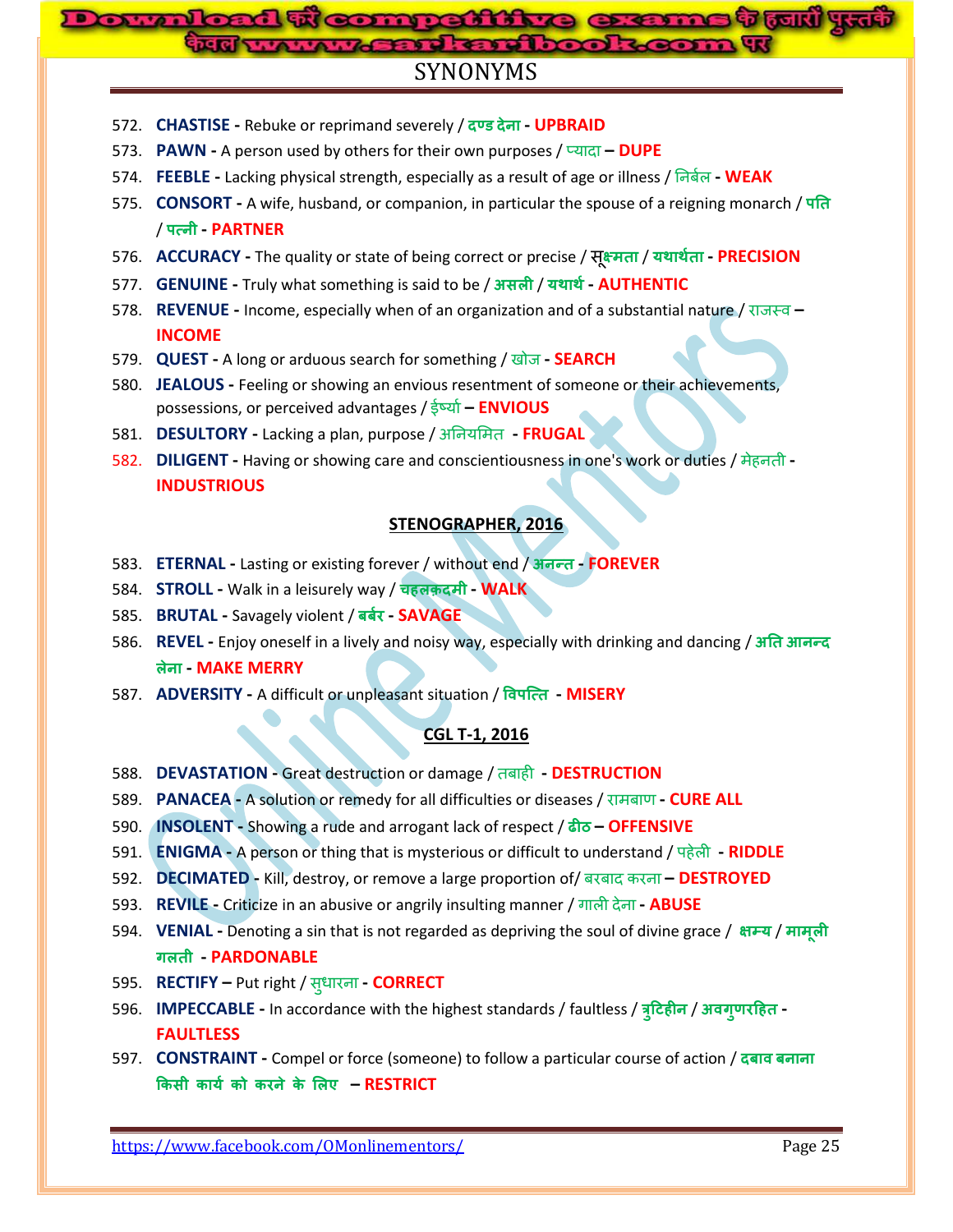# 1 **weampattine exame tow** y<del>w</del> **Assident Look** SYNONYMS

- 598. **LETHARGIC -** Affected by lethargy (a lack of energy and enthusiasm) / sluggish and apathetic / स स्त **- LAZY**
- 599. ARDUOUS Involving or requiring strenuous effort / difficult and tiring / कठिन / थकाने वाला कार्य -**STRENUOUS**
- 600. **RECEPTACLE -** A hollow object used to contain something / / **- CONTAINER**

Like us on facebook → <https://www.facebook.com/OMonlinementors/>

**Daily FREE ONLINE TEST FOR SSC CGL TIER 2 → [https://dailyquiz.onlinementors.co.in/learn/DAILY-FREE-ONLINE-TEST-](https://dailyquiz.onlinementors.co.in/learn/DAILY-FREE-ONLINE-TEST-SSC-CGL-TIER-II)**[SSC-CGL-TIER-II](https://dailyquiz.onlinementors.co.in/learn/DAILY-FREE-ONLINE-TEST-SSC-CGL-TIER-II)

**TIER 3 VIDEO COURSE DEMO LESSON** <https://www.youtube.com/watch?v=-jgkVsBK5R4>

**TIER 2 ONLINE TEST SERIES (16 each tests of MATHS and English – 2 free tests) + TIER 3 Full VIDEO COURSE just @Rs.349/-.** <https://dailyquiz.onlinementors.co.in/learn/TIER-2-TEST-SERIES---TIER-3-VIDEO-COURSE>

**Join TELEGRAM group SSC CGL 2017 TIER 2 and TIER 3 Preparation and Doubt Clarification\*** <https://t.me/joinchat/ELa5hkPp3xquXHnKdV5xyw>

Join ONLINE MENTORS Telegram Channel  $\rightarrow$  <https://t.me/OMonlinementors>

**Join FACEBOOK group Target SSC CGL 2018 (Online Mentors)** <https://www.facebook.com/groups/935364723300088/?fref=mentions>

- 601. **ADVERSITY** A difficult or unpleasant situation / / **- MISFORTUNE**
- 602. **CONTRABAND -** Goods that have been imported or exported illegally / तस्कयी **- SMUGGLED**
- 603. **CUPIDITY -** Greed for money or possessions / / **च – GREED**
- 604. **MASTICATE -** Chew (food) / चफाना **- CHEW**
- 605. **LABYRINTH -** A complicated irregular network of passages or paths in which it is difficult to find one's way / a maze / अंवर जाल / भूलभुलैया - MAZE
- 606. **ABORTIVE -** Failing to produce the intended result / **– UNSUCCESSFUL**
- 607. **SYCOPHANT -** A person who acts obsequiously towards someone important in order to gain advantage / चाऩरूस **- FLATTERER**
- 608. **EXAGGERATE -** Represent (something) as being larger, better, or worse than it really is / **च ह - MAGNIFY**
- 609. **OMINOUS -** Giving the worrying impression that something bad is going to happen / threateningly inauspicious / **च - THREATENING**
- 610. **JUBILANT -** Feeling or expressing great happiness and triumph / **- REJOICING**
- 611. **ADAPT -** Make (something) suitable for a new use or purpose /modify / **- ADJUST**
- 612. **OBSEQUIOUS** Obedient or attentive to an excessive or servile degree / **- SERVILE**
- 613. **NEGOTIATION -** Discussion aimed at reaching an agreement / भोर बाव **– BARGAINING**
- 614. **PALLID -** Pale, typically because of poor health / ऩीरा / **- PALE**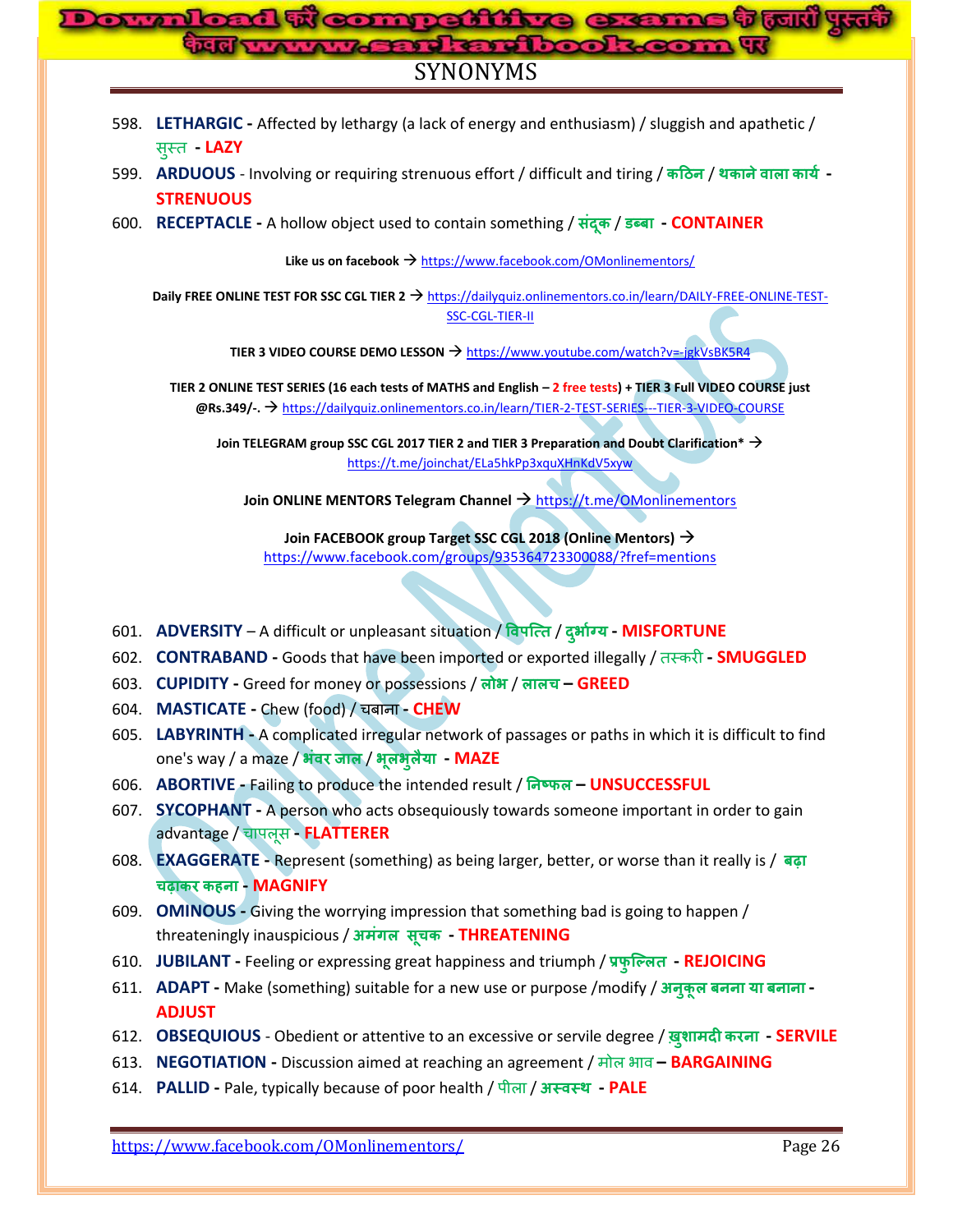#### **ne t turi 45 Download From: Contact From: Webster Amikadhoo!** SYNONYMS

- 615. **INVIGORATING -** Making one feel strong, healthy, and full of energy / **- REFRESHING**
- 616. **NEFARIOUS -** Wicked or criminal / **- WICKED**
- 617. **CONSCRIPT -** Enlist (someone) compulsorily, typically into the armed services / **- DRAFT**
- 618. **INDOLENT -** Wanting to avoid activity or exertion /lazy / **- LAZY**
- 619. **REPROOF -** An expression of blame or disapproval / पटकाय **- REBUKE**
- 620. **PROFLIGATE -** Recklessly extravagant or wasteful in the use of resources / **- WASTEFUL**
- 621. **HOODWINK -** Deceive or trick / िरना **- DECEIVE**
- 622. **FORSWEAR -**Agree to give up or do without / / **- FORSAKE**
- 623. RATIONAL Based on or in accordance with reason or logic / तर्कसंगत / विवेकशील LOGICAL
- 624. **EMANCIPATE -** Set free, especially from legal, social, or political restrictions / स्वतंत्र कयना **- LIBERATE**
- 625. **INNOCUOUS -**Not harmful or offensive / **ह - INOFFENSIVE**
- 626. **NONPLUSSED -** So surprised and confused that one is unsure how to react / **च च – PUZZLED**
- 627. **CREDULOUS** Having or showing too great a readiness to believe things / कान का कच्चा /  **– GULLIBLE**

# **CGL T-2, 2016**

- 628. **INEFFABLE** Too great or extreme to be expressed or described in words / अवर्णनीय -**INEXPRESSIBLE**
- 629. **ESPIONAGE** The practice of spying or of using spies, typically by governments to obtain political and military information / जासूसी - **SPYING**
- 630. APATHY Lack of interest, enthusiasm, or concern / उदासीनता INDIFFERENCE
- 631. **ENVINCE** Reveal the presence of (a quality or feeling) / Indicate / **SHOW**
- 632. **PERNICIOUS** Having a harmful effect, especially in a gradual or subtle way / **ह INJURIOUS**
- 633. **EUOLOGY** A speech or piece of writing that praises someone or something highly, especially a tribute to someone who has just died / प्रशंसा भाषण - **PRAISE**
- 634. **MORDANT** -Having or showing a sharp or critical quality (especially of humour) / Biting / - **SARCASTIC**
- 635. **PRAGMATIC** Dealing with things sensibly and realistically in a way that is based on practical rather than theoretical considerations / **ह** - **REALISTIC**
- 636. **APPOSITE** Apt in the circumstances or in relation to something / **APPROPRIATE**

# **SSC CPO, 2016**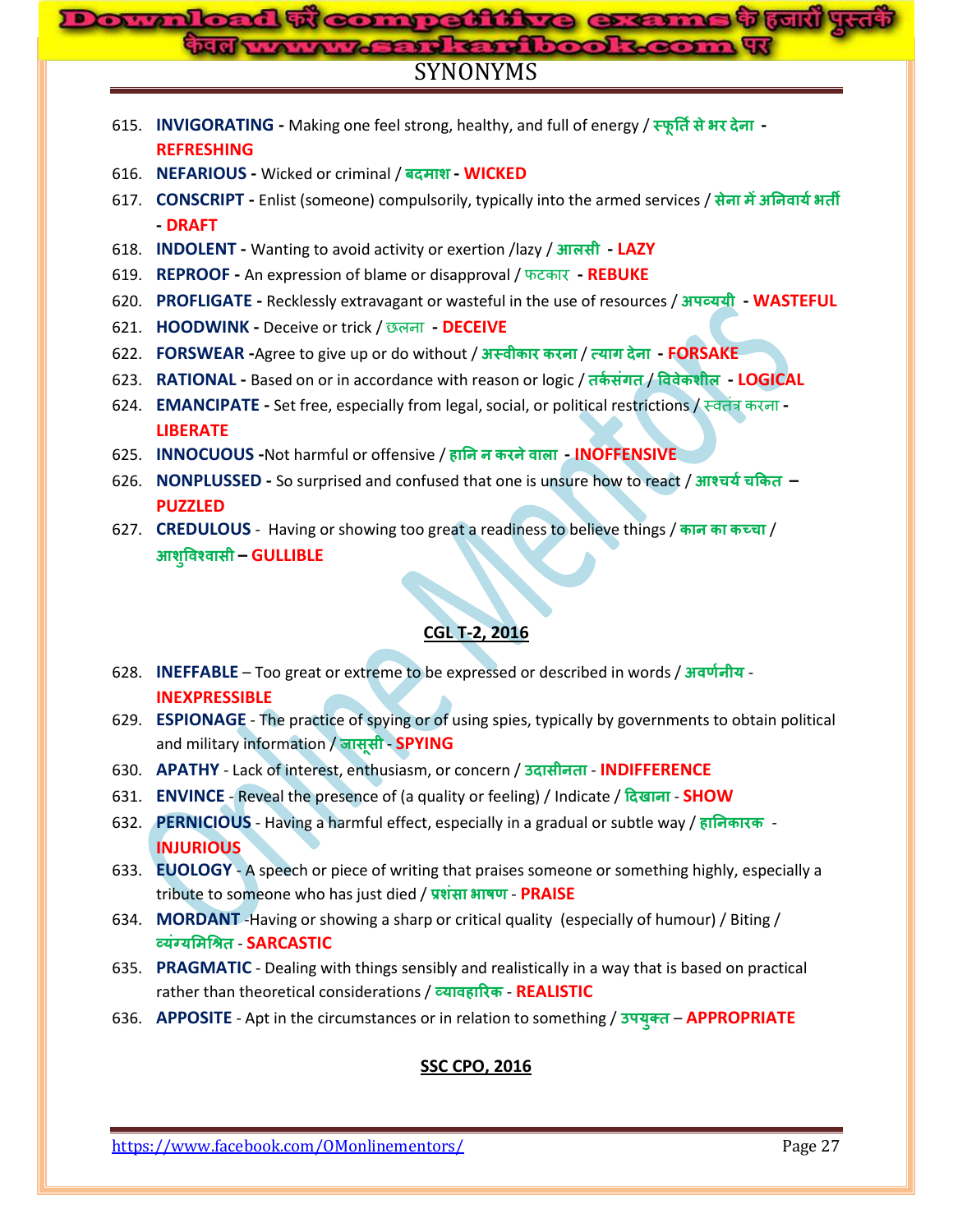# SYNONYMS **Downloaded From: www.gossc.in**

- 637. **SPECTRUM** Used to classify something in terms of its position on a scale between two extreme points / **विस्तुत श्रेणी - Range**
- 638. **REGIME** A government, especially an authoritarian one / **- Authority**
- 639. **STRINGENT** strict, precise, and exacting (of regulations, requirements, or conditions) / कठोर -**Strict**
- 640. **SPORADIC** Occurring at irregular intervals or only in a few places / scattered or isolated / <u> छिटपूट - Epidemic</u>
- 641. **CONNOTE** Imply or suggest (an idea or feeling) in addition to the literal or primary meaning / **<sup>811</sup> अग्र बतलाना - To convey**
- 642. **CONTENTIOUS** Causing or likely to cause an argument / विवादास्पद Controversial
- 643. **CONJECTURE** An opinion or conclusion formed on the basis of incomplete information / - **Guess**
- 644. **SYNOPSIS** A brief summary or general survey of something / **Summary**
- 645. **JINX** Bring bad luck to / cast an evil spell on / जादुटोना- Spell
- 646. **BRAZEN** Bold and without shame / बेशर्म Shameless

# **SSC CPO RE-EXAM, 2016**

- 647. **BELLIGERENT** Hostile and aggressive / लड़ाकू Hostile
- 648. **BASHFUL** Reluctant to draw attention to oneself / **च Shy**
- 649. **ALTRUISTIC** Showing a disinterested and selfless concern for the well-being of others / unselfish / - **Philanthropic**
- 650. **FURORE** An outbreak of public anger or excitement / **- Excitement**
- 651. **PANDEMONIUM** Wild and noisy disorder or confusion / uproar / **ह Chaos**
- 652. LACONIC Using very few words (of a person, speech, or style of writing) / संक्षिप्त Concise
- 653. LETHARGIC Affected by lethargy; sluggish and apathetic / सूस्त Inactive
- 654. **OUTRAGEOUS** Shockingly bad or excessive / चौंका देने वाला Shocking
- 655. **SPRUCE** Pay special attention to personal appearance, especially to grooming and clothing /  **-** - **Natty**
- 656. NAP Sleep lightly or briefly, especially during the day / सपकी Siesta
- 657. **CONGRUENT** Similar to or in agreement with something / समशेष Identical
- 658. **OBSTINATE** Stubbornly refusing to change one's opinion or chosen course of action, despite attempts to persuade one to do so / जिद्दी - **Stubborn**
- 659. **SWINDLE** To get money dishonestly from someone by deceiving or cheating them / ठगना -**Fraud**
- 660. **SENTINEL** A soldier or guard whose job is to stand and keep watch / **ह Custodian**
- 661. **DECORUM** Etiquette / युक्तता Protocol
- 662. **HAVOC** Widespread destruction / **ह Carnage**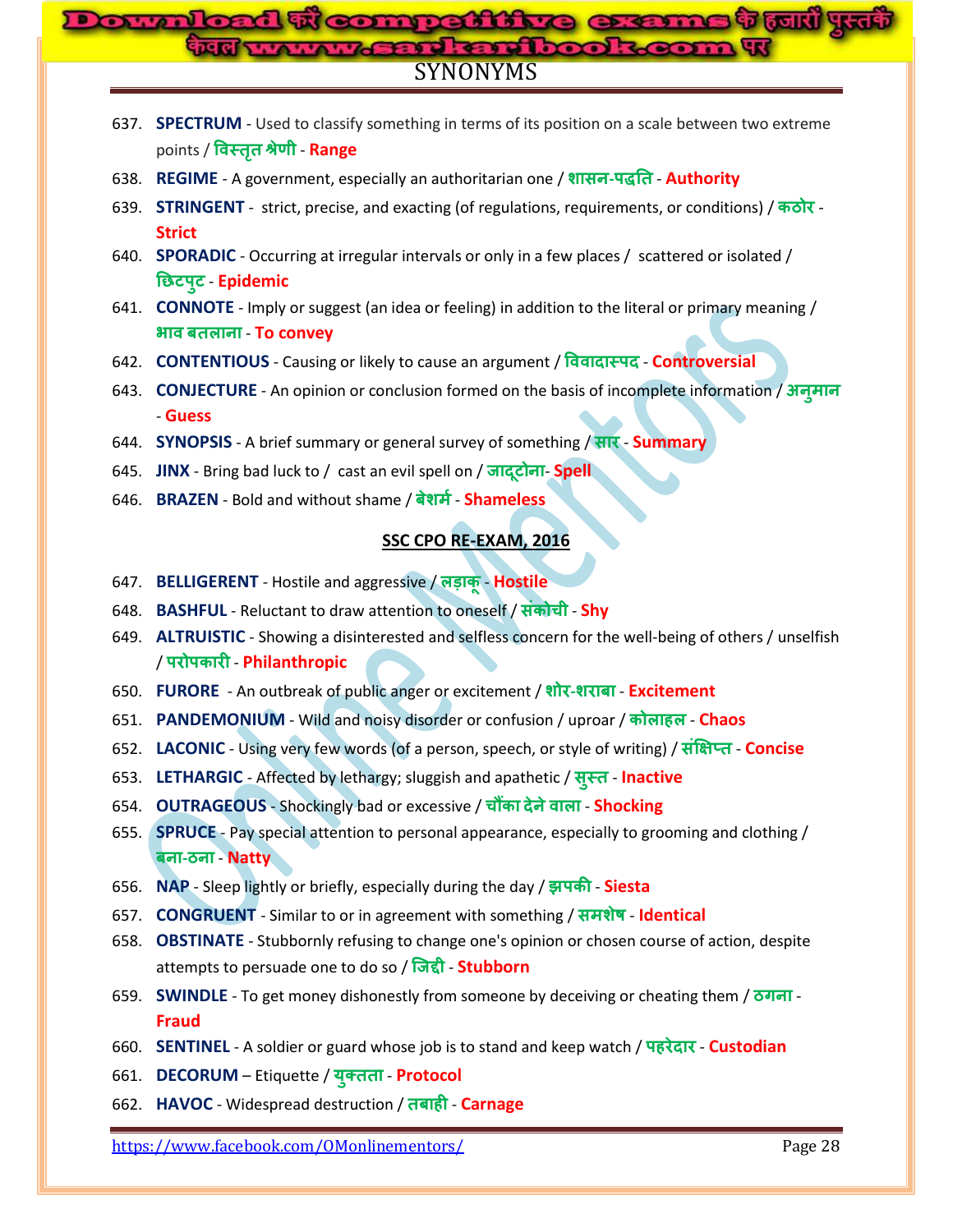# <mark>tout) yrai</mark> **Downloaded From: www.gossc.in**SYNONYMS

- 663. **FEASIBLE** Possible and practical to do easily or conveniently. **Attainable**
- 664. **ACQUIESCENT** Ready to accept something without protest, or to do what someone else wants / <u> अनुवती - Tractable</u>
- 665. **TACITURN** Reserved or uncommunicative in speech (of a person) / Saying little / अल्पभाषी -**Reticent**
- 666. **ACHIEVE** -Successfully bring about or reach (a desired objective or result) by effort, skill, or courage / **ह** - **Accomplish**
- 667. **PRECARIOUS** Not securely held or in position / dangerously likely to fall or collapse / अस्थिर -**Perilous**
- 668. **EXASPERATE** Irritate intensely / उभारना Infuriate

#### **SSC CHSL, 2016**

- 669. **DIGNITY** The state or quality of being worthy of honour or respect / गरिमा DECENCY
- 670. **DEFECATE** Discharge faeces from the body / मलत्याग करना **SECRETE**
- 671. **EMINENT** Famous and respected within a particular sphere (of a person) / प्रख्यात– -**RENOWNED**
- 672. **SNATCH** Quickly seize (something) in a rude or eager way / छीनना WRENCH
- 673. **SPLINTER** A small, thin, sharp piece of wood, glass, or similar material broken off from a larger piece / **च** - **CHIP**
- 674. **SPARTAN** Showing or characterized by austerity or a lack of comfort or luxury / निर्भीक -**BRAVE**
- 675. ASTONISH Surprise or impress (someone) greatly / विस्मित करना OVERWHELM
- 676. **GAUDY** Extravagantly bright or showy, typically so as to be tasteless / अड़कीला SHOWY
- 677. **GREGARIOUS** Fond of company / sociable / **ह AFFABLE**
- 678. **REASSERT** To say again that something is definitely true / पुष्टि करना ACKNOWLEDGE
- 679. **BEDEVILMENT** To beset or hamper continuously / परेशान करना BESET
- 680. **DEPRIVE** Prevent (a person or place) from having or using something / **च DISPOSSESS**
- 681. **CONSOLIDATE** Combine (a number of things) into a single more effective or coherent whole / - **CENTRALIZE**
- 682. **INSCRIPTION** A thing inscribed, as on a monument or in a book / शिलालेख ENGRAVE
- 683. RIP A long tear or cut / चीरा GASH
- 684. **STASH** Store (something) safely in a hidden or secret place / **ह CACHE**
- 685. **ANCIENT** Belonging to the very distant past and no longer in existence / प्राचीन **ARCHAIC**
- 686. **SPLAYED** Thrust or spread (things, especially limbs or fingers) out and apart / फैलाना **SPREAD**
- 687. **CARNAL** Relating to physical, especially sexual, needs and activities / शारीरिक SENSUAL
- 688. **INCINERATE** Destroy (something, especially waste material) by burning / जलना **IGNITE**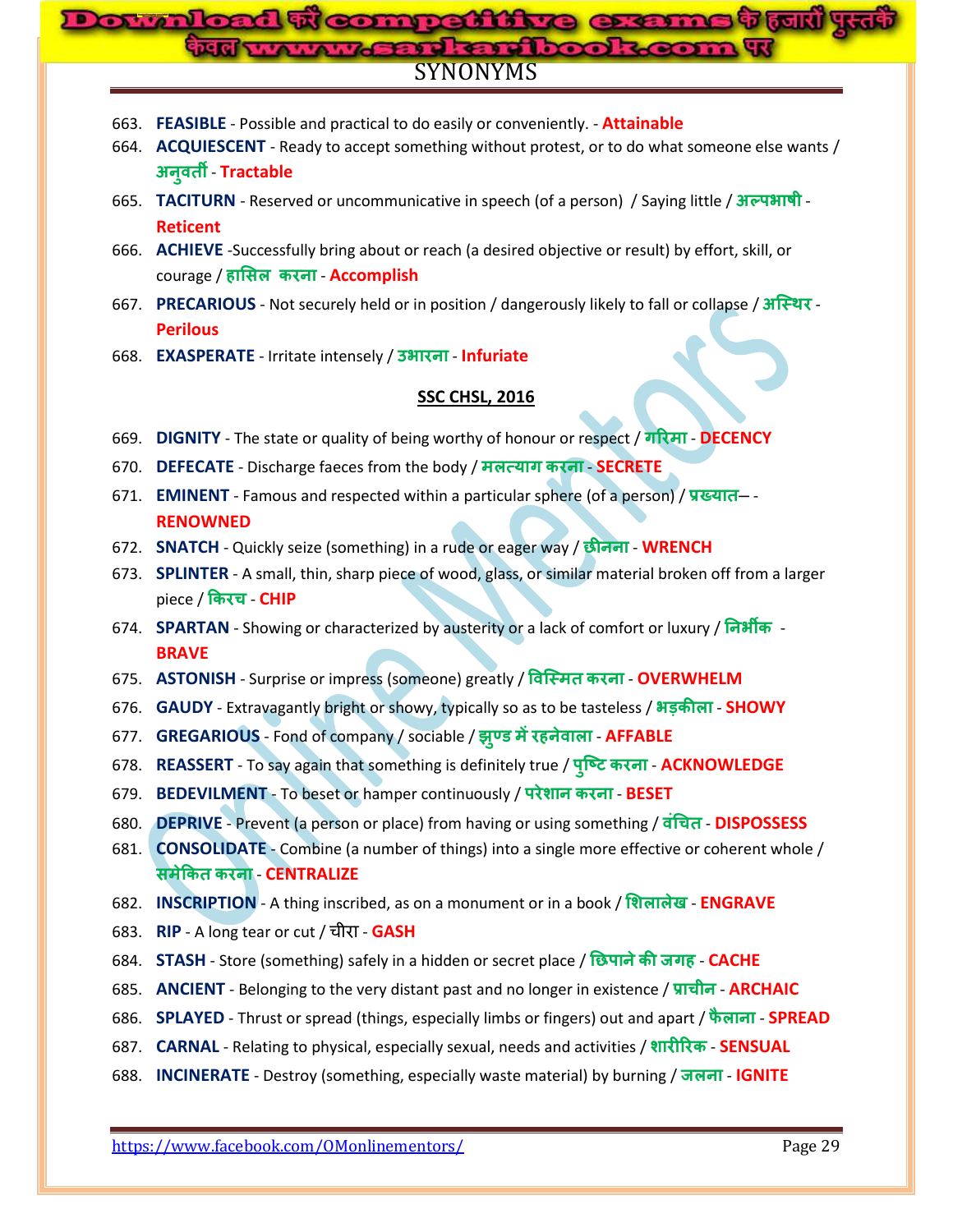# ने क्रियारों पर **Downloaded From: www.gossc.in**SYNONYMS

- 689. **CHOKE** Have severe difficulty in breathing because of a constricted or obstructed throat or a lack of air / अवरुद्ध करना - STIFLE
- 690. **ENDANGERED** Seriously at risk of extinction (of a species) / लुप्तप्राय- THREATENED
- 691. **NUTRITIOUS** Efficient as food / **NOURISHING**
- 692. **TRANSIENT** Lasting only for a short time / impermanent / **EPHEMERAL**
- 693. **CONSPIRACY** A secret plan by a group to do something unlawful or harmful / साजिश PLOT
- 694. **DIRE** Extremely serious or urgent / सख्त जरूरत CRITICAL
- 695. **METROPOLITAN** Relating to or denoting a metropolis / **ह URBANE**
- 696. **CLASP** Grasp (something) tightly with one's hand **/ मजबती से पकड़ना GRIP**
- 697. **BRISTLE** The bristles of a brush are the stiff hairs or pieces of plastic that are connected to it /  **ह च ह** - **THORN**
- 698. **CONFUSE** Make (someone) bewildered or perplexed / उलझा देना PERPLEX
- 699. **INCURSION** An invasion or attack, especially a sudden or brief one / आक्रमण AGGRESSION
- 700. **ROT** Decay or cause to decay by the action of bacteria and fungi / decompose / सड़ना DECAY
- 701. **SPINE** A series of vertebrae extending from the skull to the small of the back, enclosing the spinal cord and providing support for the thorax and abdomen / मेरुदण्ड - VERTEBRAE
- 702. PURGE Rid (someone) of an unwanted feeling, memory, or condition / परिष्करण EVACUATE
- 703. **AGROUND** On or on to the bottom in shallow water (with reference to a ship) / भूग्रस्त -**STRANDED**
- 704. **DECREE** An official order that has the force of law / **LAW**
- 705. **GRIPE** Complain about something in a persistent, irritating way / कष्ट TO GRIEVE
- **706. STUMPY** Short and thick / squat / गठीला PUDGY
- 707. **SHEATH** A close-fitting cover for the blade of a knife or sword / **COAT**
- 708. **GENRE** A style or category of art, music, or literature / शैली **CATEGORY**
- 709. RENDEZVOUS A meeting at an agreed time and place / पूर्वनिश्चित समय और स्थान पर मिलना -**TRYST**
- 710. **DEFUSE** Make (a situation) less tense or dangerous / **ह ALLEVIATE**
- 711. **CROWN** Rest on or form the top of / **ह APEX**
- 712. **PREACHER** A person who preaches, especially a minister of religion **EVANGELIST**
- 713. **DEPLOYMENT** The movement of troops or equipment to a place or position for military action / - **STATIONING**
- 714. **BANQUET** An elaborate and formal evening meal for many people / **FEAST**
- 715. **TO MOAN** A long, low sound made by a person expressing physical or mental suffering or sexual pleasure / **ह** - **TO SIGH**
- 716. MELODRAMATIC Relating to melodrama / नाटकीय THEATRICAL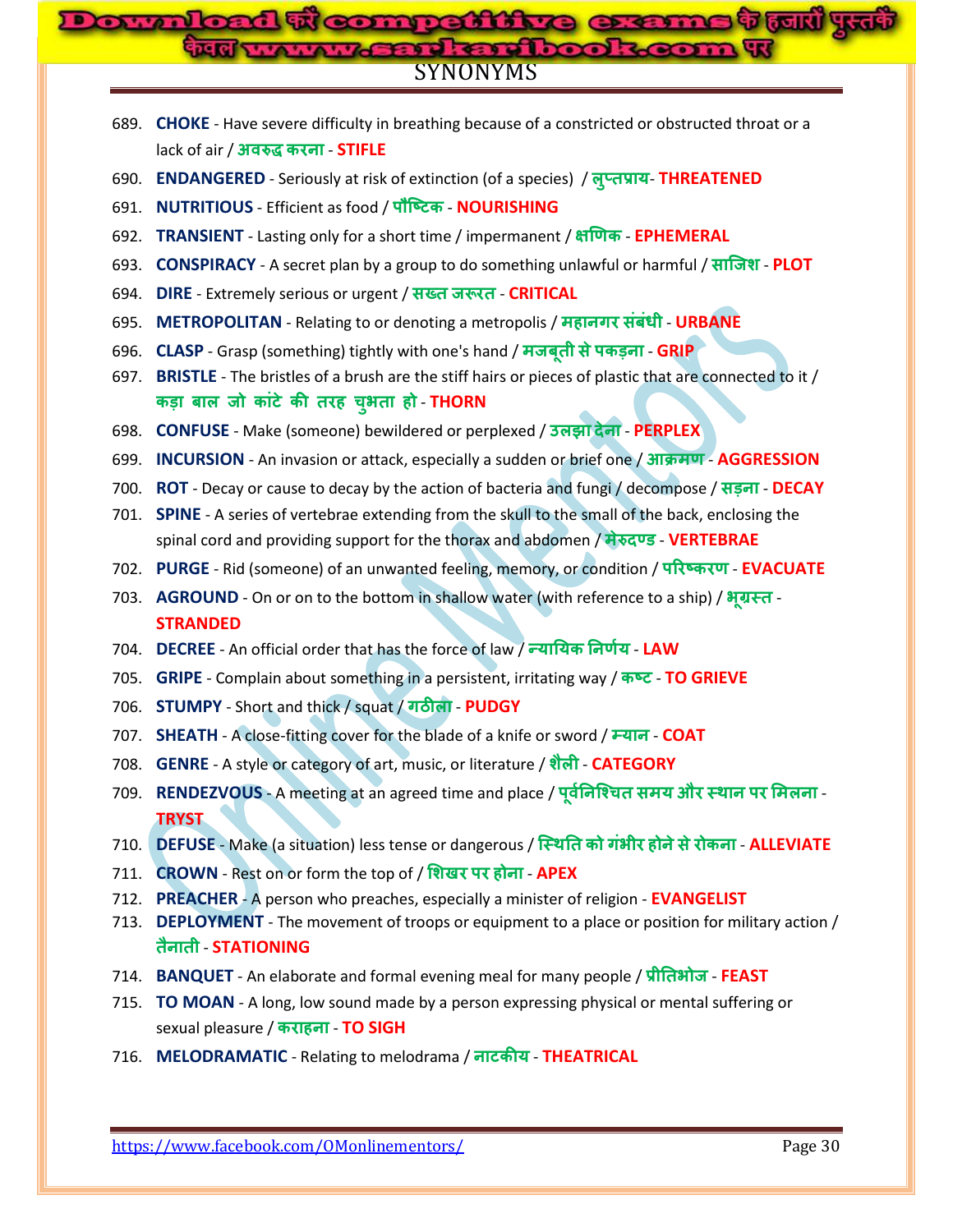# **Weompattine exerns to July yu Ford Results on Page** SYNONYMS

| 717. <b>STREAK</b> - A long, thin line or mark of a different substance or colour from its surroundings / $\frac{1}{2}$ |
|-------------------------------------------------------------------------------------------------------------------------|
| से चिन्हित - SMEAR                                                                                                      |

- 718. **SENTRY** A soldier stationed to keep guard or to control access to a place / **ह SENTINEL**
- 719. **SUBSIDY** A sum of money granted by the state or a public body to help an industry or business keep the price of a commodity or service low / सब्सिडी - **ENDOWMENT**
- 720. **DIGRESS** Leave the main subject temporarily in speech or writing / पीछे हटना MEANDER
- 721. **TO PERMEATE** Spread throughout (something) / Pervade / **TO IMBUE**
- 722. **SWINE** A domesticated pig, especially a castrated male reared for slaughter / सूअर HOG
- 723. **EXTRAPOLATE** Extend (a graph, curve, or range of values) by inferring unknown values from trends in the known data / **ह** - **DEDUCE**
- 724. **INHERITANCE** A thing that is inherited / विरासत **BEQUEST**
- 725. **BOTHER** Worry, disturb, or upset (someone) / **ह BESET**
- 726. **ELATE** Make (someone) ecstatically happy / प्रफुल्लित करना EXHILARATE
- 727. **TO ENTRAIN** To board or put aboard a train / **च TO MOUNT**
- 728. **DISCERNING** Having or showing good judgement / विवेकी ASTUTE
- 729. **SUCCULENT** Tender, juicy, and tasty / रसीला LUSCIOUS
- 730. **SNARL** Make an aggressive growl with bared teeth (of an animal such as a dog) / ग्रीना -**GROWL**
- 731. TO THEORIZE To propose as a theory / सिद्धांत बनाना- TO SPECULATE
- 732. **TO THRASH** Beat (a person or animal) repeatedly and violently with a stick or whip / पीटना TO **BEAT UP**
- 733. PRIVATION A state in which food and other essentials for well-being are lacking / 378114 -**HARDSHIP**
- 734. **CARNAGE** The killing of a large number of people / **ह BUTCHERY**
- 735. **BATTER** Strike repeatedly with hard blows / कूटना BASH
- 736. **JEER** Make rude and mocking remarks, typically in a loud voice / ताना मारना HOOT
- 737. **MURMUR** A low continuous background noise / मर्मरध्वनि BUZZ
- 738. **PERIPATETIC** Travelling from place to place, in particular working or based in various places for **relatively short periods / भ्रमणकारी - NOMADIC**
- 739. **SYNCHRONICITY** The simultaneous occurrence of events which appear significantly related but have no discernible causal connection / समकालिक - **COEXISTENCE**
- 740. **ACCOLADE** An award or privilege granted as a special honour or as an acknowledgement of merit / औपचारिक रूप से उपाधि देना - **DISTINCTION**
- 741. **REDEMPTION** The action of saving or being saved from sin, error, or evil / पाप मुक्ति -**ATONEMENT**
- 742. HASTE Excessive speed or urgency of movement or action / hurry / शीघ्रता SOON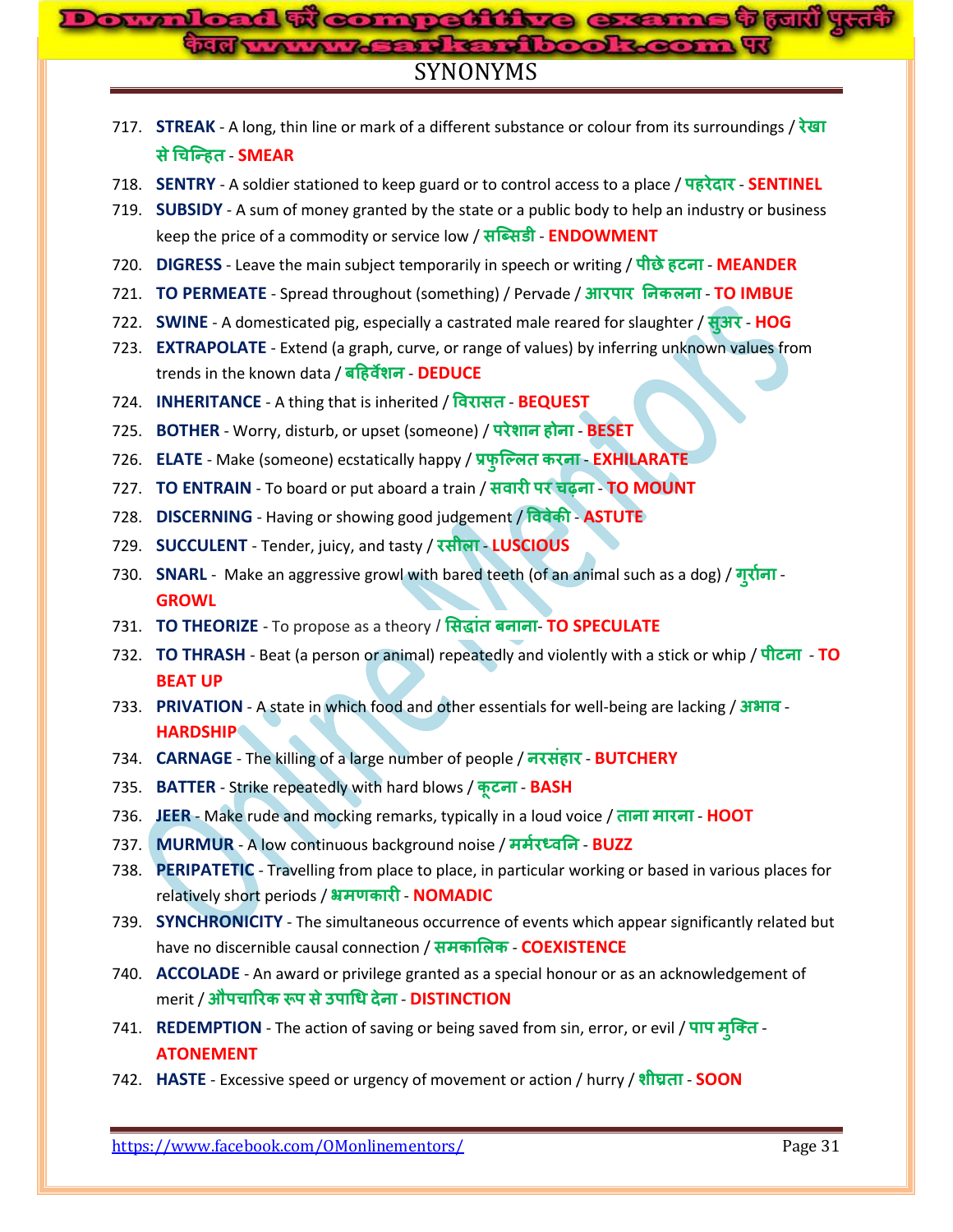# SYNONYMS **Downloaded From: www.gossc.in**

- 743. **PAL** A friend / **BUDDY**
- 744. **TO DEFILE**  Damage the purity or appearance or reputation of someone or something / mar or spoil / दुषित करना - TO BESMIRCH
- 745. **TO REITERATE**  Say something again or a number of times, typically for emphasis or clarity / <u>बार कहना या करना - TO RECUR</u>
- 746. **HYPNOTIST** A person who carries out hypnosis, either for medical reasons or for entertainment / **ह** - **CONJURER**
- 747. **PANORAMA** An unbroken view of the whole region surrounding an observer / **च SPECTACLE**
- 748. **INITIATIVE** The ability to assess and initiate things independently / उपक्रम DYNAMISM
- 749. **OBJECTIONABLE** Arousing distaste or opposition / unpleasant or offensive / आपत्तिजनक -**ABHORRENT**
- 750. **TO RECLINE** Lean or lie back in a relaxed position with the back supported / विश्राम करना To **LONGUE**

Like us on facebook → <https://www.facebook.com/OMonlinementors/>

**Daily FREE ONLINE TEST FOR SSC CGL TIER 2 > [https://dailyquiz.onlinementors.co.in/learn/DAILY-FREE-ONLINE-TEST-](https://dailyquiz.onlinementors.co.in/learn/DAILY-FREE-ONLINE-TEST-SSC-CGL-TIER-II)**[SSC-CGL-TIER-II](https://dailyquiz.onlinementors.co.in/learn/DAILY-FREE-ONLINE-TEST-SSC-CGL-TIER-II)

**TIER 3 VIDEO COURSE DEMO LESSON** <https://www.youtube.com/watch?v=-jgkVsBK5R4>

**TIER 2 ONLINE TEST SERIES (16 each tests of MATHS and English – 2 free tests) + TIER 3 Full VIDEO COURSE just @Rs.349/-.** <https://dailyquiz.onlinementors.co.in/learn/TIER-2-TEST-SERIES---TIER-3-VIDEO-COURSE>

**Join TELEGRAM group SSC CGL 2017 TIER 2 and TIER 3 Preparation and Doubt Clarification\*** <https://t.me/joinchat/ELa5hkPp3xquXHnKdV5xyw>

**Join ONLINE MENTORS Telegram Channel** → <https://t.me/OMonlinementors>

**Join FACEBOOK group Target SSC CGL 2018 (Online Mentors)** <https://www.facebook.com/groups/935364723300088/?fref=mentions>

- 751. **ANTITHESIS** A person or thing that is the direct opposite of someone or something else / - **CONTRADICTORY**
- 752. **ASCETIC** Characterized by severe self-discipline and abstention from all forms of indulgence, typically for religious reasons / योगी - **AUSTERE**
- 753. MEADOW A piece of grassland, especially one used for hay / घास का मैदान PASTURE
- 754. **TO SUPERIMPOSE**  Place or lay (one thing) over another, typically so that both are still evident / <u> किसी और वस्तु पर रखना - TO OVERLAP</u>
- 755. **TO SCRAM**  Leave or go away from a place quickly / **TO SCOOT**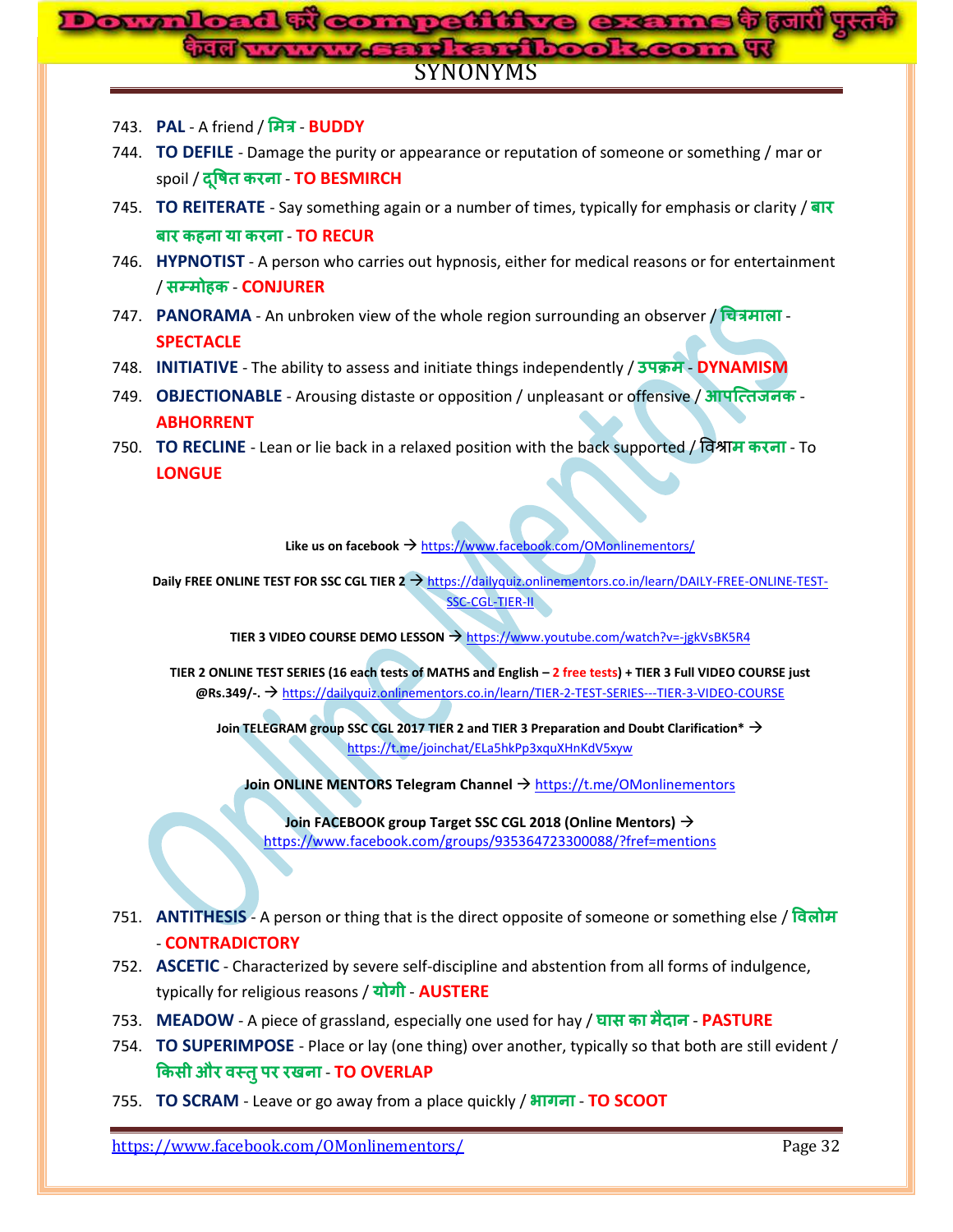#### **me trud** y. **Downloaded From: www.gossc.inLead and book** SYNONYMS

- 756. **TO GNAW** Bite at or nibble something persistently / कुतरना TO NIBBLE
- 757. **CARICATURE** A picture, description, or imitation of a person in which certain striking characteristics are exaggerated in order to create a comic or grotesque effect / व्यंग-चित्र -**CARTOON**
- 758. **TO PREDISPOSE**  Make someone liable or inclined to a specified attitude, action, or condition / प्रवृत्त करना - TO INCLINE
- 759. **OMINOUS** Giving the worrying impression that something bad is going to happen / threateningly inauspicious / अमंगल - **APOCALYPTIC**
- 760. REPENTANCE The action of repenting / sincere regret or remorse / पछतावा REMORSE
- 761. **ANTAGONIZE** Cause (someone) to become hostile / **ALIENATE**
- 762. **INCISIVE**  Intelligently analytical and clear-thinking (of a person or mental process) / **ह CONCISE**
- 763. **BOUFFANT** Styled so as to stand out from the head in a rounded shape (of a person's hair) / <u>चोटी - BRAID</u>
- 764. **DEPENDANT** A person who relies on another, especially a family member, for financial support <u>/ आश्रित - RELIANT</u>
- 765. **IMPROVIDENT** Not having or showing foresight / spendthrift or thoughtless / अपव्ययी -**EXTRAVAGANT**
- 766. **TO EBB** Gradually decrease (of an emotion or quality) / कमज़ोर पड़ना TO ABATEMENT
- 767. **TO BEWILDER** Cause (someone) to become perplexed and confused / **TO BAFFLE**
- 768. **QUEASY** Nauseous / feeling sick / नाज़ुक SQUEAMISH
- 769. **DEVIANCE** The fact or state of diverging from usual or accepted standards, especially in social or sexual behavior / **च** - **ABERRANCE**
- 770. **ALLEVIATE** Make (suffering, deficiency, or a problem) less severe / **ह ALLAY**
- 771. **TO CITE** Refer to (a passage, book, or author) as evidence for or justification of an argument or statement, especially in a scholarly work / हवाला देना - TO INDICATE
- 772. **POISE** Graceful and elegant bearing in a person / संतुलन **ELEGANCE**
- 773. **TO JEOPARDISE** Put (someone or something) into a situation in which there is a danger of loss, harm, or failure / **ख़तरे में डालना - TO IMPERIL**
- 774. **TO CONCOCT** Create or devise (a story or plan) / तैयार करना TO CONTRIVE
- 775. **ECCENTRIC** Unconventional and slightly strange (of a person or their behaviour) / विलक्षण -**WHIMSICAL**
- 776. **PERUSAL** The action of reading or examining something / **INSPECTION**
- 777. **CONSENSUS** A general agreement / **ह HARMONY**
- 778. **FAMISHED** Extremely hungry / अ़खा STARVED
- 779. **THRASHING** An act of physically beating someone / A beating / पिटाई **BASHING**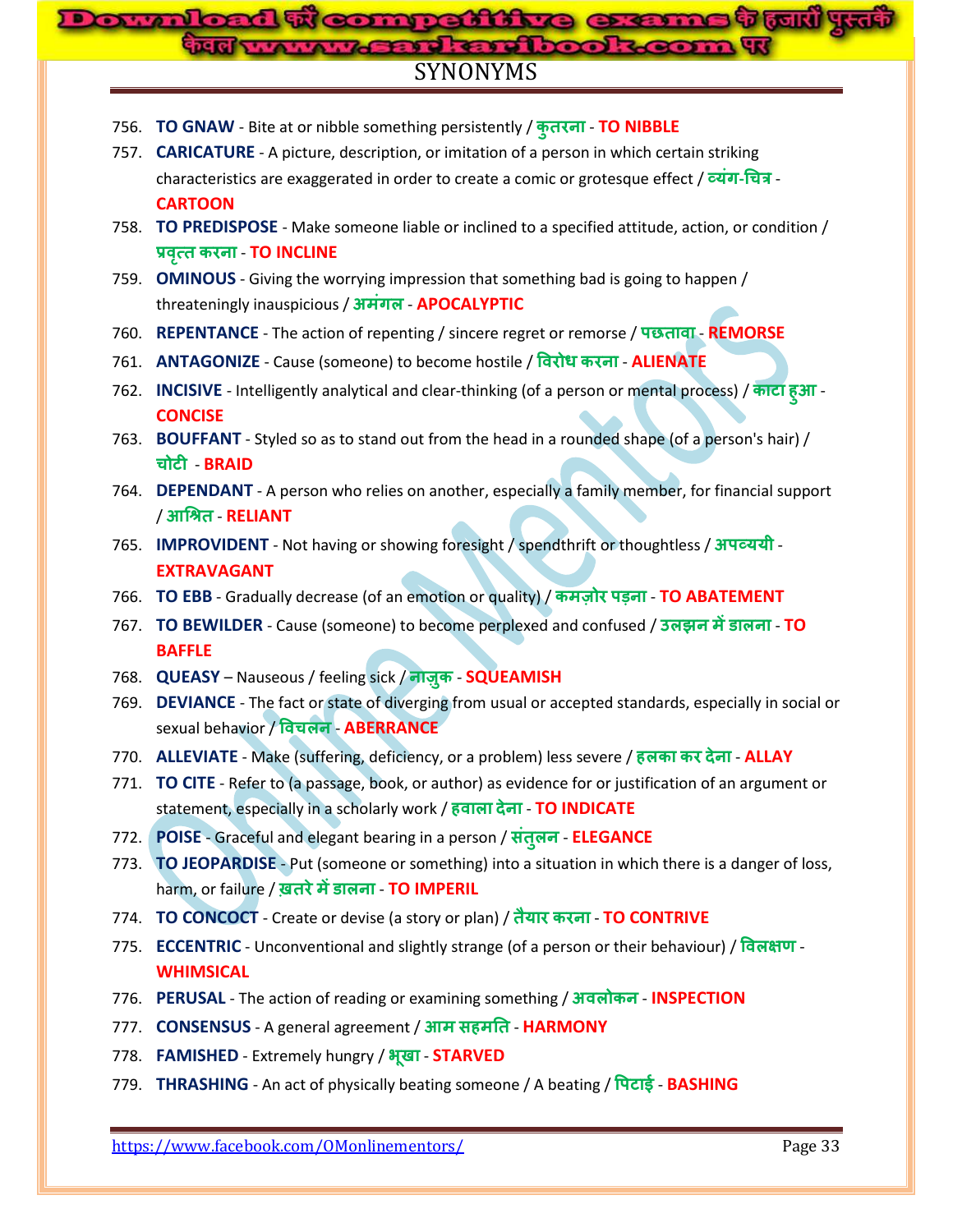# SYNONYMS **Compatistre** G

|      | 780. SINISTER - Giving the impression that something harmful or evil is happening or will happen /<br>अयावह - MALEVOLENT                     |
|------|----------------------------------------------------------------------------------------------------------------------------------------------|
|      | 781. PROBABLE - Likely to happen or be the case / संभावित - PLAUSIBLE                                                                        |
|      | 782. INVINCIBLE - Too powerful to be defeated or overcome / अजेय - IMPREGNABLE                                                               |
|      | 783. TO PROSELYTIZE - Advocate or promote (a belief or course of action) / प्रचार करना - TO                                                  |
|      | <b>ADVOCATE</b>                                                                                                                              |
|      | 784. ELEGANTLY - In a graceful and stylish manner / सुरुचिपूर्ण ढंग से - GRACEFULLY                                                          |
|      | 785. PERPLEXITY - Inability to deal with or understand something / परेशानी - PUZZLEMENT                                                      |
| 786. | TO PRESIDE - Be in the position of authority in a meeting or other gathering / संचालन करना - TO                                              |
|      | <b>OFFICIATE</b>                                                                                                                             |
|      | 787. DABBLE - To take a slight and not very serious interest in a subject, or try a particular activity for                                  |
|      | a short period /ऊपरी ढंग से करना - DALLY                                                                                                     |
| 788. | TO ORDAIN - To officially make someone a priest or other leader, in a religious ceremony /<br>नियुक्त करना - TO ANOINT                       |
|      |                                                                                                                                              |
|      | 789. TO STRANDED - Left aground on a shore (of a boat, sailor, or sea creature) / भूग्रस्त होना - TO<br><b>AGROUND</b>                       |
|      | 790. SCAR - A mark left on the skin or within body tissue where a wound, burn, or sore has not healed                                        |
|      | completely and fibrous connective tissue has developed / ज़ख़म का निशान - MAIM                                                               |
|      | 791. TRYST - A meeting between two people who are having a romantic relationship, especially a                                               |
|      | secret one / गुप्त भेंट - RENDEZVOUS                                                                                                         |
|      | 792. PROXIMAL - Situated nearer to the centre of the body or the point of attachment / समीपस्थ -                                             |
|      | <b>ADJACENT</b>                                                                                                                              |
|      | 793. TO ALIGHT - Descend from a train, bus, or other form of transport / सवारी से उतरना - TO                                                 |
|      | <b>DISEMBARK</b>                                                                                                                             |
| 794. | PARLANCE - A particular way of speaking or using words, especially a way common to those with<br>a particular job or interest / बोली - LINGO |
|      | <b>OBSTREPEROUS - Noisy and difficult to control / कोलाहलमय - BOISTEROUS</b>                                                                 |
| 795. |                                                                                                                                              |
| 796. | MAESTRO - A distinguished conductor or performer of classical music / उस्ताद - CONDUCTOR                                                     |
|      | 797. TROLL - An ugly cave-dwelling creature depicted as either a giant or a dwarf / गढ़े खजाने का बौना                                       |
|      | रक्षक - GNOME                                                                                                                                |
| 798. | SHIMMERING - Shine with a soft, slightly wavering light / टिमटिमाना - GLINTING                                                               |
| 799. | <b>BOUNDER</b> - A dishonourable man / अशिष्ट - LOUT                                                                                         |
| 800. | <b>IMPASSIVE</b> - Not feeling or showing emotion / <b>उदासीन - RETICENT</b>                                                                 |
|      | 801. TO REVAMP - Give new and improved form, structure, or appearance to / पुनर्निर्माण करना - TO                                            |
|      | <b>OVERHAUL</b>                                                                                                                              |
| 802. | NIFTY - Particularly good, skillful, or effective / फैशनवाला - DANDY                                                                         |
| 803. | TO VISUALIZE - Form a mental image of / imagine / कल्पना करना - TO ANTICIPATE                                                                |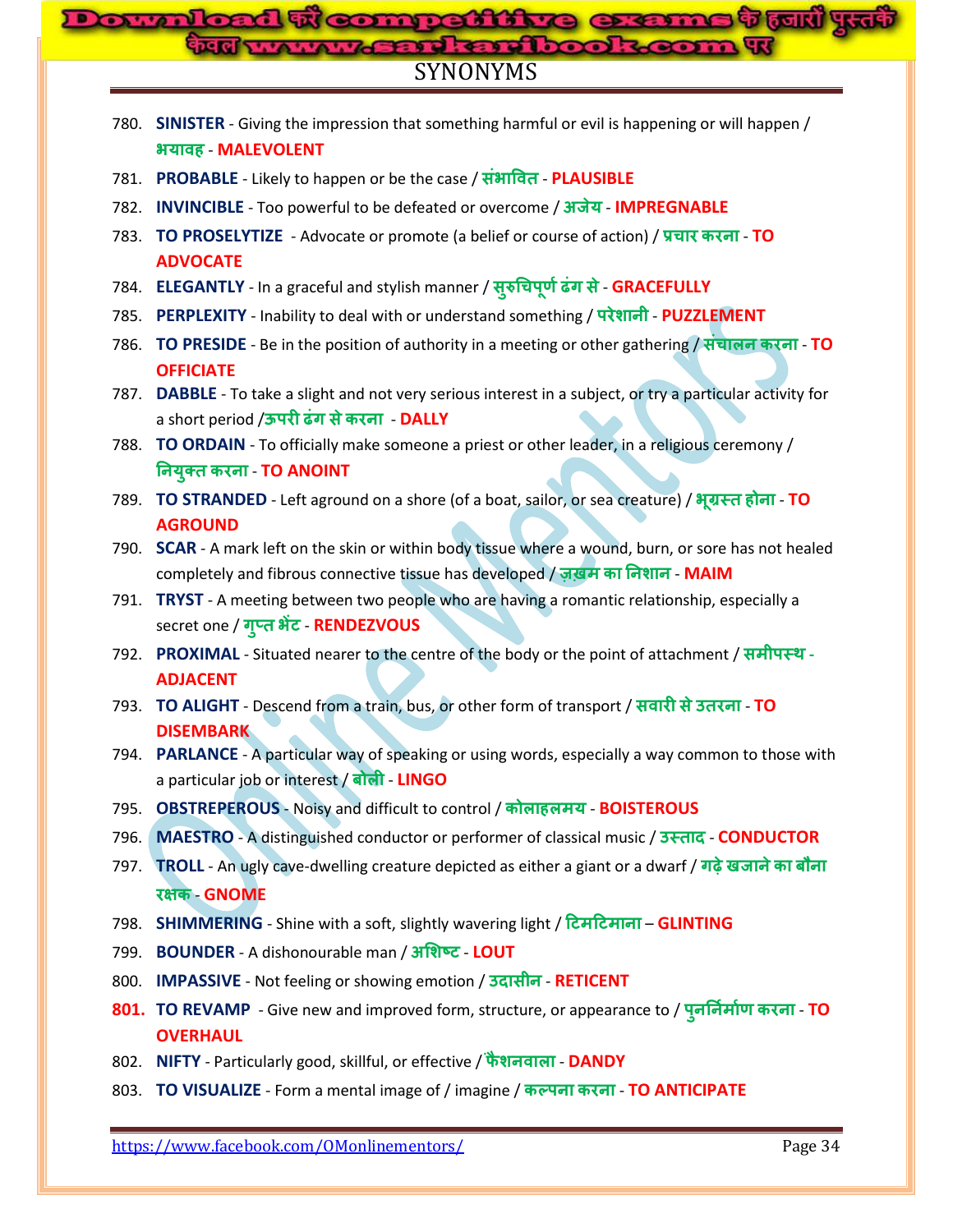# SYNONYMS **Downloaded From: www.gossc.in**

- 804. **PRECEDENT** An earlier event or action that is regarded as an example or guide to be considered in subsequent similar circumstances / मिसाल - **CRITERION**
- 805. **DIGRESSION** A temporary departure from the main subject in speech or writing / विचलन -**MEANDERING**
- 806. **PATE** The top of a person's head / खोपड़ी **DOME**
- 807. AGUE Malaria or another illness involving fever and shivering / मलेरिया -MALARIA
- 808. **PROXIMITY** Nearness in space, time, or relationship / coming or likely to happen very soon / - **IMMINENT**
- 809. **DARE** Defy or challenge (someone) to do something / उत्तेजित करना TAUNT
- 810. **TO DELUDE** Make (someone) believe something that is not true / अमित करना HOODWINK
- 811. **SCARCITY** The state of being scarce or in short supply / shortage / अभाव DEARTH
- 812. CHEEKY Showing a lack of respect or politeness in a way that is amusing or appealing / निर्लेज्ज **BRASH**
- 813. **TO SUBSUME** Include or absorb (something) in something else / **- TO INCORPORATE**
- 814. **TO LASH** Strike or beat with a whip or stick / जोर से मारना **TO CHASTISE**

#### **SSC CPO, 2017**

- 815. AMATEUR A person who engages in a pursuit, especially a sport, on an unpaid basis / शौकिया -**BEGINNER**
- 816. **GUMPTION** Shrewd or spirited initiative and resourcefulness / तर्कशीलता ACUMEN
- 817. **PERFIDIOUS** Deceitful and untrustworthy / बेवफ़ा DISLOYAL
- 818. APPARITION A ghost or ghostlike image of a person / प्रेत **SPIRIT**
- 819. **EPITOME** A person or thing that is a perfect example of a particular quality or type / **TYPE**
- 820. **SPURIOUS** Not being what it purports to be / **FAKE**
- 821. **INVINCIBLE** Too powerful to be defeated or overcome / **UNBEATABLE**
- 822. **TREPIDATION** A feeling of fear or anxiety about something that may happen / **ह NERVOUSNESS**
- 823. WASTREL A wasteful or good-for-nothing person / उड़ाऊ व्यक्ति **SPENDTHRIFT**
- 824. VIE Compete eagerly with someone in order to do or achieve something / प्रतियोगिता करना -**COMPETE**
- 825. **CAVORT** Jump or dance around excitedly / **- JUMP**
- 826. **BRITTLE** Hard but liable to break easily /नाज़ुक FRAGILE
- 827. **ILLUMINATE** Light up / प्रकाशयुक्त करना BRIGHTEN
- 828. **EMBROIL** Bring into a state of confusion or disorder / उलझा देना CONFUSE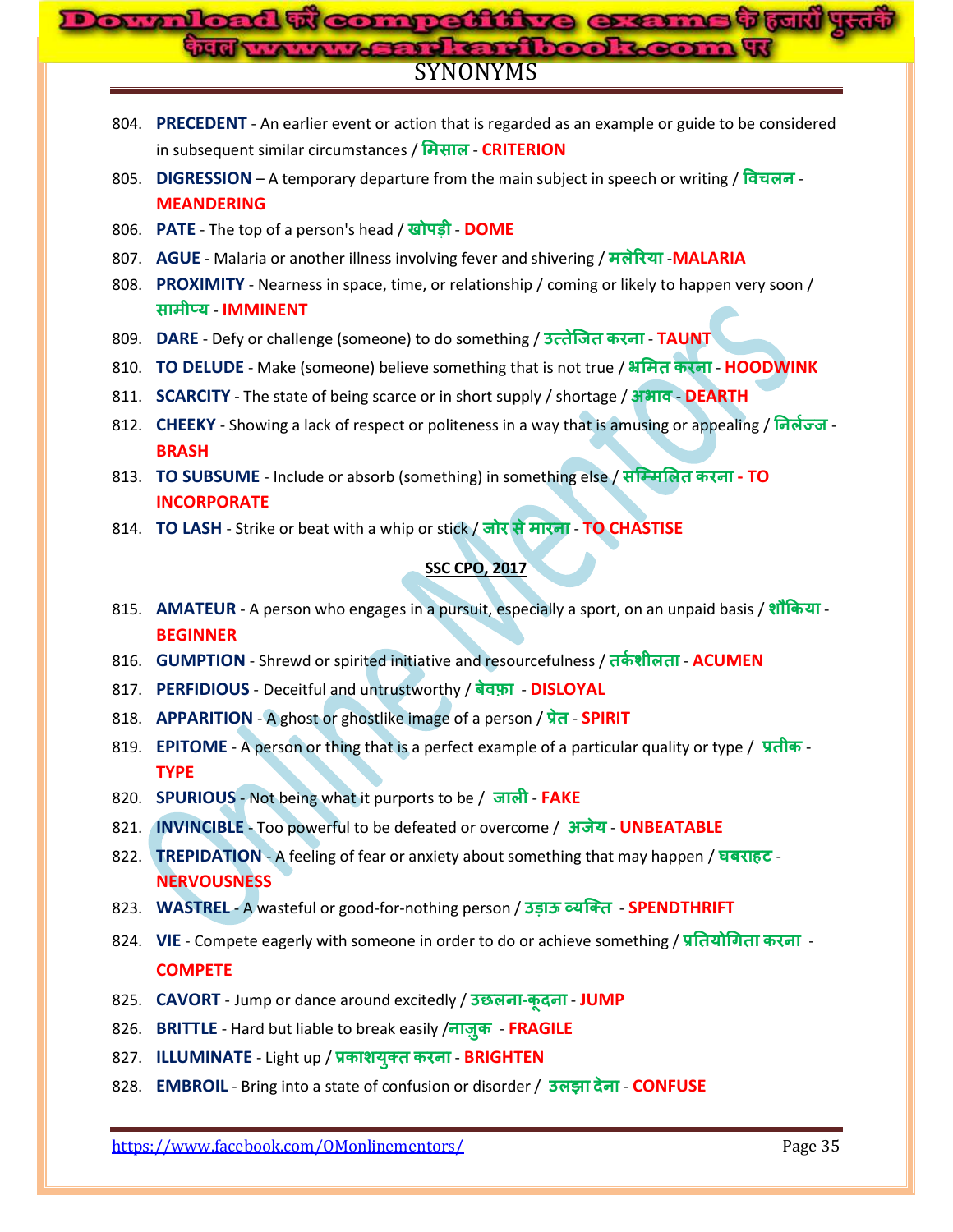# SYNONYMS **competitive exams that yut**

- 829. LACONIC (Of a person, speech, or style of writing) using very few words / संक्षिप्त CONCISE
- 830. VALEDICTORY Serving as a farewell / शुभाशीष TERMINAL
- 831. **DENOUEMENT**  The final part of a play, film, or narrative in which the strands of the plot are drawn together and matters are explained or resolved / पराकाष्ठा - CLIMAX
- 832. **INSOLENT** Showing a rude and arrogant lack of respect /  $\overline{31}$   $\overline{44}$  $\overline{45}$  **BOLD**
- 833. **SORDID** Involving immoral or dishonourable actions and motives / arousing moral distaste and contempt / घिनौना - **UNPLEASANT**
- 834. **TENUOUS** Very weak or slight / **THIN**
- 835. **MALEVOLENT** Having or showing a wish to do evil to others **/ च ह SPITEFUL**
- 836. **QUERULOUS** Complaining in a rather petulant or whining manner / सर्वदा शिकायत करनेवाला -**GROUCHY**
- 837. MEANDER Wander at random / दिशाहीन घूमना WANDER
- 838. **FRATERNIZE** Associate or form a friendship with someone, especially when one is not supposed to / **दोस्ती करना - ASSOCIATE**
- 839. **ENSCONCE** Establish or settle (someone) in a comfortable, safe place / रिप्राना **CONCEAL**
- 840. **WELTER** Move in a turbulent fashion / हड़बड़ी TURMOIL
- 841. **DECREPIT** Worn out or ruined because of age or neglect / जज़ेर FEEBLE
- 842. **MELANCHOLY** A feeling of pensive sadness, typically with no obvious cause / **उदासी** -**SORROWFUL**
- 843. HYSTERIA Exaggerated or uncontrollable emotion or excitement / 3<sup>-HI</sup>G MADNESS
- 844. **RETICENCE** The quality of being reticent (not revealing one's thoughts or feelings readily) / reserve / अल्प**भाषिता - RESERVE**
- 845. **INELUCTABLE** Unable to be resisted or avoided / inescapable / अनिवार्य **IRREMOVABLE**
- 846. **INIMICAL** Tending to obstruct or harm / हानिकारक HARMFUL
- 847. **NUGATORY** Of no value or importance / निरर्थक **FUTILE**
- 848. **SPRUCE** Neat in dress and appearance / बना-ठना **SMART**
- 849. **MORIBUND** At the point of death (Of a person) / मरणासन्न DYING
- 850. **IMBECILE** A stupid person / **FOOLISH**
- 851. **SOMNOLENT** Sleepy / drowsy / निद्रजनक **DROWSY**
- 852. **INVIDIOUS** Likely to arouse or incur resentment or anger in others (Of an action or situation) / - **HATEFUL**
- 853. HAUGHTY Arrogantly superior and disdainful / घमंडी ARROGANT
- 854. LETHAL Sufficient to cause death / जानलेवा FATAL
- 855. **DISHEVEL** Make (a person's hair or clothes) untidy / सूरत बिगाड़ देना CLUTTER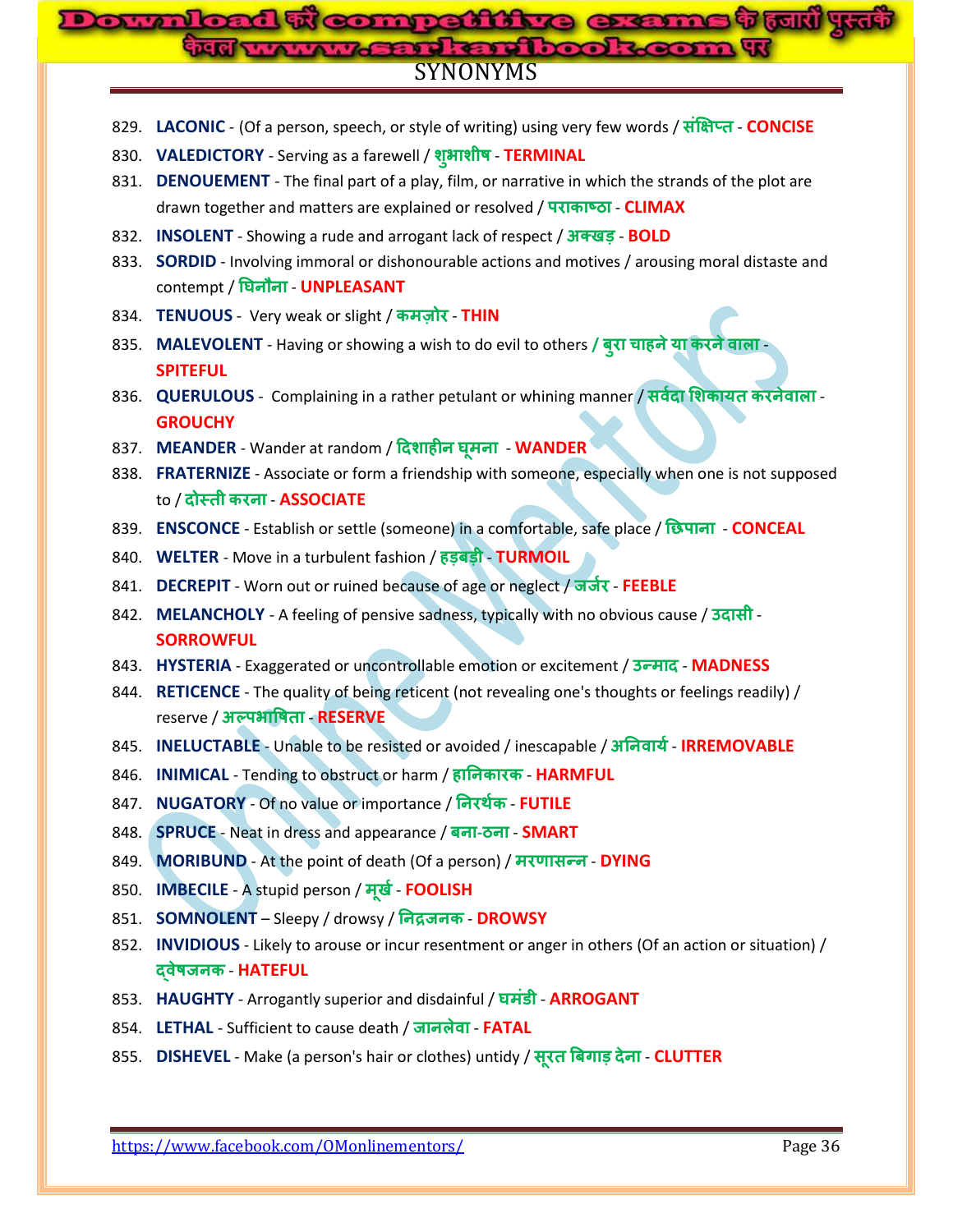

- 856. **TRAITOR** A person who betrays someone or something, such as a friend, cause, or principle / *a***<sup>E</sup>REP - DECEIVER**
- 857. **OBSCURE** Not discovered or known about; uncertain / अस्पष्ट CONFUSING
- 858. **PATHOS** A quality that evokes pity or sadness / करुणा **SORROW**
- 859. **PERDURABLE** Enduring continuously / Imperishable / अविनाशी LONG-LASTING
- 860. **GRISLY** Causing horror or disgust / उरावना GRUESOME
- 861. **INTERDICTION** The action of prohibiting or forbidding something / प्रतिबंध DECREE

Like us on facebook  $\rightarrow$  <https://www.facebook.com/OMonlinementors/>

**Daily FREE ONLINE TEST FOR SSC CGL TIER 2 → [https://dailyquiz.onlinementors.co.in/learn/DAILY-FREE-ONLINE-TEST-](https://dailyquiz.onlinementors.co.in/learn/DAILY-FREE-ONLINE-TEST-SSC-CGL-TIER-II)**[SSC-CGL-TIER-II](https://dailyquiz.onlinementors.co.in/learn/DAILY-FREE-ONLINE-TEST-SSC-CGL-TIER-II)

**TIER 3 VIDEO COURSE DEMO LESSON** <https://www.youtube.com/watch?v=-jgkVsBK5R4>

**TIER 2 ONLINE TEST SERIES (16 each tests of MATHS and English – 2 free tests) + TIER 3 Full VIDEO COURSE just @Rs.349/-.** <https://dailyquiz.onlinementors.co.in/learn/TIER-2-TEST-SERIES---TIER-3-VIDEO-COURSE>

**Join TELEGRAM group SSC CGL 2017 TIER 2 and TIER 3 Preparation and Doubt Clarification\*** <https://t.me/joinchat/ELa5hkPp3xquXHnKdV5xyw>

**Join ONLINE MENTORS Telegram Channel**  $\rightarrow$  **<https://t.me/OMonlinementors>** 

**Join FACEBOOK group Target SSC CGL 2018 (Online Mentors)** <https://www.facebook.com/groups/935364723300088/?fref=mentions>

- 862. **APPARENT** Clearly visible or understood / obvious /  $\overline{\text{C}}$   **MANIFEST**
- 863. **EFFACE** Erase (a mark) from a surface / मिटा देना ABOLISH
- 864. **FRANTIC** Distraught with fear, anxiety, or other emotion / क्रोधोम्मत्त VIOLENT
- 865. **FATUOUS** Silly and pointless / मूर्ख **IRRATIONAL**
- 866. **BUSTLE** Move in an energetic and busy manner / हड़बड़ी HASTE
- 867. **TEMERITY** The quality of being impudent / impertinence / उत्तावलापन **IMPUDENCE**
- 868. **CONGRUOUS** In agreement or harmony / उपयुक्त BALANCED
- 869. **CONTRADICT** Deny the truth of (a statement) by asserting the opposite / विरोध करना -**CONFRONT**
- 870. **SPRIGHTLY** Lively (Especially of an old person) / full of energy / आनंदपूर्ण VIVACIOUS
- 871. **CARESS** Touch or stroke gently or lovingly / लाड़ प्यार करना FONDLE
- 872. **PLENTEOUS** Plentiful / **ह PROFUSE**
- 873. **FLOUNDER** Struggle or stagger clumsily in mud or water / फड़फड़ाना **STRUGGLE**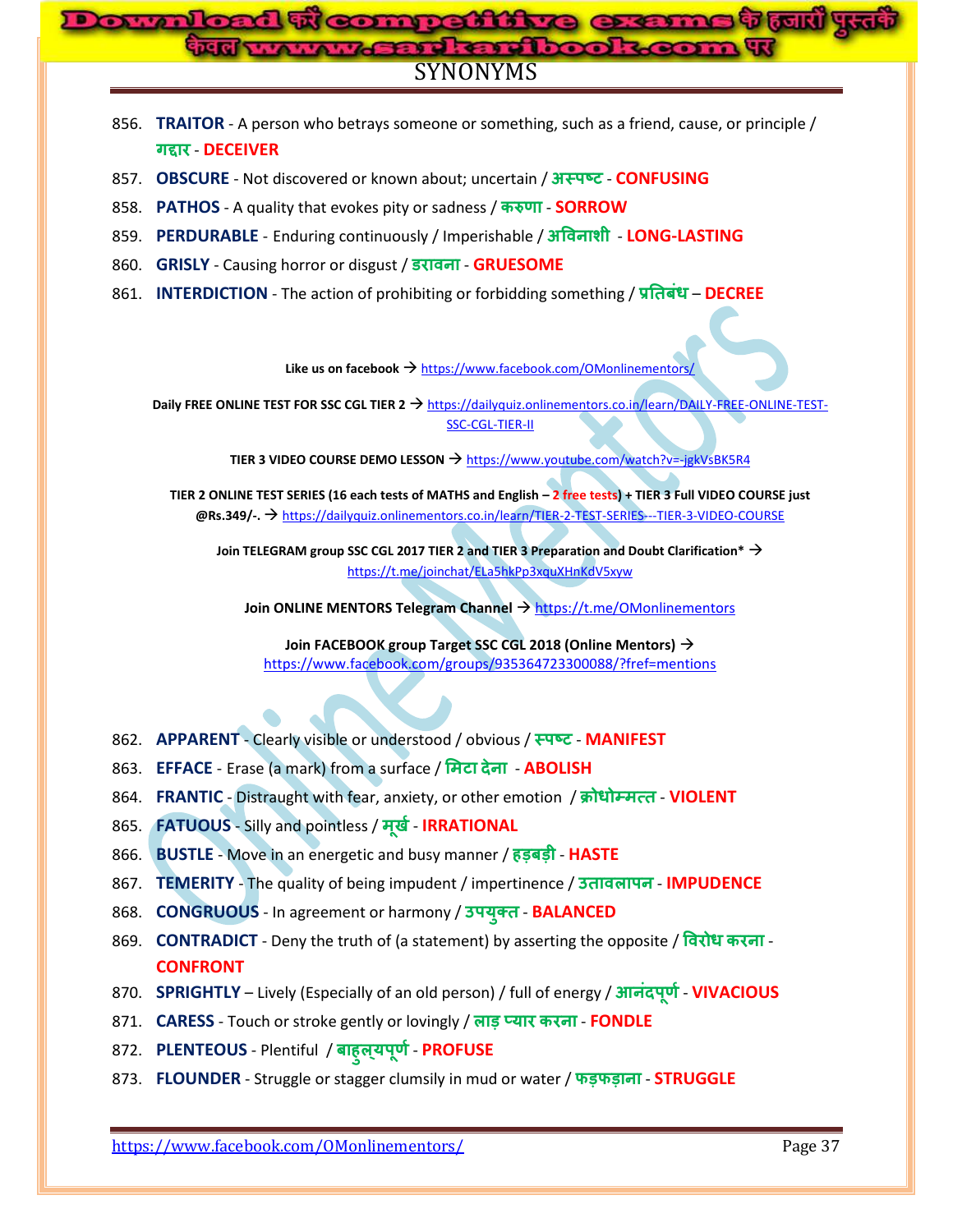# SYNONYMS **Downloaded From: www.gossc.in**

| 874. DAINTY - Delicately small and pretty / सुरुचि-सम्पन्न - ELEGANT |  |
|----------------------------------------------------------------------|--|
|                                                                      |  |

**SSC CGL TIER 1, 2017**

- 875. **OPULENT** Ostentatiously costly and luxurious / धनी RICH
- 876. **MOROSE** Sullen and ill-tempered / **च च GLOOMY**
- 877. **CANTANKEROUS** Bad-tempered, argumentative, and uncooperative / झगड़ालू -**QUARRELSOME**
- 878. **CONNOISSEUR** An expert judge in matters of taste / पारखी DISCERNING JUDGE
- 879. **INCENSED** Very angry / enraged / क्रुद्ध **EXASPERATED**
- 880. **TRANSCEND** Surpass (a person or achievement) / आगे जाना ECLIPSE
- 881. **DRIVEL** Nonsense / बकवास BLATHER
- 882. PERSEVERANCE Persistence in doing something despite difficulty or delay in achieving success / - **ENDURANCE**
- 883. FRIVOLOUS Not having any serious purpose or value / तूच्छ PUERILE
- 884. **PETRIFY** Change (organic matter) into a stony substance by encrusting or replacing it with a calcareous, siliceous, or other mineral deposit / कड़ा बनाना - HARDEN
- 885. **SUCCULENT** (Of food) tender, juicy, and tasty / रसीला JUICY
- 886. **CONGREGATION** A group of people assembled for religious worship / **ASSEMBLY**
- 887. **ATROCITY** An extremely wicked or cruel act, typically one involving physical violence or injury / क्रूरता - **BARBARITY**
- 888. PROCRASTINATE Delay or postpone action; put off doing something / आजकल करना DELAY
- 889. MELLIFLUOUS Pleasingly smooth and musical to hear (Of a sound) / सूमधूर DULCET
- 890. **DODGE** Avoid (Someone or something) by a sudden quick movement / चकमा देना AVOID
- 891. **MONOTONOUS** Tedious, and repetitious / lacking in variety and interest / नीरस DULL
- 892. **ELUSIVE** Difficult to find, catch, or achieve / पकड़ में न आने वाला BAFFLING
- 893. LETHARGY A lack of energy and enthusiasm / सुस्ती DROWSY
- 894. **HOODWINK** Deceive or trick / धोखा देना **DEFRAUD**
- 895. **ARTICULATE** Having or showing the ability to speak fluently and coherently / साफ़ साफ़ बोलना -**DISTINCT**
- 896. ASCEND Go up or climb / चढ़ना CLIMB
- 897. **SCUTTLE** Metal container with a handle, used to fetch and store coal for a domestic fire / कोयला - **BRAZIER**
- 898. LOQUACIOUS Tending to talk a great deal / talkative / बातूनी TALKATIVE
- 899. **ELOQUENT** Fluent or persuasive in speaking or writing / स्वक्ता FLUENT
- 900. **NEFARIOUS** Wicked or criminal (Typically of an action or activity) / **INIQUITOUS**
- 901. **PERNICIOUS** Having a harmful effect, especially in a gradual or subtle way / **DANGEROUS**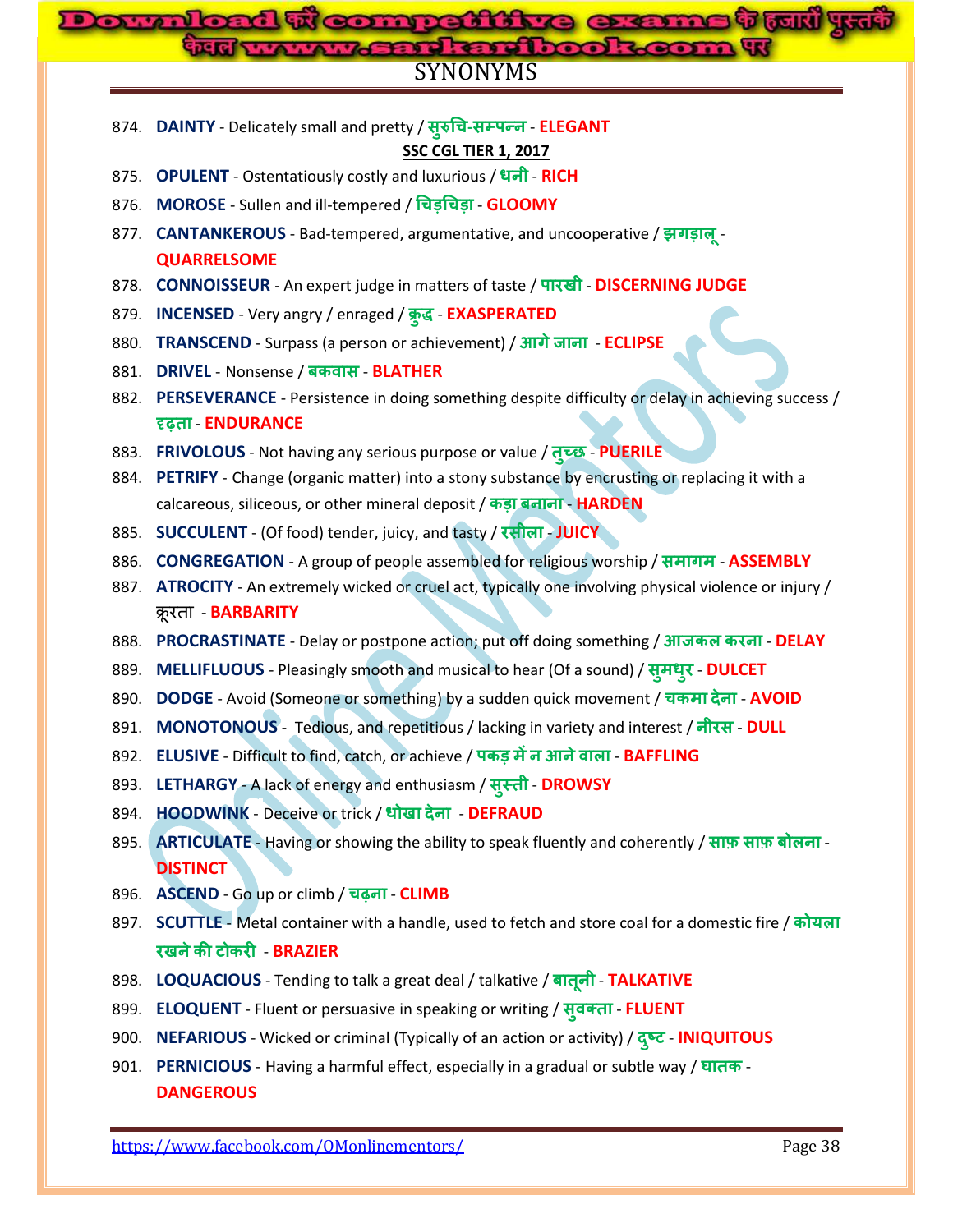# SYNONYMS **Compattitive CE**

|      | 902. STRINGENT - Strict, precise, and exacting (Of regulations, requirements, or conditions) / कठोर -<br><b>RIGOROUS</b> |
|------|--------------------------------------------------------------------------------------------------------------------------|
|      | 903. BOISTEROUS - Noisy, energetic, and cheerful / उधमी - EXCITED                                                        |
|      | 904. HAGGARD - Looking exhausted and unwell, especially from fatigue, worry, or suffering / थका-                         |
|      | मांदा - CAREWORN                                                                                                         |
|      | 905. OSTENTATION - The pretentious or showy display of wealth and luxury, designed to impress /<br>दिखावा - SHOWY        |
|      | 906. SURREPTITIOUS - Kept secret, especially because it would not be approved of / गुप्त - SECRET                        |
|      | 907. INANITION - Exhaustion caused by lack of nourishment / शक्तिहीन - LETHARGY                                          |
|      | 908. ABEYANCE - A state of temporary disuse or suspension / निलम्बन - SUSPENSION                                         |
|      | 909. DAUNTLESS - Showing fearlessness and determination / निडर - BRAVE                                                   |
|      | 910. BOAST - Talk with excessive pride and self-satisfaction about one's achievements, possessions, or                   |
|      | abilities / आत्मप्रशंसा - PRIDE                                                                                          |
|      | 911. HASTE - Excessive speed or urgency of movement or action / जल्दी - HURRY                                            |
|      | 912. VACILLATE - Waver between different opinions or actions / Be indecisive / अनिश्चितता -                              |
|      | <b>IRRESOLUTE</b>                                                                                                        |
|      | 913. INDOMITABLE - Impossible to subdue or defeat / अजेय - UNCONQUERABLE                                                 |
|      | 914. REITERATE - Say something again or a number of times, typically for emphasis or clarity / दोहराना                   |
|      | - REPEAT<br>915. NINCOMPOOP - A foolish or stupid person / मूर्ख - FOOL                                                  |
|      | 916. EXORBITANT - Unreasonably high (Of a price or amount charged) / हद से ज़्यादा - HIGH                                |
|      | 917. JEOPARDY - Danger of loss, harm, or failure / ख़तरा - RISK                                                          |
|      | 918. EBULLIENT - Cheerful and full of energy / प्रफुल्लित - ENTHUSIASTIC                                                 |
|      | 919. TRUCULENT - Eager or quick to argue or fight / Aggressively defiant / 34 - FEROCIOUS                                |
|      | 920. <b>FACSIMILE</b> - An exact copy, especially of written or printed material / प्रतिलिपि - REPLICA                   |
| 921. | CHAUVINISM - Exaggerated or aggressive patriotism / अन्ध-देशभक्ति - ZEALOTRY                                             |
| 922. | PIQUANCY - A pleasantly sharp and appetizing flavor / Spiciness / चटपटापन - FLAVORING                                    |
| 923. | TO CONFRONT - Come face to face with (someone) with hostile or argumentative intent / अपने                               |
|      | सामने होना - TO ACCOST                                                                                                   |
| 924. | FALLACY - A mistaken belief, especially one based on unsound arguments / अविश्वसनीयता - BIAS                             |
| 925. | TO REPROACH - Express to (someone) one's disapproval of or disappointment in their actions /                             |
|      | तिरस्कार करना - TO ADMONISH                                                                                              |
| 926. | LITTER - Rubbish such as paper, cans, and bottles left lying in an open or public place / $\frac{1}{2}$ .                |
|      | <b>TRASH</b>                                                                                                             |
| 927. | <b>OBLITERATE</b> - Destroy utterly / Wipe out / मिटा देना - <b>ANNIHILATE</b>                                           |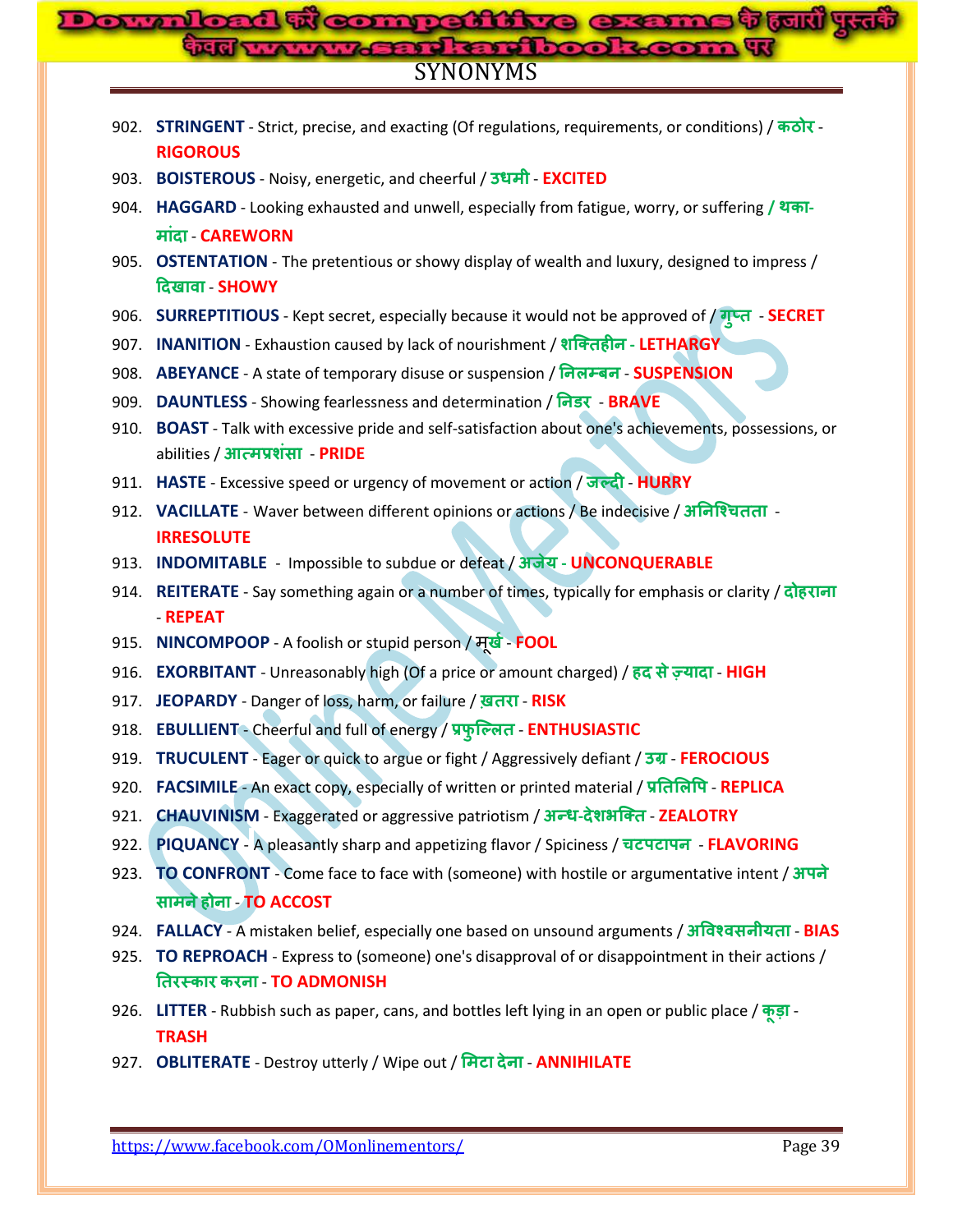# SYNONYMS **Downloaded From: www.gossc.in**

|      | 928. COMMEMORATE - Mark or celebrate (an event or person) by doing or producing something /            |
|------|--------------------------------------------------------------------------------------------------------|
|      | समारोह मनाना - CELEBRATE                                                                               |
|      | 929. PLEBISCITE - The direct vote of all the members of an electorate on an important public question  |
|      | such as a change in the constitution / जनमत-संग्रह - REFERENDUM                                        |
|      | 930. POSTERIOR - Further back in position / of or nearer the rear or hind end / पीछे होना - DORSAL     |
|      | 931. EMPHASIS - Special importance, value, or prominence given to something / प्रमुखता -               |
|      | <b>SIGNIFICANCE</b>                                                                                    |
|      | 932. PILLAGE - Rob a (place) using violence, especially in wartime / डाका डालना - DESECRATE            |
|      | 933. CLUSTER - A group of similar things or people positioned or occurring closely together / समूहबद्ध |
|      | होना - ASSEMBLAGE                                                                                      |
|      | 934. AFFECTIONATE - Readily feeling or showing fondness or tenderness / स्नेहमय - SYMPATHETIC          |
| 935. | <b>CONSEQUENT</b> - Following as a result or effect / फलस्वरूप - <b>ENSUING</b>                        |
|      | 936. PHONETIC - Relating to speech sounds / ध्वन्यात्मक - SPOKEN                                       |
| 937. | TO ASTOUND - Shock or greatly surprise / औंचक्का करना - TO BEWILDER                                    |
|      | 938. STYMIE - Prevent or hinder the progress of / बाधाएँ डालना - IMPEDE                                |
|      | 939. SUFFIX - A morpheme added at the end of a word to form a derivative / बाद में जोड़ना -            |
|      | <b>ADDITION</b>                                                                                        |
|      | 940. REALM - A field or domain of activity or interest / गतिविधि या रूचि का क्षेत्र - DIMENSION        |
|      | 941. RAVINE - A deep, narrow gorge with steep sides / गहरा कुंड - ABYSS                                |
|      | 942. CAJOLE - Persuade (someone) to do something by sustained coaxing or flattery / चापलूसी करना -     |
|      | <b>ENTICE</b>                                                                                          |
|      | 943. FUSTIAN - Pompous or pretentious speech or writing / निरर्थक शब्दजाल - BOMBASTIC                  |
| 944. | CYNICISM - An inclination to believe that people are motivated purely by self-interest /               |
|      | Scepticism / निराशावाद - BITTERNESS                                                                    |
|      | 945. PINNACLE - The most successful point / The culmination / शिखर - SUMMIT                            |
| 946. | BELLIGERENT - Hostile and aggressive / लड़ाकू - ANTAGONISTIC                                           |
|      | 947. INDISCREET - Having, showing, or proceeding from too great a readiness to reveal things that      |
|      | should remain private or secret / असावधानीपूर्ण - CARELESSNESS                                         |
|      | 948. EXEMPTION - The action of freeing or state of being free from an obligation or liability imposed  |
|      | on others / छूट - IMMUNITY                                                                             |
|      | 949. PERVERSE - Showing a deliberate and obstinate desire to behave in a way that is unreasonable or   |
|      | unacceptable / दुराग्रही - NEFARIOUS                                                                   |
|      | 950. FISSURE - A long, narrow opening or line of breakage made by cracking or splitting, especially in |
|      | rock or earth / दरार - CLEAVAGE                                                                        |
|      | 951. MORBID - Characterized by an abnormal and unhealthy interest in disturbing and unpleasant         |
|      | subjects, especially death and disease / अस्वस्थ - GHASTLY                                             |
|      | 952. WHINE - A long, high-pitched complaining cry / कराहना - GRIPE                                     |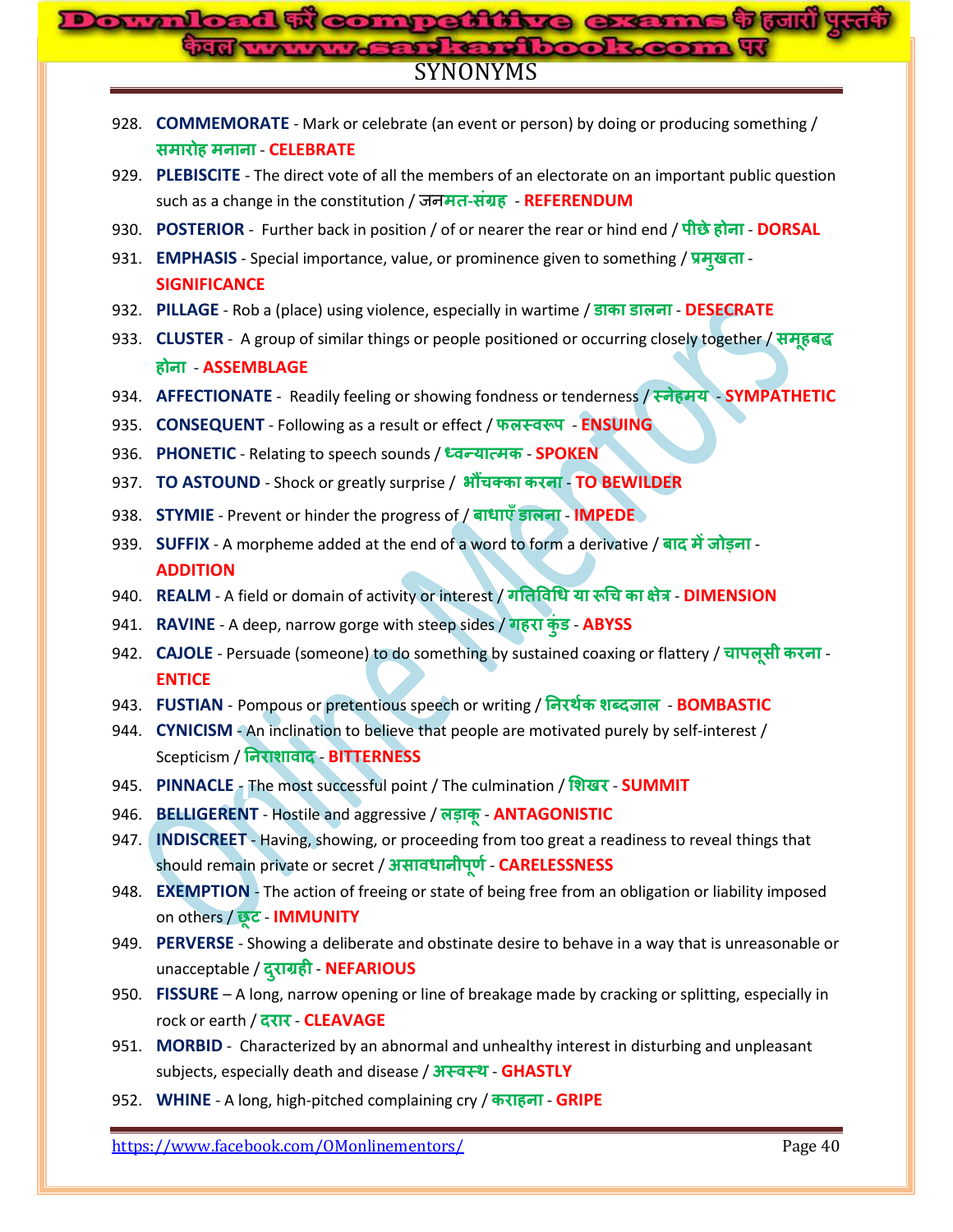# **Compattitue G:** <u>तजारो पस्त्व</u> SYNONYMS

- 953. REQUISITE Made necessary by particular circumstances or regulations / प्रयोजनीय वस्तू -**PRECONDITION**
- 954. **RAVAGE** Cause severe and extensive damage to / विध्वंस करना DAMAGE
- 955. RAVISH fill (someone) with intense delight / Enrapture / मुग्ध करना ENTHRAL
- 956. **FOSSILIZE** Preserve (an animal or plant) so that it becomes a fossil / पाषाण बनाना PRESERVE
- 957. **DEPICT** Represent by a drawing, painting, or other art form / वर्णन करना CHARACTERIZE
- 958. **REDUNDANCY** The state of being not or no longer needed or useful / **ह EXCESS**
- 959. **INHIBITOR** A thing which inhibits someone or something / अवरोध करने वाला AVOIDANCE
- 960. **STUPOR** A state of near-unconsciousness or insensibility / **च SLUMBER**
- 961. **SUBTLE** –So delicate or precise as to be difficult to analyse or describe (especially of a change or distinction) / जटिल - **UNDERSTATED**

Like us on facebook → <https://www.facebook.com/OMonlinementors/>

**Daily FREE ONLINE TEST FOR SSC CGL TIER 2 → [https://dailyquiz.onlinementors.co.in/learn/DAILY-FREE-ONLINE-TEST-](https://dailyquiz.onlinementors.co.in/learn/DAILY-FREE-ONLINE-TEST-SSC-CGL-TIER-II)**[SSC-CGL-TIER-II](https://dailyquiz.onlinementors.co.in/learn/DAILY-FREE-ONLINE-TEST-SSC-CGL-TIER-II)

**TIER 3 VIDEO COURSE DEMO LESSON → <https://www.youtube.com/watch?v=-jgkVsBK5R4>** 

**TIER 2 ONLINE TEST SERIES (16 each tests of MATHS and English – 2 free tests) + TIER 3 Full VIDEO COURSE just @Rs.349/-.** <https://dailyquiz.onlinementors.co.in/learn/TIER-2-TEST-SERIES---TIER-3-VIDEO-COURSE>

**Join TELEGRAM group SSC CGL 2017 TIER 2 and TIER 3 Preparation and Doubt Clarification\*** <https://t.me/joinchat/ELa5hkPp3xquXHnKdV5xyw>

**Join ONLINE MENTORS Telegram Channel**  $\rightarrow$  <https://t.me/OMonlinementors>

**Join FACEBOOK group Target SSC CGL 2018 (Online Mentors)** <https://www.facebook.com/groups/935364723300088/?fref=mentions>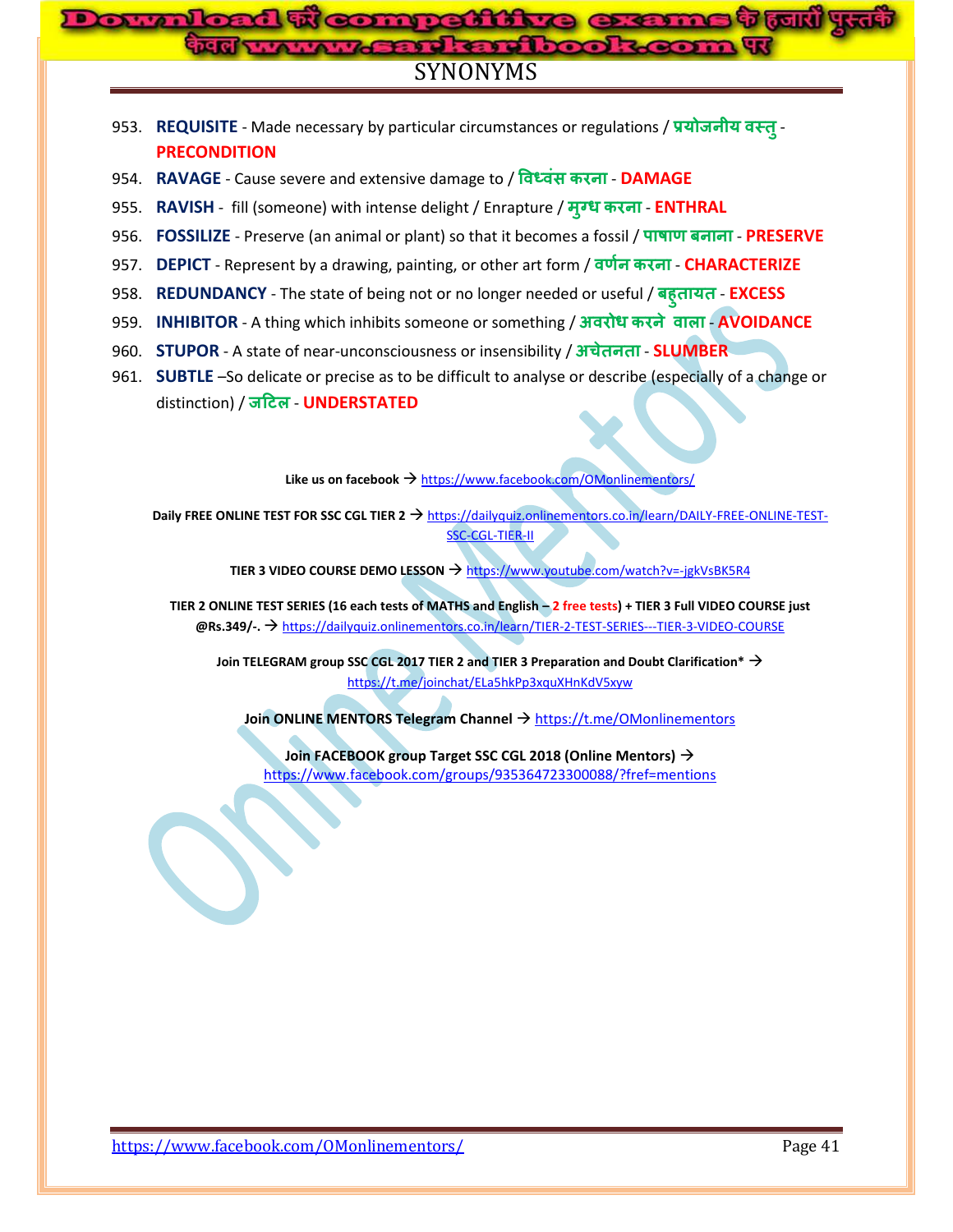#### **d genti Area Downloaded From: www.gossc.in**a langu

SYNONYMS

# **PRACTICE SET**

# **SET 1**

**In the following questions, out of the alternatives, select the alternative which is similar in meaning of the given words. Q.1) QUELL**

- A) Abet
- B) Suppress
- C) Support
- D) Provoke

#### **Q.2) ABRIDGE**

- A) Abort B) Shorten C) Rare
- D) Urge

#### **Q.3) INDICT**

# A) Acquit

- B) Accuse
- C) Frustrate
- D) Speculate

#### **Q.4) CONSUMMATION**

A) Accomplishment B) Attainment C) Delusion D) finish

### **Q.5) CLUMSY**

A) Adroit B) Dexterous C) Rough D) Ungraceful

#### **Q.6) GROTESQUE**

- A) Distorted B) Literal C) Solid
- D) Fantastic

#### **Q.7) AMELIORATE**

- A) Agree
- B) Restore
- C) Damage
- D) Improve

## **Q.8) OVERSTRUNG**

- A) Active
- B) Energetic
- C) Concerned
- D) Nervous

# **Q.9) DEFUNCT**

- A) Active
- B) Clever
- C) Alive
- D) Extinct
- **Q.10) OSTENSIBLY**
- A) Actually
- B) Appropriately
- C) Apparently
- D) Cunningly

#### **SET 2**

**In the following questions, out of the alternatives, select the alternative which is similar in meaning of the given words. Q.1) ANNEX**

- A) Add
- B) Low
- C) Copy
- D) Initial

#### **Q.2) VACILLATE**

- A) Adhere
- B) Thankful
- C) Fluctuate
- D) Delicate

#### **Q.3) ASSIMILATE**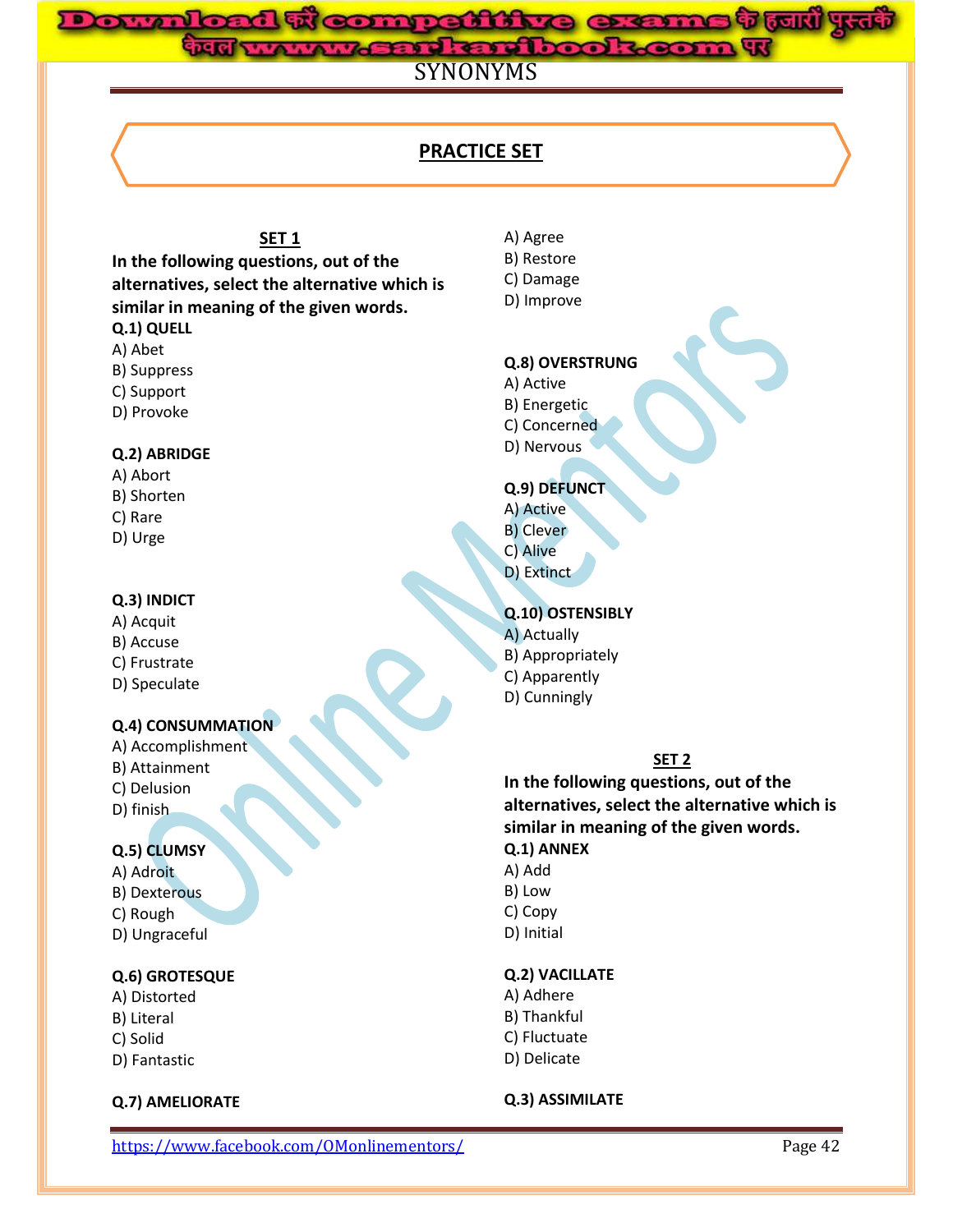## **के ल्यारी पुरद्ध Downloaded From: www.gossc.in**rd en dir

# SYNONYMS

- A) Absorb
- B) Arrange
- C) Receive
- D) Assemble

#### **Q.4) ENGENDER**

A) Absurd B) Beget C) Persuade D) Amuse

## **Q.5) DEBILITATE**

- A) Accept B) Pioneer C) Weaken
- D) Challenge

# **Q.6) CHERISH**

A) Accuse B) Flatter C) Value D) Appreciate

# **Q.7) ABANDON**

A) Admit B) Refrain C) Abstain D) Forsake

### **Q.8) COMPREHEND**

A) Agree B) Reprieve C) Settle D) Understand

# **Q.9) MELANCHOLY**

- A) Animated B) Depression
- C) Carefree
- D) Forgivable

# **Q.10) ALLEGIANCE**

- A) Loyalty B) Allowance C) Continued support
- D) Alliance

# **SET 3**

**In the following questions, out of the alternatives, select the alternative which is similar in meaning of the given words. Q.1) APPORTIONMENT**

- A) Allotment
- B) Break
- C) Accumulate
- D) Indifferent

#### **Q.2) COALITION**

A) Alone B) Alliance C) Disintegration D) Perfection

## **Q.3) REVISE**

A) Alter B) Reconsider C) Postpone D) Neglect

# **Q.4) CALIBRE**

- A) Ability B) Straightness C) Short-cut
- D) Streamline

# **Q.5) ABERRATION**

A) Anomaly B) Justification C) Intensification D) Deviation

# **Q.6) PROPHYLACTIC**

- A) Antagonistic B) Toxic C) Preventive
- D) Purgative

# **Q.7) ECSTATIC**

A) Animated B) Enraptured C) Bewildered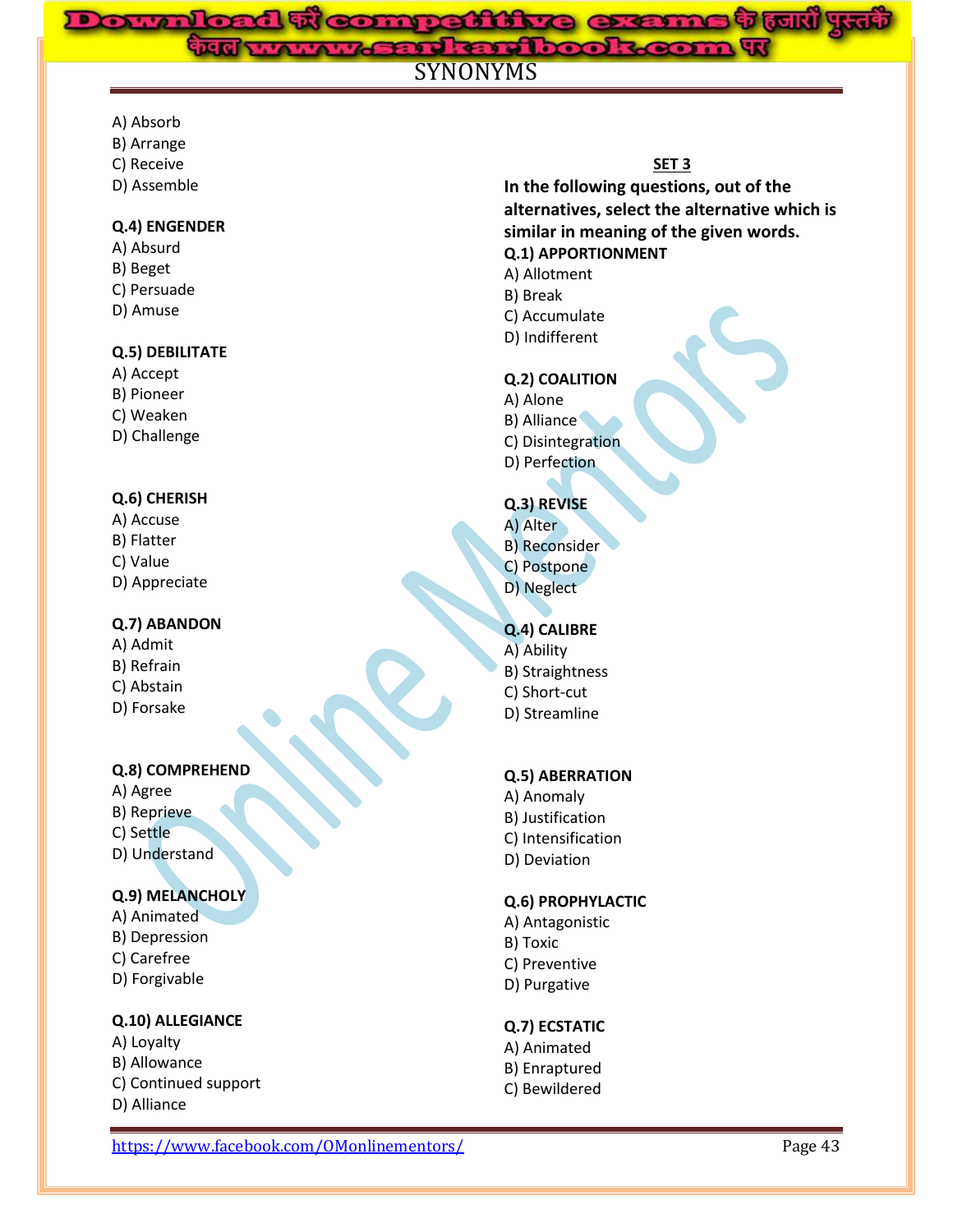# **Weampattine exams trull yut**<br>www.gard.com www.gosse.com

# **SYNONYMS**

#### D) Fitful

#### **Q.8) UMBRAGE**

- A) Anger
- B) Shabbiness
- C) Premature
- D) Resentment

#### **Q.9) LUDICROUS**

- A) Anticipate
- B) Moderate
- C) Satisfaction
- D) Absurd

#### **Q.10) REPRISAL**

- A) Appreciation
- B) Retaliation
- C) Assessment
- D) Compensation

#### **SET 4**

**In the following questions, out of the alternatives, select the alternative which is similar in meaning of the given words. Q.1) APPOSITE**

# A) Appropriate

- B) Foolish
- C) Painful
- D) Excessive

#### **Q.2) PREVARICATE**

A) Anticipate B) Lie C) Delay D) Authenticate

#### **Q.3) ANGST**

- A) Anxiety B) Pride C) Modesty
- D) Simplicity

#### **Q.4) CAVIL**

- A) Appreciate
- B) Amuse
- C) Quibble
- D) Munch

## **Q.5) VITUPERATE**

- A) Appreciate
- B) Abuse
- C) Appraise
- D) Encourage

#### **Q.6) VINDICATE**

- A) Victory B) Impeach
- C) Accuse
- D) Absolve

## **Q.7) DIALECTIC**

- A) Argumentative
- B) Instructive
- C) Constructive
- D) Destructive

### **Q.8) REMOTE**

- A) Barren
- B) Distant
- C) Regular
- D) Rude

# **Q.9) SUMMIT**

- A) Base
- B) Slope
- C) Declivity
- D) Peak

#### **Q.10) CONCENT**

- A) Beauty
- B) Power
- C) Agreement
- D) Fearless

#### **SET 5**

**In the following questions, out of the alternatives, select the alternative which is similar in meaning of the given words.**